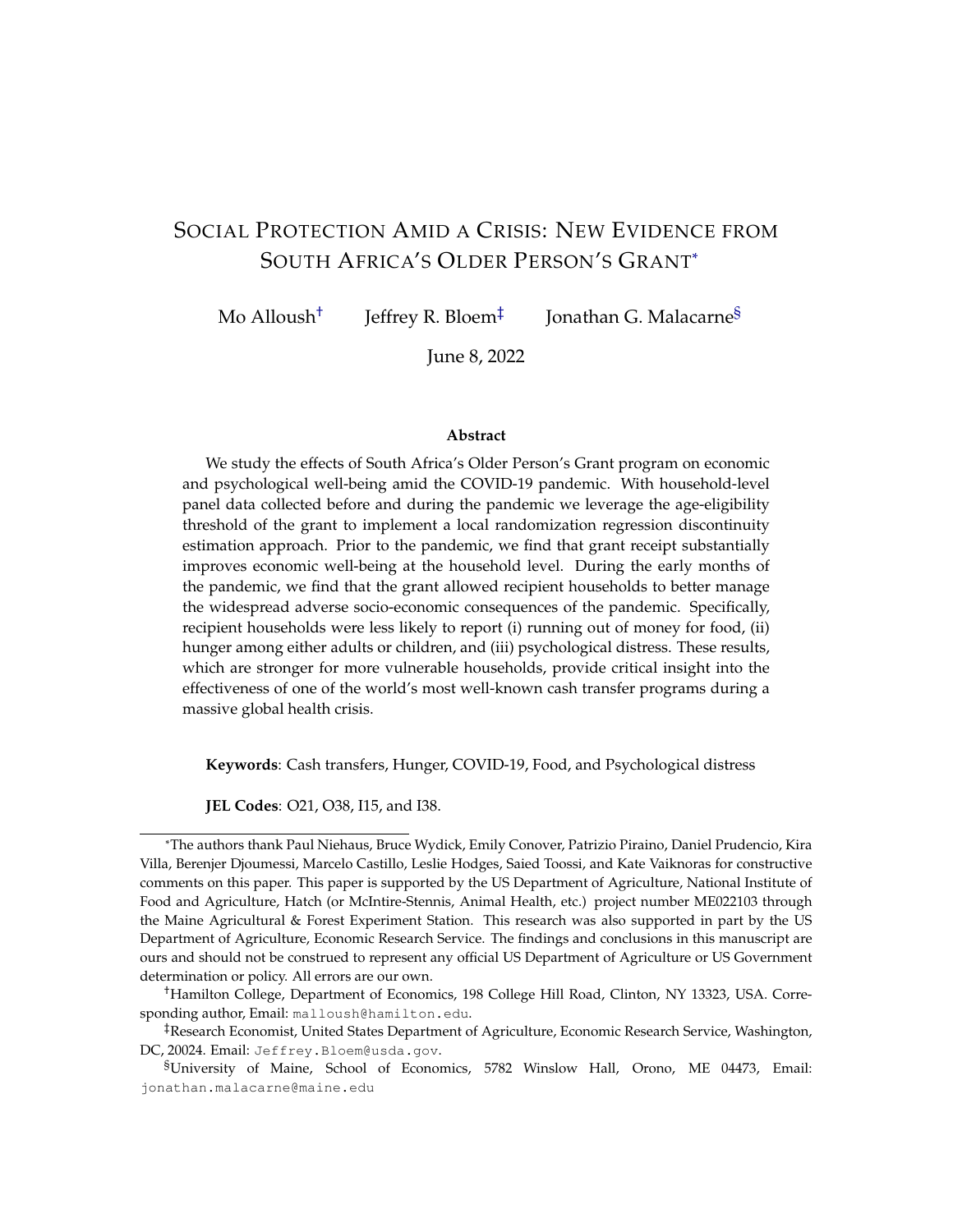## **1 Introduction**

The SARS-CoV2 coronavirus (COVID-19) pandemic generates new motivation for understanding the design, reach, and effects of large-scale social protection and cash transfer programs. This is especially true in low- and middle-income countries where access to COVID-19 vaccinations remains limited. More than a year and a half into the pandemic, for example, only 1.2 percent of people in Sub-Saharan Africa had been fully vaccinated against the SARS-CoV-2 virus [\(Miguel and Mobarak,](#page-27-0) [2021\)](#page-27-0). With low vaccination rates and the threat of new variants of the virus, the adverse social, economic, and psychological consequences of the pandemic may extend for years. Therefore, understanding the effectiveness of social protection programs in assisting households in their response to the adverse consequences of the pandemic is exceedingly important for informing effective policy responses.

In this paper we study how a large and wide-reaching cash transfer program allowed recipient households to manage the adverse socio-economic consequences of a major health crisis—the COVID-19 pandemic. We specifically show that households with a member receiving South Africa's Older Person's grant were able to shield themselves from hunger and psychological distress during the pandemic. The Older Person's Grant program (also known as the Old Age Pension) is one of the most well-established and well-known social protection programs in the world. It is a means-tested unconditional cash transfer program for the elderly where recipients who are at least 60 years old receive up to 1,800 South African Rand per month—a sum that is nearly 140 percent of the median per capita income in the country and almost double the income poverty line. $<sup>1</sup>$  $<sup>1</sup>$  $<sup>1</sup>$ </sup>

Using data collected during the pandemic linked to a large ongoing panel study, we use a local randomization regression discontinuity approach that leverages the age-eligibility threshold of the Older Person's Grant to estimate the effect of grant receipt on households before and during the pandemic. Our data come from the National Income Dynamics Study (NIDS) of South Africa—a panel study following households from an initial sample in 2008 approximately every two years through 2017. We also use data from the Coronavirus Rapid Mobile (CRAM) survey, a phone-based survey administered to a random sub-set of individuals from the fifth wave of the NIDS. The CRAM survey was designed to study the consequences of the COVID-19 pandemic and includes five waves administered in 2020 and 2021.

To highlight the importance and reach of the program, we first update various stylized facts originally documented by [Case and Deaton](#page-25-0) [\(1998\)](#page-25-0) and show that the Older Person's

 $1$ This is equivalent to approximately 120 US dollars per month and about 15 percent of average household income per month in South Africa.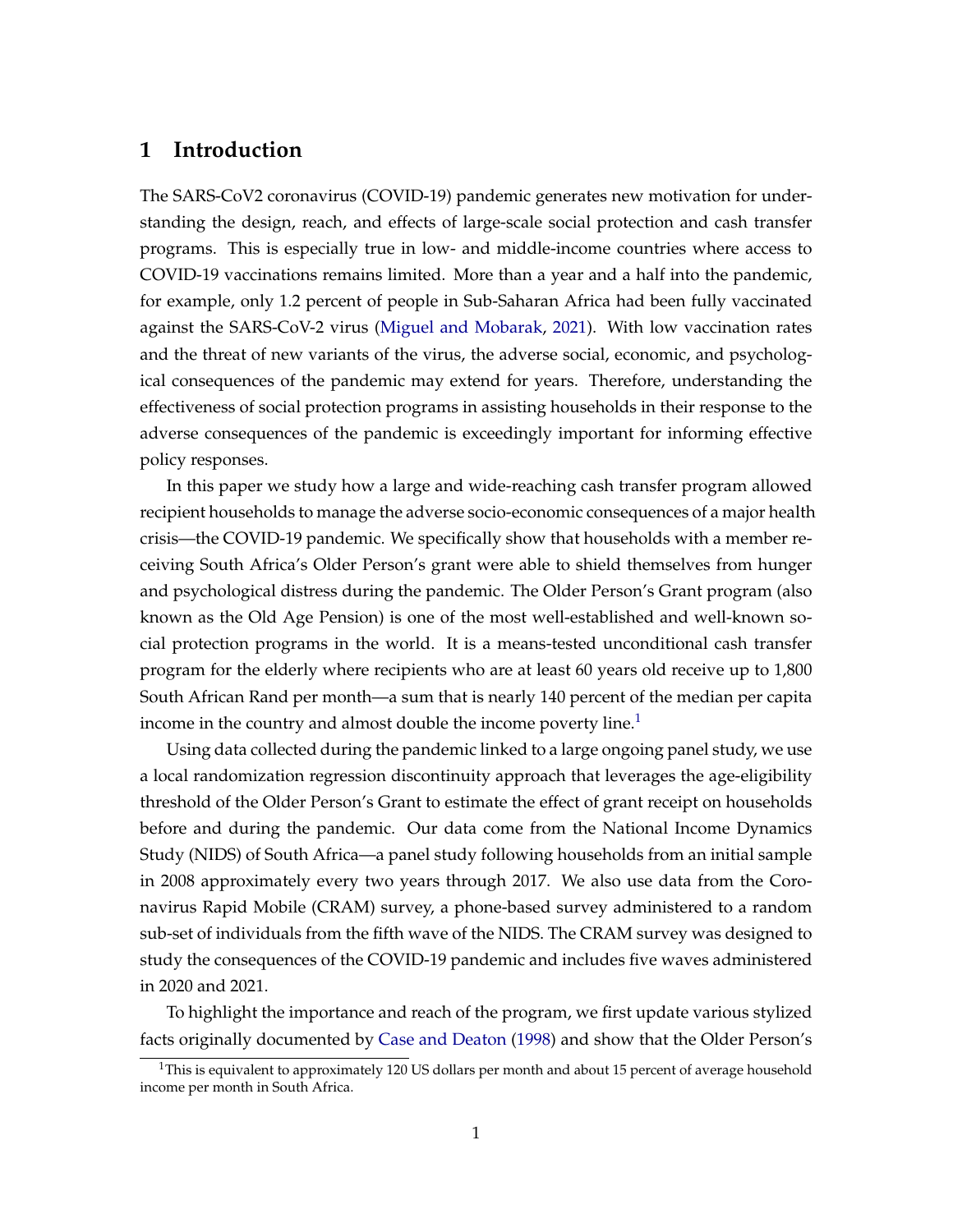Grant remains well-targeted and has wide reach, especially to relatively poor households with children. We then leverage the discontinuity in grant receipt at age 60 to document the effect of the Older Person's Grant program in pre-pandemic waves of the NIDS data. We find that indicators of economic well-being measured at the household level (e.g., household income per capita, household food expenditures per capita, wealth, and hunger) substantially improve due to grant receipt.

Our core results examine the effectiveness of the Older Person's Grant program amid the COVID-19 pandemic. We document three main findings: First, the Older Person's grant led to a 20 percentage point reduction in the probability of an individual reporting that their household ran out of money for food in the prior month during the COVID-19 pandemic. Second, receipt of the grant led to a ten and seven percentage point reduction in the likelihood that respondents report the presence of adult and child hunger within their household respectively—effects that translate to a 35 and 50 percent reduction in reported hunger for adults and children. We find a similar reduction in reported "almost daily" hunger (e.g., extreme hunger) among grant recipients. Finally, respondents with household members who are receiving the grant report less psychological distress.

These findings are important for at least two reasons: First, specifically within South Africa, in the initial months of the COVID-19 pandemic the government closed schools and school lunch programs, shutdown informal food vendors, and stretched the food budgets of vulnerable households [\(Wills et al.,](#page-27-1) [2020;](#page-27-1) [Arndt et al.,](#page-25-1) [2020\)](#page-25-1). In particular, adult and child hunger were each reported in one out of every three households in our data at the peak of South Africa's COVID-19 pandemic lockdowns and, in other contexts, pandemicrelated lockdowns led to psychological distress [\(Altindag, Erten and Keskin,](#page-25-2) [2022\)](#page-25-2). Our results indicate that the socio-economic consequences of the COVID-19 pandemic could have been worse in the absence of the Older Person's Grant, particularly for vulnerable households. Second, and more generally, in response to the pandemic the number of social protection programs around the world more than doubled between 2020 and 2021, with cash transfers and social pension programs representing over 40 percent of these programs—reaching nearly 2 billion people [\(Gentilini et al.,](#page-26-0) [2021\)](#page-26-0). Despite the rapid expansion of social protection programs in response to the COVID-19 pandemic, it was not clear these programs would produce similar outcomes for recipients during the pandemic as they did prior to the pandemic. As discussed by [Banerjee et al.](#page-25-3) [\(2020\)](#page-25-3), hypothesized effects on outcomes like food security and hunger may be muted due to disruptions in agri-food supply chains or, and to the contrary, social protection may provide the most critical support for households experiencing pandemic-related income losses. Our results indicate that a large and wide-reaching social protection program helped households re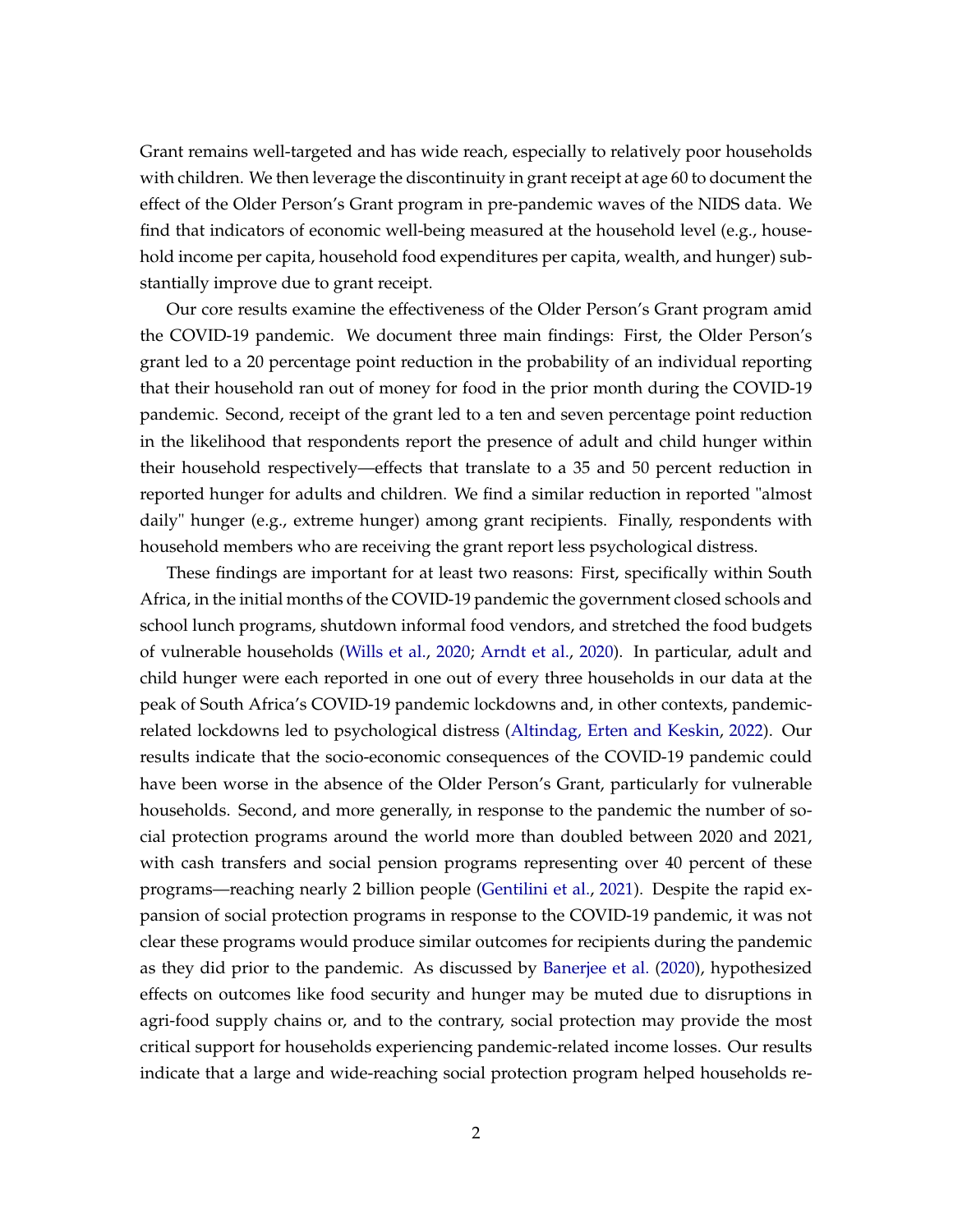duce potential additional adverse consequences of the COVID-19 pandemic, especially among the poor.

Our paper is closely related to [Banerjee et al.](#page-25-3) [\(2020\)](#page-25-3) who study the effects of a universal basic income program in two counties in Kenya and investigate its effects during the COVID-19 pandemic. Our work complements the findings of [Banerjee et al.](#page-25-3) [\(2020\)](#page-25-3) in several ways. While [Banerjee et al.](#page-25-3) [\(2020\)](#page-25-3) study the effects of a universal basic income cash transfer program among a sub-national population enrolled prior to the pandemic, we study the effects of a nation-wide cash-transfer program among recipients who recently became eligible. This allows us to explore heterogeneity among vulnerable households, defined in terms of pre-pandemic household wealth, within our nationally-representative sample. Our work is also similar to two other recent studies on the effect of social protection programs amid the COVID-19 pandemic. First, [Londoño-Vélez and Querubin](#page-27-2) [\(2022\)](#page-27-2) use a randomized controlled trial to study the effects of a new unconditional cash transfer program implemented by the Colombian government in response to the COVID-19 pandemic. Our work differs in that we study the effects of an existing program amid the pandemic, rather than a new cash transfer program. Second, [Abay et al.](#page-25-4) [\(2021\)](#page-25-4) study the extent to which Ethiopia's Productive Safety Net program mitigated the adverse consequences of the COVID-19 pandemic on the food security of households. Our work differs in that South Africa's Older Person's Grant program provides passive income to needy households, while Ethiopia's Productive Safety Net program provides participants with labor-intensive employment opportunities.

We make three main contributions in this paper: First, we contribute to the literature on social protection programs amid the COVID-19 pandemic [\(Abay et al.,](#page-25-4) [2021;](#page-25-4) [Gentilini et al.,](#page-26-0) [2021;](#page-26-0) [Gulesci, Puente-Beccar and Ubfal,](#page-26-1) [2021\)](#page-26-1) by specifically investigating the effectiveness of one of the most well-established and well-known social protection programs in the world. More generally, these results speak to the role that large, reliable cash transfer programs can play in helping recipient households deal with the effects of large, unexpected shocks [\(Londoño-Vélez and Querubin,](#page-27-2) [2022;](#page-27-2) [Banerjee et al.,](#page-25-3) [2020\)](#page-25-3). Second, we demonstrate important socio-economic effects of South Africa's Older Person's Grant program that persist despite documented behavior changes associated with grant receipt [\(Abel,](#page-25-5) [2019;](#page-25-5) [Du](#page-26-2)[flo,](#page-26-2) [2000;](#page-26-2) [Ardington, Case and Hosegood,](#page-25-6) [2009;](#page-25-6) [Bertrand, Mullainathan and Miller,](#page-25-7) [2003;](#page-25-7) [Duflo,](#page-26-3) [2003;](#page-26-3) [Edmonds, Mammen and Miller,](#page-26-4) [2004;](#page-26-4) [Edmonds,](#page-26-5) [2006;](#page-26-5) [Hamoudi and Thomas,](#page-26-6) [2014;](#page-26-6) [Lovo,](#page-27-3) [2011;](#page-27-3) [Jensen,](#page-26-7) [2004\)](#page-26-7). We show that despite documented downstream changes in household composition and labor supply, households receiving the grant show substan-tial improvements in measures of economic well-being.<sup>[2](#page-0-0)</sup> Finally, we update descriptive

<sup>&</sup>lt;sup>2</sup>Previous research finds that recipient households include fewer prime-aged women and more children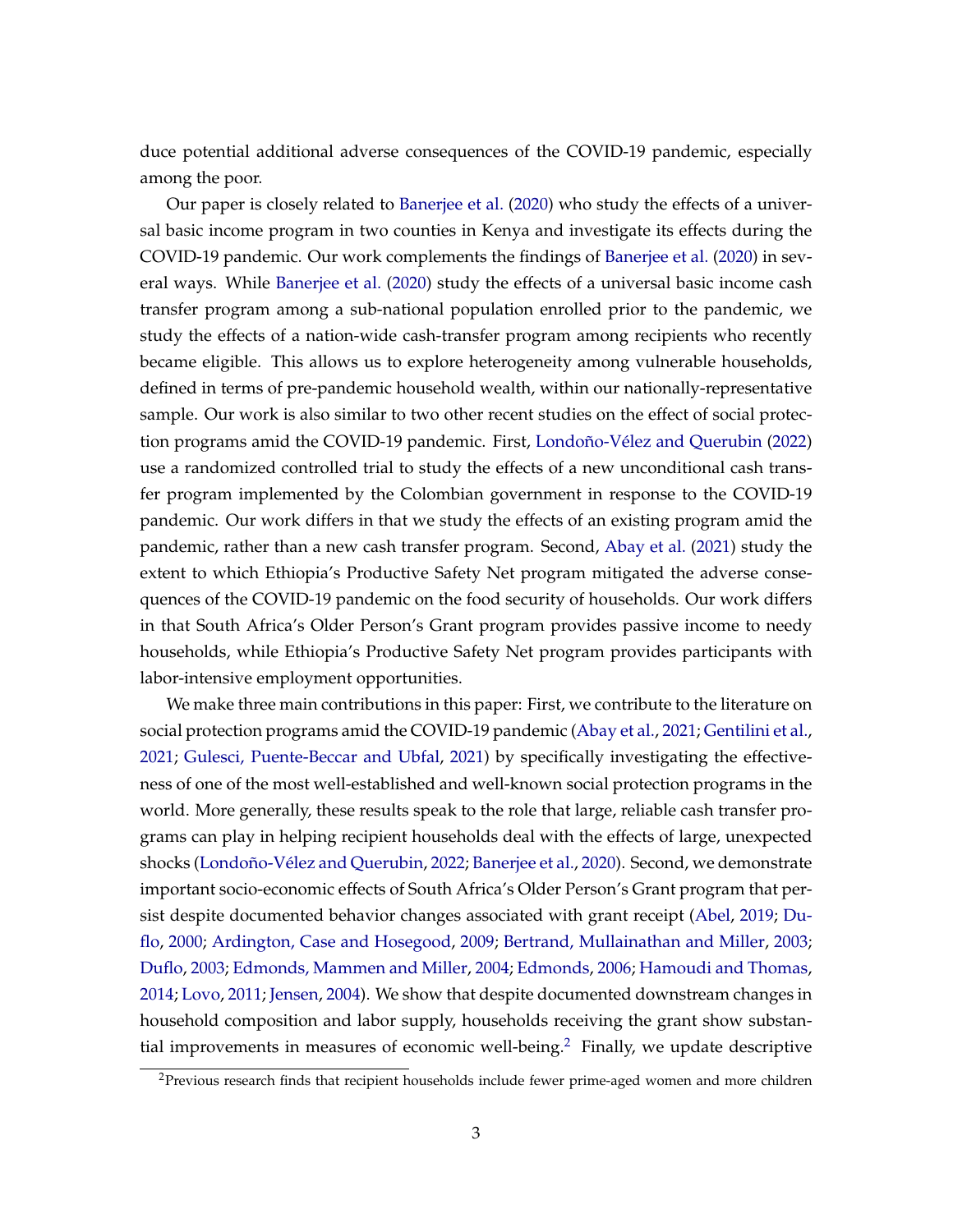findings about the reach of South Africa's Older Person's Grant program originally documented by [Case and Deaton](#page-25-0) [\(1998\)](#page-25-0). We find that the grant continues to predominantly reach poor households and, despite targeting elderly recipients, households where poor children live.

In the next section we briefly introduce the study context by discussing South Africa's COVID-19 crisis and the Older Person's Grant program. Section 3, describes the data we use in this paper and our empirical approach. Section 4 presents our empirical results, which demonstrate the role the Older Person's Grant plays both prior to and during the COVID-19 pandemic. Finally, Section 5 concludes.

## **2 Study Context**

In the immediate aftermath of the onset of the COVID-19 pandemic, rapid analysis using the CRAM survey data revealed the severity of the crisis in South Africa. As reported by [Wills et al.](#page-27-1) [\(2020\)](#page-27-1), two out of every five adults responding to the CRAM survey reported that their household had lost its main source of income since the onset of the pandemic, 47 percent of respondents reported running out of money to buy food, 26 percent reported that someone in their household went hungry in the past week, and 15 percent reported that a child in their household went hungry in the past week. This rapid ex-post analysis is qualitatively consistent with the ex-ante analysis reported by [Arndt et al.](#page-25-1) [\(2020\)](#page-25-1). In addition, according to the Quarterly Labour Force Survey, the Quarterly Employment Survey [\(Gronbach, Seekings and Megannon,](#page-26-8) [2022\)](#page-26-8), and analysis using the CRAM survey data [\(Spaull et al.,](#page-27-4) [2021\)](#page-27-4), employment fell by roughly 15 percent in the early months of the COVID-19 pandemic. The economy did recover, at least partially, but over a year after the onset of the pandemic employment figures remain below pre-pandemic levels [\(Gronbach,](#page-26-8) [Seekings and Megannon,](#page-26-8) [2022\)](#page-26-8), and it is clear that South Africa's lockdown in early 2020 resulted in a large increase in economic hardship and hunger [\(Van der Berg, Patel and](#page-27-5) [Bridgman,](#page-27-5) [2021\)](#page-27-5). Reporting by *The New York Times* in September 2020 [\(Goodman, Dahir](#page-26-9) [and Singh,](#page-26-9) [2020\)](#page-26-9) further illustrates this reality:

"When the pandemic emerged in March, the government ordered the shutdown of informal food vendors and township shops, unleashing the military to detain merchants who violated orders. That forced residents to rely on supermarkets — suddenly farther away than ever, given the lockdown of already

[<sup>\(</sup>Edmonds, Mammen and Miller,](#page-26-4) [2004\)](#page-26-4), more individuals with lower levels of human capital [\(Hamoudi and](#page-26-6) [Thomas,](#page-26-6) [2014\)](#page-26-6), and individuals who work fewer hours [\(Bertrand, Mullainathan and Miller,](#page-25-7) [2003;](#page-25-7) [Abel,](#page-25-5) [2019\)](#page-25-5). All of these effects likely attenuate our estimates of the effect of the Older Person's Grant on measures of well-being.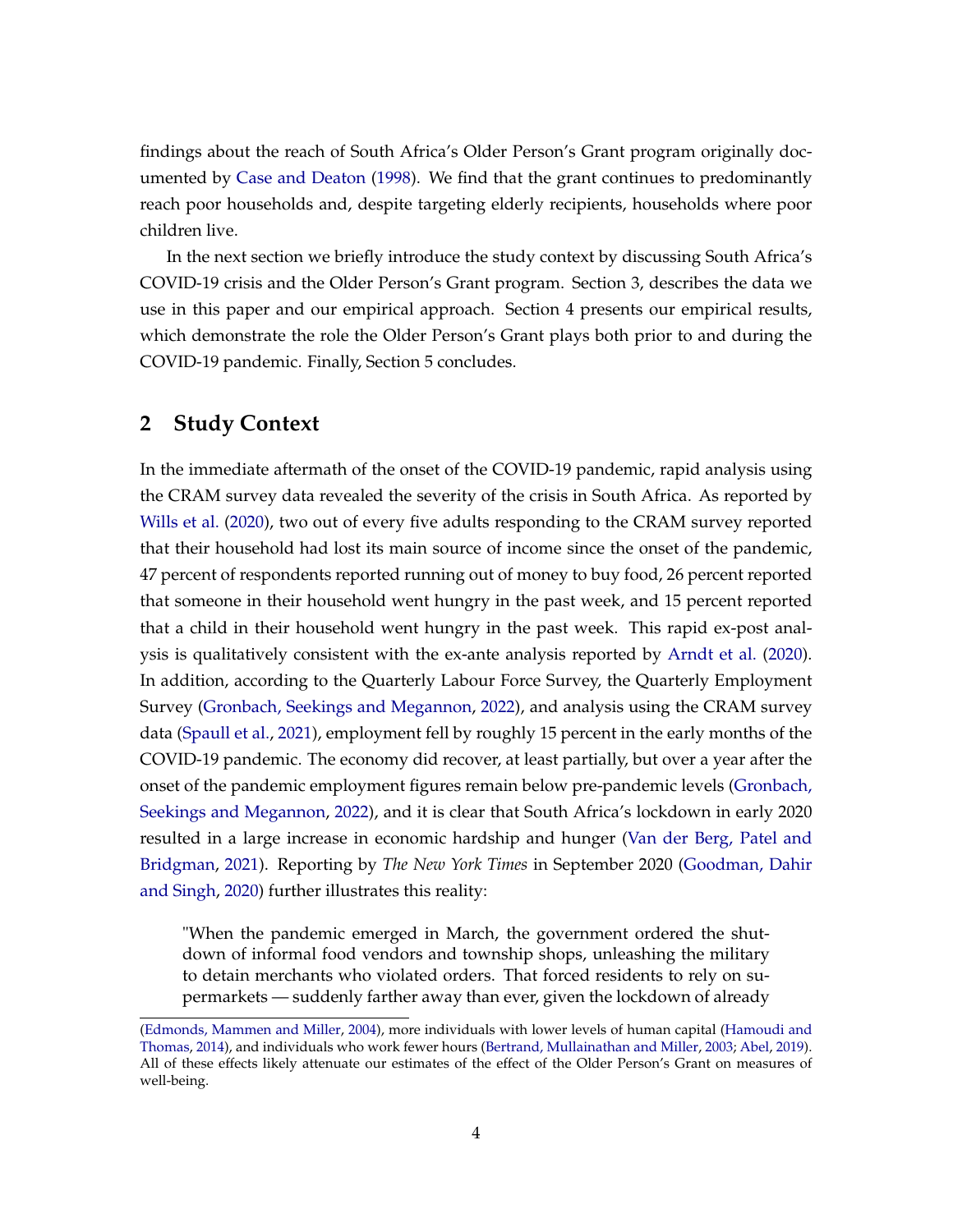woeful bus service.

At the same time, South Africa closed its schools, eliminating school lunches the only reliable meal for millions of students — just as breadwinners lost their means of getting to jobs. By the end of April, nearly half of all South African households had exhausted their funds to buy food, according to an academic study. $3$  Social unrest eventually prompted a loosening of the country's restrictions."

In response to this crisis, the South African government implemented several expansions to existing social protection programs. As documented by [Gentilini et al.](#page-26-0) [\(2021\)](#page-26-0) and [Gronbach, Seekings and Megannon](#page-26-8) [\(2022\)](#page-26-8), from May through October 2020 South Africa's Child Support Grant expanded by 300 Rand per month, shifted school-feeding programs to take-home food rations, expanded unemployment benefits, and increased wage subsidies. $4$  These expansions, in addition to being sorely needed at the time of their implementation, are directly relevant to the results presented in this study. Additional cash-based social protection programs, such as the Special COVID-19 Social Relief Distress (SRD) grant, provided funds to "unemployed adults aged between 18 and 59 years old who are not supported by any other social security scheme and not cared for in a state institution" [\(Gron](#page-26-8)[bach, Seekings and Megannon,](#page-26-8) [2022\)](#page-26-8). Therefore, by design, the expansion of other social protection programs support individuals who are not eligible for the Older Person's Grant. Given this policy environment, our estimates of the effect of the Older Person's Grant amid the COVID-19 pandemic may be attenuated because non-recipients are receiving special COVID-19 pandemic-specific social support. To the extent that these additional and expanded programs also influence household-level indicators of economic well-being and hunger, our results represent estimates of the lower bound of the true effect of the Older Person's Grant program amid the COVID-19 pandemic. Our empirical strategy allows us to estimate the reduced-form effect of the Older Person's Grant amid the COVID-19 pandemic in the presence of additional supplementary support for non-recipients.

 $3$ This study is [Wills et al.](#page-27-1) [\(2020\)](#page-27-1) who use the CRAM survey access to food and poverty in South Africa amid the early months of the COVID-19 pandemic.

 $^4$ In particular, and as recorded by [Gronbach, Seekings and Megannon](#page-26-8) [\(2022\)](#page-26-8) the South African Government rolled out the following cash-based social protection policies in the early months of the COVID-19 pandemic: (i) the Special COVID-19 Social Relief of Distress (SRD) Grant in the amount of R350 to unemployed adults (age 18-59) not supported by any other social security scheme and not cared for in a state institution, (ii) top-up of the old-age pension grant, disability grant, foster care grant, care dependence grant, and the war veteran's grant of R250, (iii) a top-up of the child support grant of R300 and then an additional caregiver allowance of R500 within the child support grant, (iv) relief fund for artists and athletes of R20,000 for individuals in the sports and arts sector who have been affected by canceled events due to the lockdown, (v) relief fund for registered tourist guides R1,500, (vi) a sectoral minimum wage of up to R17,712 through the COVID-19 temporary employer/employee relief scheme for registered employees who experienced decreased pay or furthows due to the lockdown.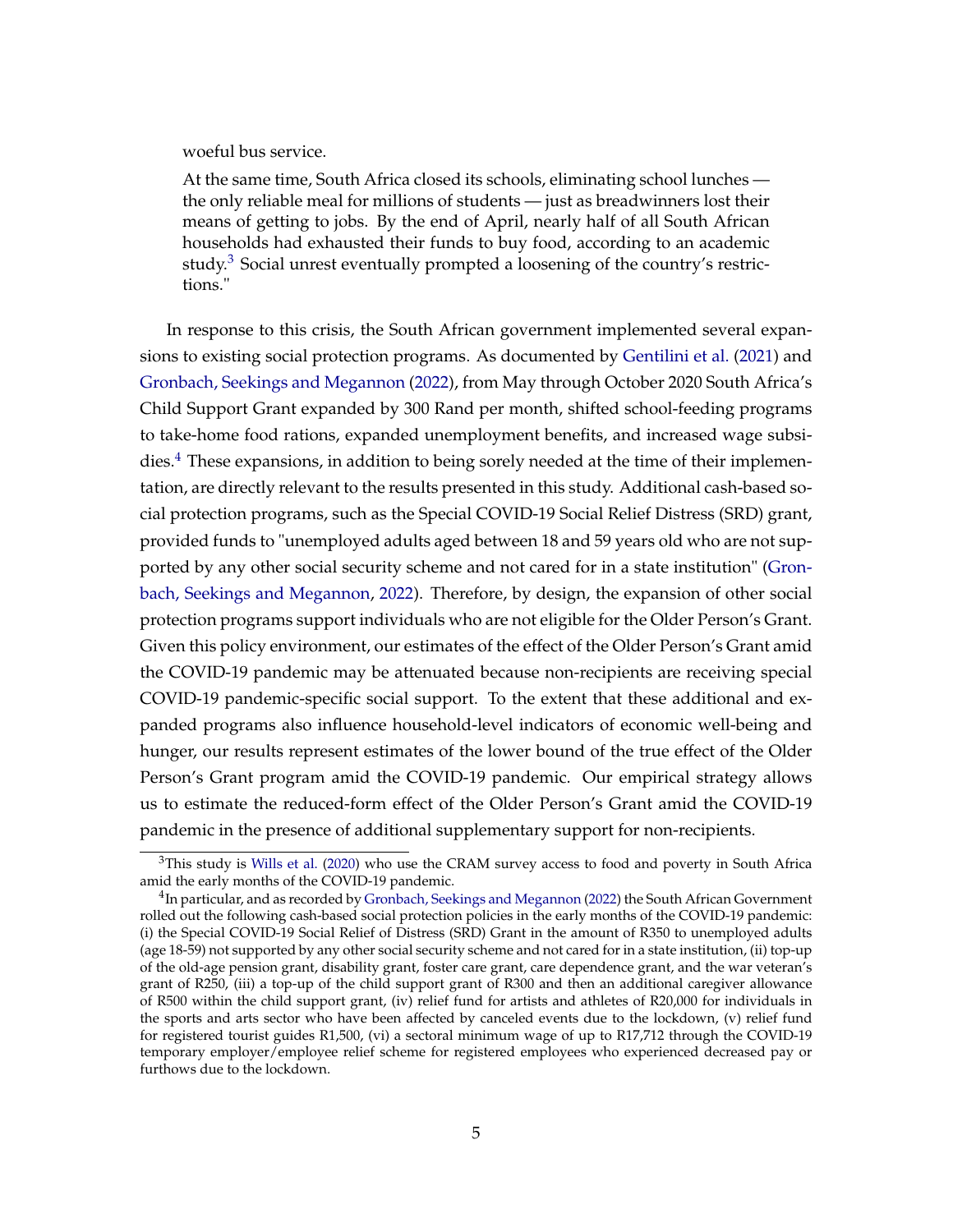#### **2.1 South Africa's Older Person's Grant**

The South Africa Older Person's Grant is South Africa's largest social protection program. The program was greatly expanded after the end of Apartheid to target the county's most disadvantaged groups and achieve parity in both eligibility and benefits for all South Africans. [\(Van der Berg,](#page-27-6) [1997;](#page-27-6) [Case and Deaton,](#page-25-0) [1998;](#page-25-0) [Duflo,](#page-26-3) [2003\)](#page-26-3). At its core, the Older Person's Grant is an unconditional cash-transfer program that every South African citi-zen or permanent resident can become eligible for when they turn 60 years old.<sup>[5](#page-0-0)</sup> While age is the main criteria for eligibility, the program is also means tested based on individual (if single) or combined (if married) income and liquid assets—in practice, income is the main screening criteria.<sup>[6](#page-0-0)</sup> The transfer amount is now approximately ZAR 1,800 a month or nearly 140 percent of the mean household income per capita. Most South Africans (nearly 80 percent) fall below the high means test threshold and take-up rates are high, especially among women. Nearly 25 percent of individuals under 60 years of age live with someone who receives this grant, making it an important and far-reaching social safety net in South Africa.

The seminal work by [Case and Deaton](#page-25-0) [\(1998\)](#page-25-0) describes the scale and scope of South Africa's Older Person's Grant program by presenting a number of stylized facts. One of the key descriptive findings reported by [Case and Deaton](#page-25-0) [\(1998\)](#page-25-0) is that the grant is an effective tool of redistribution as it reaches predominantly poor households. In addition, because many of the elderly in South Africa live with children, the grant is also effective in reaching households where children live and, more specifically, where poor children live.

We update these stylized facts using the pre-pandemic NIDS data. In Panel A of Figure [1](#page-7-0) we show that more than 80 percent of households with a member over the age of 60 in the lowest decile of income per capita receive the Older Person's Grant and this share declines as non-grant income per capita rises.<sup>[7](#page-0-0)</sup> Panel B of Figure [1](#page-7-0) shows that, among all households, grant income as a share of total household income declines as non-grant income per capita increases. In particular, the grant represents over 30 percent of total household income for households in the lowest decile of non-grant income per capita.

<sup>&</sup>lt;sup>5</sup>Prior to 2010, females were eligible at age 60 while men became eligible at a later age of 65.

 $6$ To qualify an individual must (i) be a South African citizen, permanent resident, or refugee, (ii) live in South Africa, (iii) not receive any other social grant, (iv) not be cared for in a state institution, (v) not earn more than 86,280 South African Rand if single or 171,560 South African Rand if married, and (vi) not have assets worth more than 1,227,600 South African Rand if single or 2,455,200 South African Rand if married. Eligibility is not dependent on labor force status.

<sup>7</sup>Due to South Africa's relatively high levels of economic inequality, nearly 80 percent of the South African population fall below the means tested income-eligibility threshold for the Older Person's Grant. This detail, along with the fact that panel A uses household-level data to display information about a social-protection program that distributes funds at the individual-level, explain why the share of household receiving the grant exceed 20 percent even at the highest deciles in the household income distribution.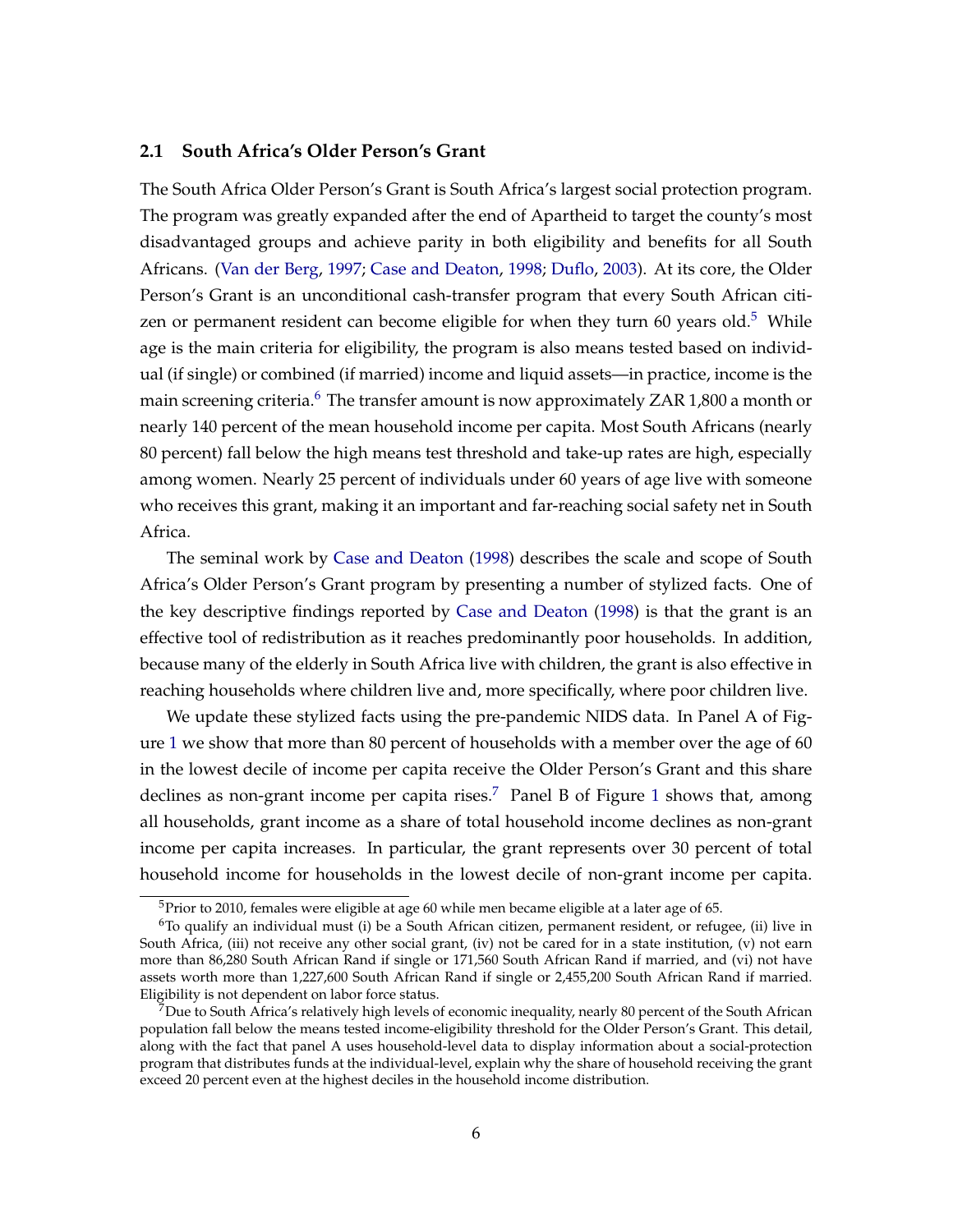<span id="page-7-0"></span>

(A) Among households with a member over 60, the percent of household receiving the Older Person's Grant decreases with non-grant income suggesting effective targeting.



(B) Among all households, the share of total household income that comes from the grant is decreasing with non-grant income suggesting that among poor households, the Older Person's Grant makes up a large portion of their financial resources.

FIGURE 1: Targeting and Intensity of Treatment

Taken together, these findings demonstrate that South Africa's Older Person's Grant continues to reach predominantly poor households and grant income continues to represent an important source of income for poor households. In addition, Figure [S.1](#page-38-0) in the Supplemental Appendix shows that across all deciles of household wealth, households with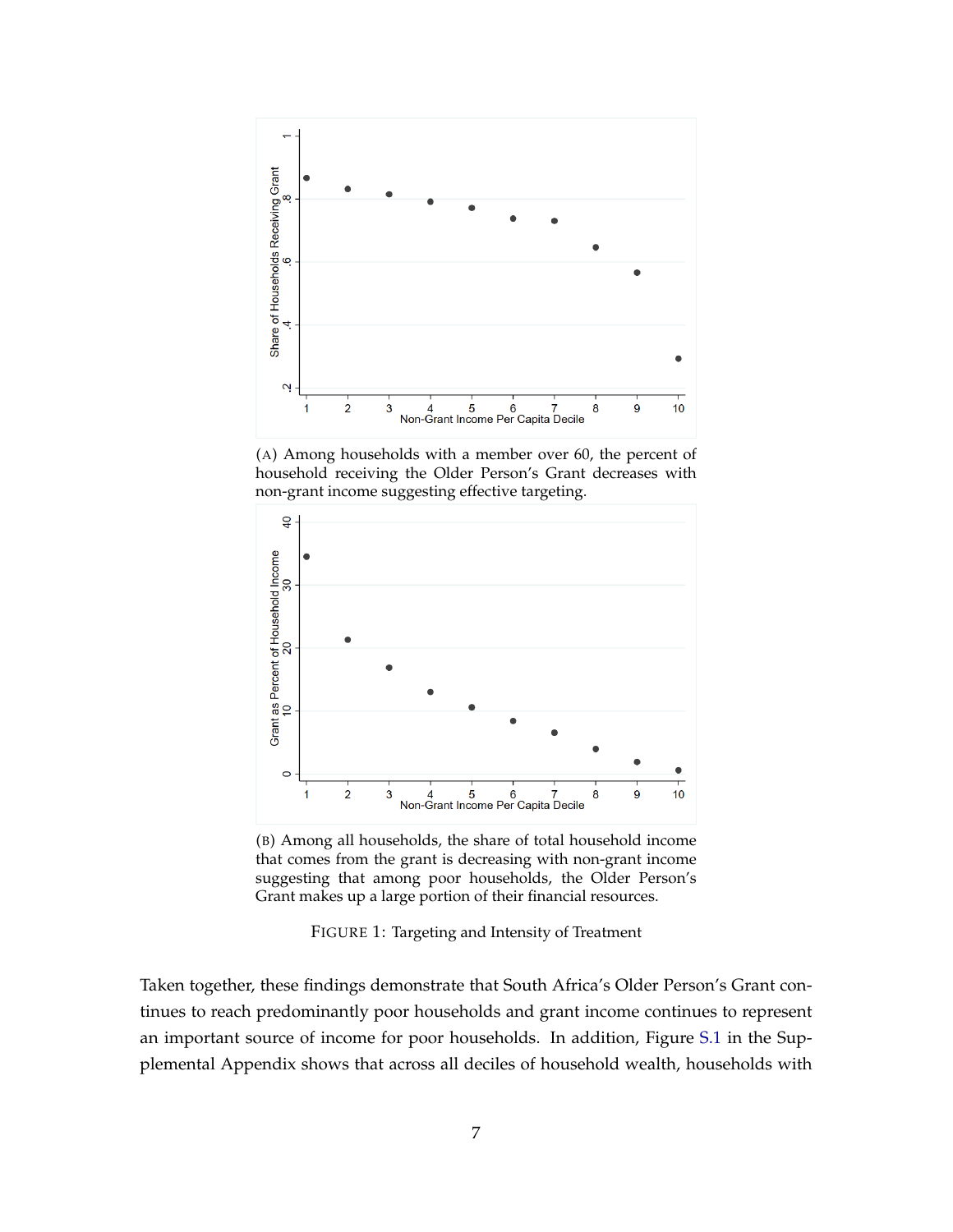children are more likely than households without children to receive the Older Person's Grant. This is especially true among poorer households, where more than one in every three households with children receive the grant. This finding demonstrates that South Africa's Older Person's Grant, despite explicitly targeting older recipients, continues to reach households in which children live. In the Supplemental Appendix we update other stylized facts presented by [Case and Deaton](#page-25-0) [\(1998\)](#page-25-0), such as how recipient households spend pension income vs. non-pension income.

The behavioral effects of the Older Person's Grant have also been studied extensively. Building on the work of [Case and Deaton](#page-25-0) [\(1998\)](#page-25-0), subsequent research by [Duflo](#page-26-2) [\(2000\)](#page-26-2) shows improved child health due to the expansion of the Older Person's Grant program to Africans after Apartheid. In a follow-up paper, [Duflo](#page-26-3) [\(2003\)](#page-26-3) shows that the gender of the recipient matters in determining outcomes for female grandchildren. Additional studies document changes in household composition and labor supply. These effects are important to consider when interpreting our results. Recipient households tend to re-structure their household composition to include fewer prime working-age women, more children, and more childbearing age women [\(Edmonds, Mammen and Miller,](#page-26-4) [2004\)](#page-26-4). In addition, recipient households tend to include more individuals with lower levels of human capital [\(Hamoudi and Thomas,](#page-26-6) [2014\)](#page-26-6). Other studies find somewhat conflicting results on the relationship between the Older Person's Grant and labor supply in the household. Some find that receiving the Older Person's Grant can lead to an increase in employment of working-age adults [\(Ranchhod,](#page-27-7) [2006\)](#page-27-7) while others observe a decline in hours worked among working-age adults [\(Abel,](#page-25-5) [2019;](#page-25-5) [Bertrand, Mullainathan and Miller,](#page-25-7) [2003\)](#page-25-7) or a null effect on labor supply [\(Jensen,](#page-26-7) [2004\)](#page-26-7). In this paper, we are not able to disentangle these downstream changes in household composition and labor supply. Rather our results should be interpreted as reduced form estimates of the net effect of receiving the Older Person's Grant conditional on the documented behavioral effects within the household on household-level economic and psychological well-being.

## **3 Data and Empirical Framework**

We use panel data from the National Income Dynamics Study (NIDS) of South Africa.<sup>[8](#page-0-0)</sup> The first survey wave of this study was conducted in 2008 and households (and individuals) were interviewed again in 2010, 2012, 2014, and 2017. The 2008 sample of nearly 27,000

 $8$ This is a panel study conducted by the South Africa Labor and Development Research Unit at the University of Cape Town. The NIDS survey data are publicly available online: http://www.nids.uct.ac.za/.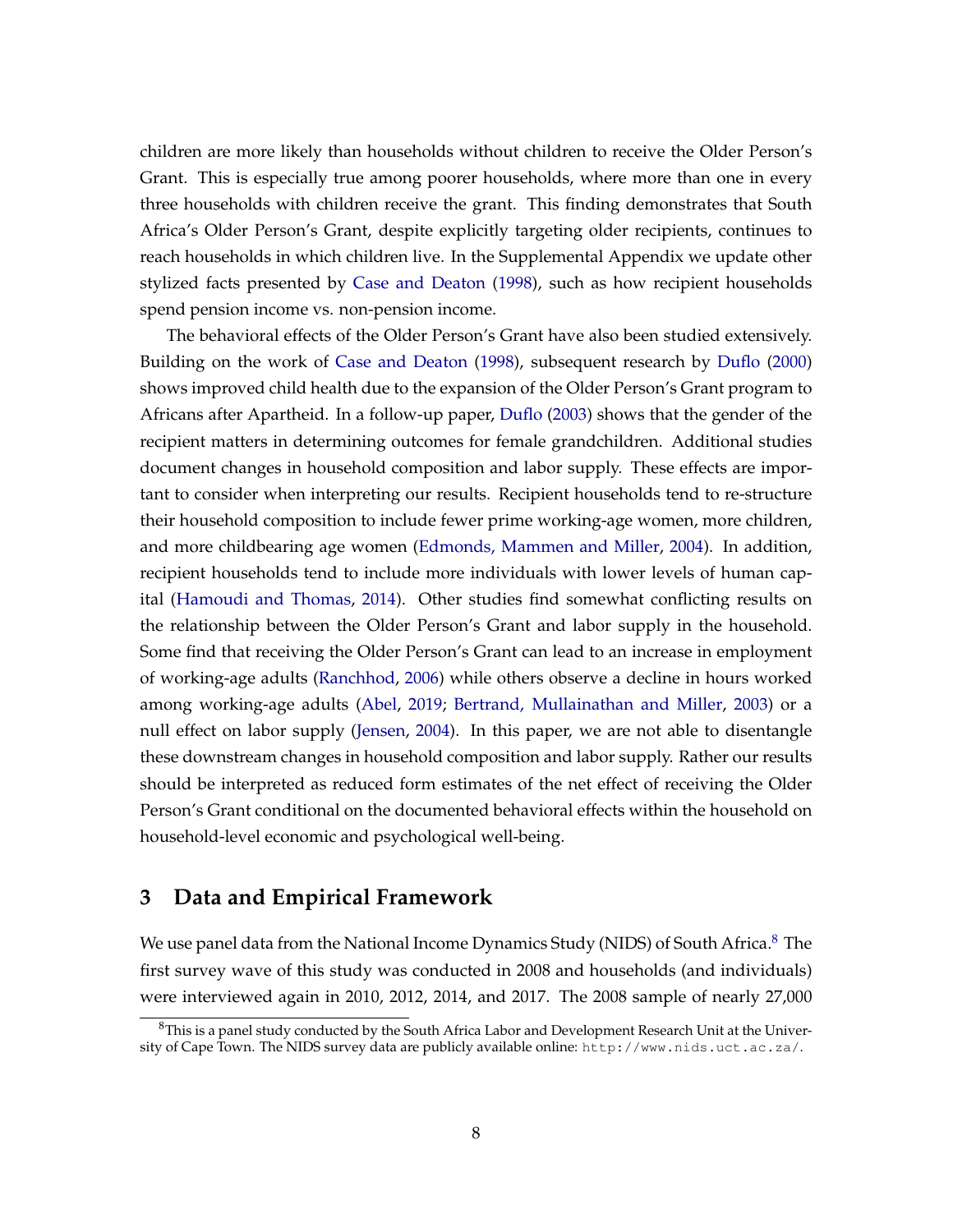individuals is nationally representative.<sup>[9](#page-0-0)</sup> The NIDS collects data on many socio-economic variables including demographic information, income, consumer expenditure, labor market participation, information on self-employment and farming activity, fertility, health, migration, education, and anthropometric measures. We specifically use the detailed information on household income, assets, and food expenditures, as these variables most effectively motivate and relate to our analysis using data collected during the COVID-19 pandemic. We primarily use household food expenditure per capita throughout the analysis, but we also use total household income and a wealth index as alternative measures of economic well-being.

In early 2020, the South Africa Labor and Development Research unit developed the Coronavirus Rapid Mobile (CRAM) survey. The CRAM Survey is a follow-up phone sur-vey of over 7,000 individuals randomly selected from the 2017 wave of the NIDS.<sup>[10](#page-0-0)</sup> The CRAM survey asks a range of questions relating to income, employment, hunger, psychological distress, receipt of grants and social support, and knowledge and behavior relating to the COVID-19 pandemic. We use data from five waves of the CRAM survey, which provide insight into the experience of South African households amid the COVID-19 pandemic. We specifically use information on economic access to food, hunger, and psychological distress as reports about vulnerable South African households list these variables as key outcomes of concern during the COVID-19 pandemic.

Finally, as a supplementary source of pre-pandemic data, we also use information from the 2016 Demographic and Health Survey (DHS) from South Africa.<sup>[11](#page-0-0)</sup> The DHS data provide rich information on a host of demographic and health related topics [\(DHS,](#page-25-8) [2019\)](#page-25-8). We specifically use information on experienced hunger at the household level to supplement the NIDS data and to compare results from the CRAM survey to pre-pandemic, baseline

 $915,630$  completing the adult individual questionnaire in 6,598 households. Each wave's sample is refreshed in order to deal with attrition and keep each wave nationally representative.

<sup>&</sup>lt;sup>10</sup>The CRAM survey data are available online: https://cramsurvey.org/about/. Due to attrition between CRAM waves 1 and 2 (at roughly 19 percent), wave 3 included a "top up" of randomly selected individuals from the original 2017 wave of the NIDS. This "top up" added 1,084 individuals that agreed to respond to the survey. The CRAM wave 3 thus, included slightly over 6,000 individuals, wave 4 included over 5,600, and wave 5 included over 5,800. More information about the sample characteristics of the CRAM data is reported by [Ingle, Brophy and Daniels](#page-26-10) [\(2021\)](#page-26-10). Since our analysis is at the household level, while the sampling from the 2017 NIDS took place at the individual level, larger households are more likely to be represented in the data and can appear multiple times. As suggested by [Wittenberg and Branson](#page-27-8) [\(2021\)](#page-27-8), in our main analysis using CRAM data, we use sampling weights that are the inverse of the NIDS Wave 5 household size. Our results do not change significantly if we (i) do not weight, (ii) weight with the inverse of the number of adults in the households in wave 5, or (iii) restricting our analysis to a single observation per household.

<sup>&</sup>lt;sup>11</sup>The 2016 DHS sample uses the 2011 South African Census as a sampling frame with enumeration areas from the Census serving as primary sampling units for the DHS sample. The DHS sample uses a two-stage sampling framework that first selects 750 primary sampling units and next randomly selects dwelling units (i.e., households) within primary sampling units.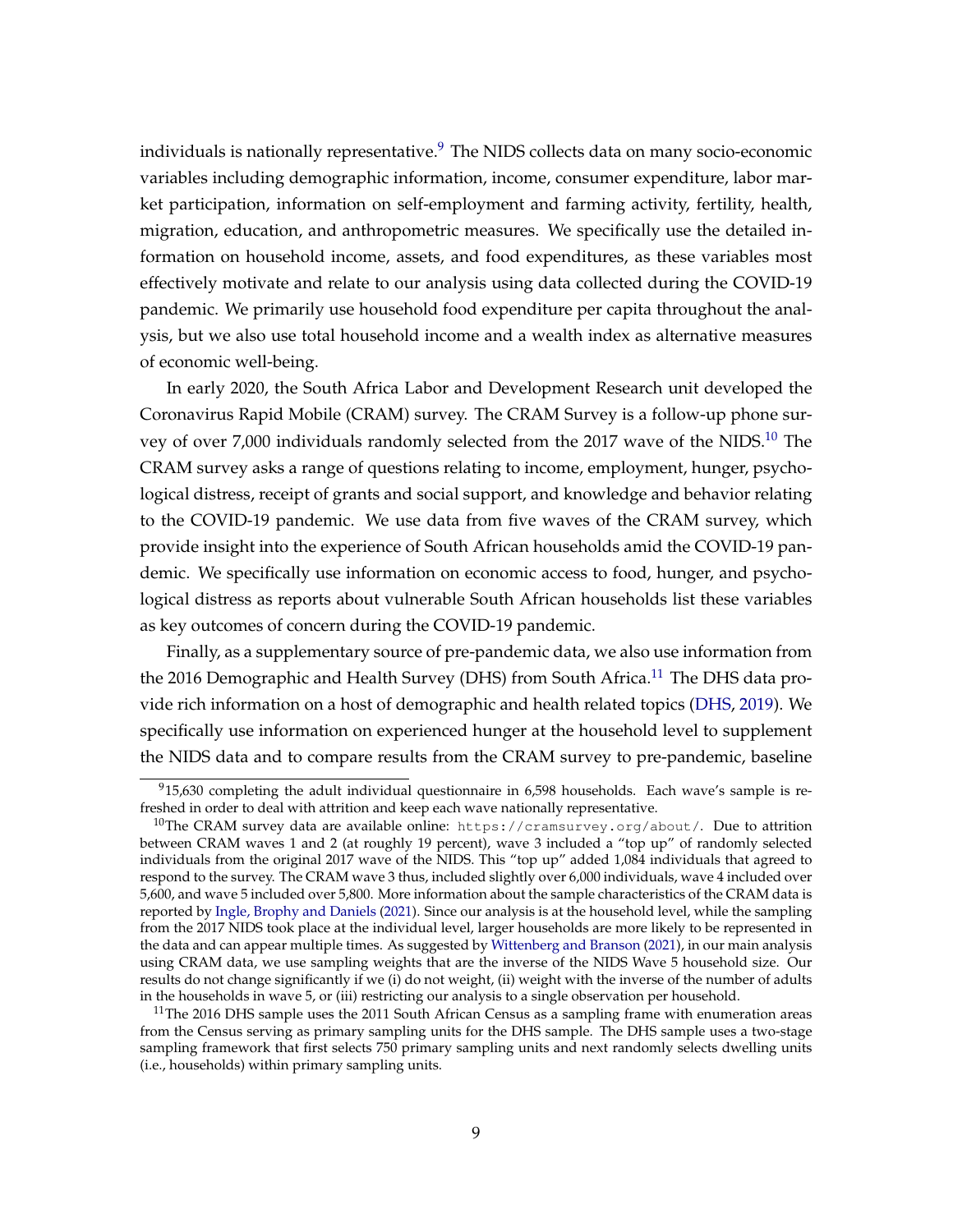levels of hunger—however, it is important to note that the samples, while nationally representative, are different and the questions on hunger in the DHS and CRAM survey data are not exactly the same.

#### **3.1 Identification Strategy**

Due to endogeneity in grant receipt, several studies of the Older Person's Grant limit their sample to a relatively narrow age range around the grant's age-eligibility threshold [\(Ed](#page-26-5)[monds,](#page-26-5) [2006;](#page-26-5) [Ardington, Case and Hosegood,](#page-25-6) [2009\)](#page-25-6). We follow this approach but our extensive data allow us to use a very narrow age range around 60. We employ a fuzzy local randomization regression discontinuity approach and using age-eligibility to instrument for the receipt of Older Person's Grant. This estimation approach requires two conditions: a verifiable data requirement (i.e., the instrument must be relevant) and an assumption (i.e., the instrument must be excludable). The first condition requires that the probability of grant receipt must increase due to eligibility. Figure [2](#page-11-0) shows that, at the individual level, there is a large jump in receipt of the grant at age 60, clearly highlighting the relevance of the instrument.<sup>[12](#page-0-0)</sup> The second condition assumes that being eligible for the grant or having another eligible member in one's household should only affect our dependent variables of interest through the receipt of the grant (i.e., the instrument must be excludable). For the overall NIDS sample, this second condition is not plausible. Having a household member who is 60 years old or older likely changes household preferences and dynamics in many ways that can also affect economic and psychological well-being. We instead rely on the more narrow assumption that having a 59 year-old household member is similar to having a 61 year-old household member—the sole difference being that the member over 60 is eligible for and likely receiving the Older Person's Grant. For example, our main variables of interest are food expenditure per capita and hunger and we assume that preferences for food do not change at age  $60<sup>13</sup>$  $60<sup>13</sup>$  $60<sup>13</sup>$ 

Restricting our sample to households with members who are around the age of 60 increases the likelihood that we satisfy our second assumption: that being 60 or older or having another household member who is age 60 or older only affects outcome variables of interest through the channel of grant receipt. We show results for samples that are restricted to five different age ranges, all centered on the age of 60. At its widest, we use a

 $12$ In order to identify the sample that would be eligible based on the means test, we use income information to exclude those with reported incomes that would make them ineligible. Through this, we exclude approximately 10% of our sample—among this excluded group, only 5% of individuals above 60 receive the grant whereas among those we keep in our sample more than 94% of individuals above 60 receive the grant.

<sup>&</sup>lt;sup>13</sup>Figure [S.2](#page-38-1) in the Supplemental Online Material shows that the share of income spent on food does not change abruptly when the household head turns 60.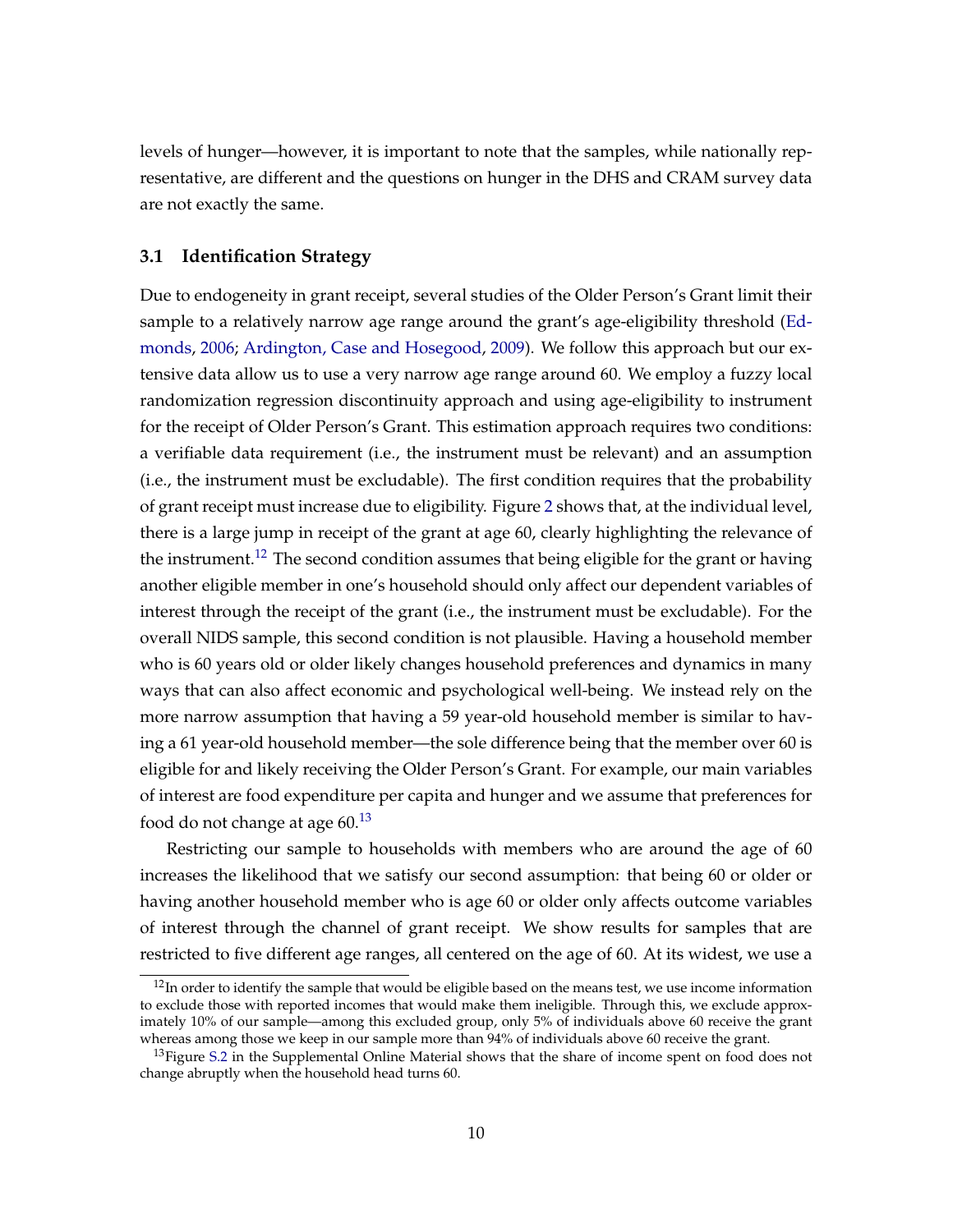<span id="page-11-0"></span>

FIGURE 2: Individual-level receipt of the Older Person's Grant by age. There is a clear discontinuity of grant receipt around the age of eligibility of 60. Figure [A.1](#page-31-0) in the Appendix shows a similar discontinuity using the first and last waves of the CRAM data.

distance of five where we restrict the sample to individuals in households with a member between the age of 55 and 64 (inclusive).<sup>[14](#page-0-0)</sup> The smallest range of ages is one, where we only keep individuals who are in households with a member who is either 59 or 60 years old.[15](#page-0-0) This approach allows us to make comparisons between households who are eligible to receive the grant and report receiving the grant to households who have household members who are just below the age-eligibility threshold of the Older Person's Grant.

Table [1](#page-12-0) shows summary statistics and balance tests for the restricted sample that support the assumption that households with members above and below the age-edibility threshold, and the individuals in them, are similar except for eligibility of a member (or members) for receiving the grant. Using data from the NIDS sample, Panel A in Table [1](#page-12-0)

<sup>14</sup>This gives us a bandwidth or *window*—as is it referred to in local randomization approaches in the regression discontinuity literature—of 5 around the age-eligibility cutoff: ages 55, 56, 57, 58, and 59 are in but not eligible for the grant, while 60, 61, 62, 63, and 64 are. Similarly for smaller windows, we successively remove one year from each end.

<sup>&</sup>lt;sup>15</sup>See discussion in [Cattaneo, Idrobo and Titiunik](#page-25-9) [\(forthcoming\)](#page-25-9): with a small number of mass points around the cutoff, continuity-based regression discontinuity analysis is useful only as an exploratory device without strong parametric assumptions because extrapolation between the mass points becomes unavoidable. In practical terms, the sample size in continuity-based approaches is essentially the number of mass points, which in our case is very small. [Cattaneo, Idrobo and Titiunik](#page-25-9) [\(forthcoming\)](#page-25-9) suggest that the local randomization regression discontinuity approach is more appropriate for this type of data.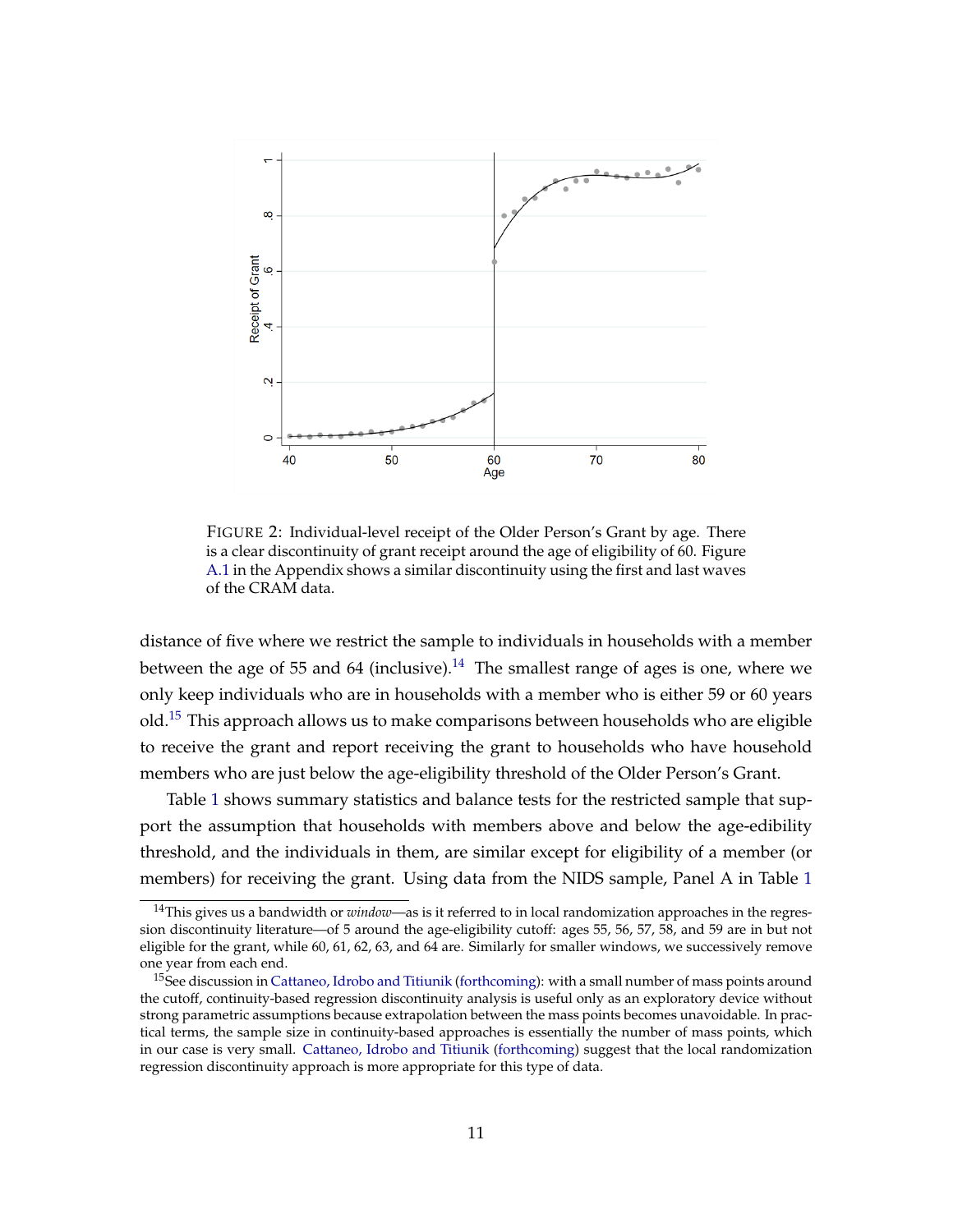<span id="page-12-0"></span>

|                                                                    | Grant-Eligible     |           | Non-Eligible |           |             |  |  |  |
|--------------------------------------------------------------------|--------------------|-----------|--------------|-----------|-------------|--|--|--|
|                                                                    | Group              |           | Group        |           | p-value     |  |  |  |
|                                                                    | Mean               | <b>SE</b> | Mean         | <b>SE</b> | of $\Delta$ |  |  |  |
| Panel A: NIDS Data                                                 |                    |           |              |           |             |  |  |  |
| <b>Household Level</b>                                             |                    |           |              |           |             |  |  |  |
| Household Size                                                     | 5.43               | 0.07      | 5.37         | 0.07      | 0.56        |  |  |  |
| Average Age                                                        | 35.60              | 0.28      | 33.21        | 0.28      | 0.00        |  |  |  |
| Number of Children                                                 | 1.86               | 0.04      | 1.82         | 0.04      | 0.46        |  |  |  |
| Number of Elderly (66+)                                            | 0.25               | 0.01      | 0.21         | 0.01      | 0.00        |  |  |  |
| Urban                                                              | 0.43               | 0.01      | 0.42         | 0.01      | 0.59        |  |  |  |
| Death in the past 2 years                                          | 0.11               | 0.01      | 0.11         | 0.01      | 0.96        |  |  |  |
| Total non-grant income per capita (ZAR)                            | 1,087              | 309       | 1,098        | 264       | 0.79        |  |  |  |
| Old-Age Grant income per capita (ZAR)                              | 376.4              | 11.94     | 108.1        | 7.93      | 0.00        |  |  |  |
| Savings                                                            | 0.36               | 0.01      | 0.33         | 0.01      | 0.05        |  |  |  |
| Share poor                                                         | 0.32               | 0.01      | 0.38         | 0.01      | 0.00        |  |  |  |
| Individual Level (Members around threshold)                        |                    |           |              |           |             |  |  |  |
| Age                                                                | 61.02              | 0.04      | 58.55        | 0.03      | 0.00        |  |  |  |
| Male                                                               | 0.24               | 0.02      | 0.25         | 0.01      | 0.62        |  |  |  |
| Married                                                            | 0.44               | 0.02      | 0.43         | 0.02      | 0.70        |  |  |  |
| In the Labor force                                                 | 0.00               | 0.00      | 0.00         | 0.00      |             |  |  |  |
| Secondary-Level Education                                          | 0.10               | 0.01      | 0.10         | 0.01      | 0.67        |  |  |  |
| Health Issue in the last 30 days                                   | 0.70               | 0.02      | 0.73         | 0.01      | 0.20        |  |  |  |
| Other Adult Household Members (Excluding members around threshold) |                    |           |              |           |             |  |  |  |
| Age                                                                | 33.65              | 0.22      | 33.07        | 0.25      | 0.08        |  |  |  |
| Male                                                               | 0.48               | 0.01      | 0.48         | 0.01      | 0.56        |  |  |  |
| Married                                                            | 0.15               | 0.01      | 0.15         | 0.01      | 0.86        |  |  |  |
| In the Labor force                                                 | 0.49               | 0.01      | 0.47         | 0.01      | 0.17        |  |  |  |
| Secondary-Level Education                                          | 0.51               | 0.01      | 0.52         | 0.01      | 0.70        |  |  |  |
| Health Issue in the last 30 days                                   | 0.42               | 0.01      | 0.40         | 0.01      | 0.17        |  |  |  |
|                                                                    | Panel B: CRAM Data |           |              |           |             |  |  |  |
| <b>Household Level</b>                                             |                    |           |              |           |             |  |  |  |
| Responded to CRAM                                                  | 0.83               | 0.01      | 0.84         | 0.01      | 0.89        |  |  |  |
| Household Size                                                     | 6.20               | 0.14      | 6.37         | 0.15      | 0.43        |  |  |  |
| Number of Children                                                 | 2.36               | 0.09      | 2.42         | 0.10      | 0.66        |  |  |  |
| Urban                                                              | 0.64               | 0.02      | 0.64         | 0.02      | 0.94        |  |  |  |
| Receiving Older Person's Grant                                     | 0.64               | 0.02      | 0.31         | 0.02      | 0.00        |  |  |  |
| Receiving Other Government Benefit                                 | 0.71               | 0.02      | 0.73         | 0.02      | 0.42        |  |  |  |
| Respondents (Excluding those around threshold)                     |                    |           |              |           |             |  |  |  |
| Age                                                                | 29.47              | 0.46      | 29.54        | 0.48      | 0.91        |  |  |  |
| Male                                                               | 0.41               | 0.03      | 0.41         | 0.03      | 0.91        |  |  |  |
| African                                                            | 0.90               | 0.02      | 0.87         | 0.02      | 0.20        |  |  |  |
| Employed Pre-Pandemic                                              | 0.36               | 0.02      | 0.39         | 0.02      | 0.35        |  |  |  |
| Secondary-Level Education                                          | 0.52               | 0.03      | 0.51         | 0.03      | 0.69        |  |  |  |

#### TABLE 1: Descriptive Statistics: Age Range 58-61

*Notes:* This table shows balance for a Age Range 58-61—Balance is similar for other age ranges considered. This table suggests that households and household members with members just above and just below the Older Person's Grant threshold of age 60 are very similar in the NIDS and the CRAM samples. This table is similar to a balance table shown in [\(Alloush and Wu,](#page-25-10) [forthcoming\)](#page-25-10), however, the NIDS sample is less restricted here and we show important balance in the CRAM data.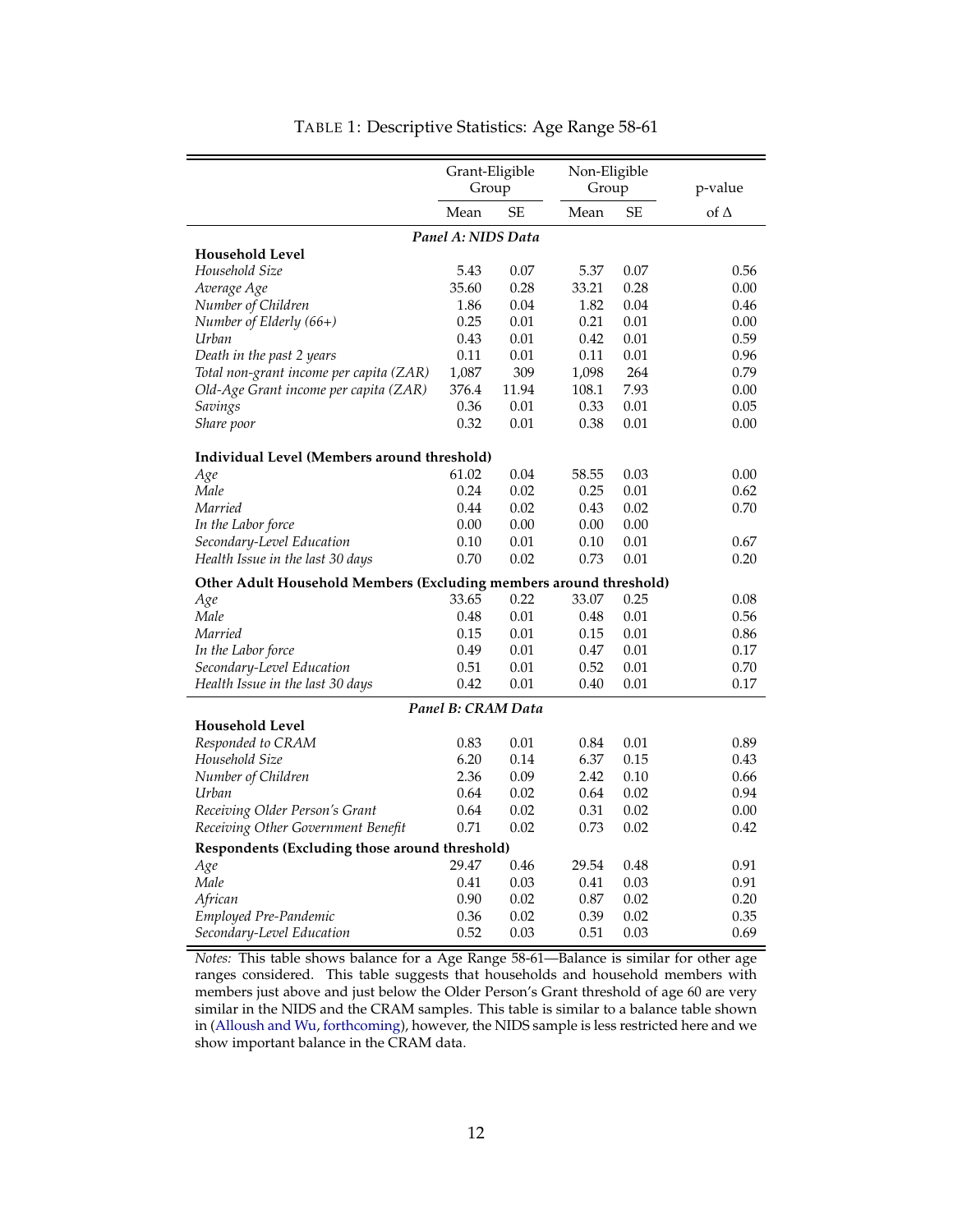shows strong balance at the household-level: we cannot statistically differentiate the two groups with respect to household size, number of children in the household, if the household is in an urban area, or if they have experienced a death in the last year. Even average non-grant income per capita does not differ between the two groups. We can however, see differences in household-level variables that we expect to change due to the grant, namely, the average grant income per capita, share who have savings, and share who are poor. At the individual level in our restricted sample, the members above and below the threshold are clearly of different ages. However, we cannot statistically differentiate between the two groups on the share who are male, married, have secondary-level education, or report a health issue in the last 30 days. Considering other members of the household (e.g., not including the recipient or potential recipient), their characteristics are similar across the two groups in terms of the age, sex, marital status, and even labor force participation. Similar findings hold for the restricted sample of the CRAM data. Panel B in Table [1](#page-12-0) shows strong balance at the household level in response rates, household size, number of children, if the household is in an urban area, and receiving other non-grant government benefits. The only difference that is statistically significant at conventional levels is if the household received the Older Person's Grant. At the individual level, we again find strong balance for the CRAM survey respondents.

After restricting our sample to households with members around the age-eligibility threshold of 60, we discuss two estimation approaches. If receipt of the grant was universal beginning at age 60, we could estimate the simple regression in equation [\(1\)](#page-13-0) using ordinary least squares:

<span id="page-13-0"></span>
$$
Y_{hdt} = \beta_0 + \beta_1 G_{hdt} + X'_{hdt} \gamma + \theta_t + \tau_d + \epsilon_{hdt}
$$
 (1)

where *Yhdt* represents a household-level outcome variable in district *d* at time *t*. This variable takes several forms throughout our analysis: (i) household income per capita, (ii) household food expenditures per capita, (iii) a wealth index, (iv) whether the household has run out of money for food, and (v) indicators for adults/child hunger, or (vi) psychological distress within the household. The variable *Ghdt* is an indicator of whether an individual within the household receives the Older Person's Grant and  $\beta_1$  is our coefficient of interest, giving the relationship between grant receipt and our outcome variables. The vector *Xhdt* represents household-level control variables that include: household size, number of children, number of elderly, demographics of the household head, and other household level characteristics. Finally, *θ<sup>t</sup>* and *τ<sup>d</sup>* are time, and district fixed effects respec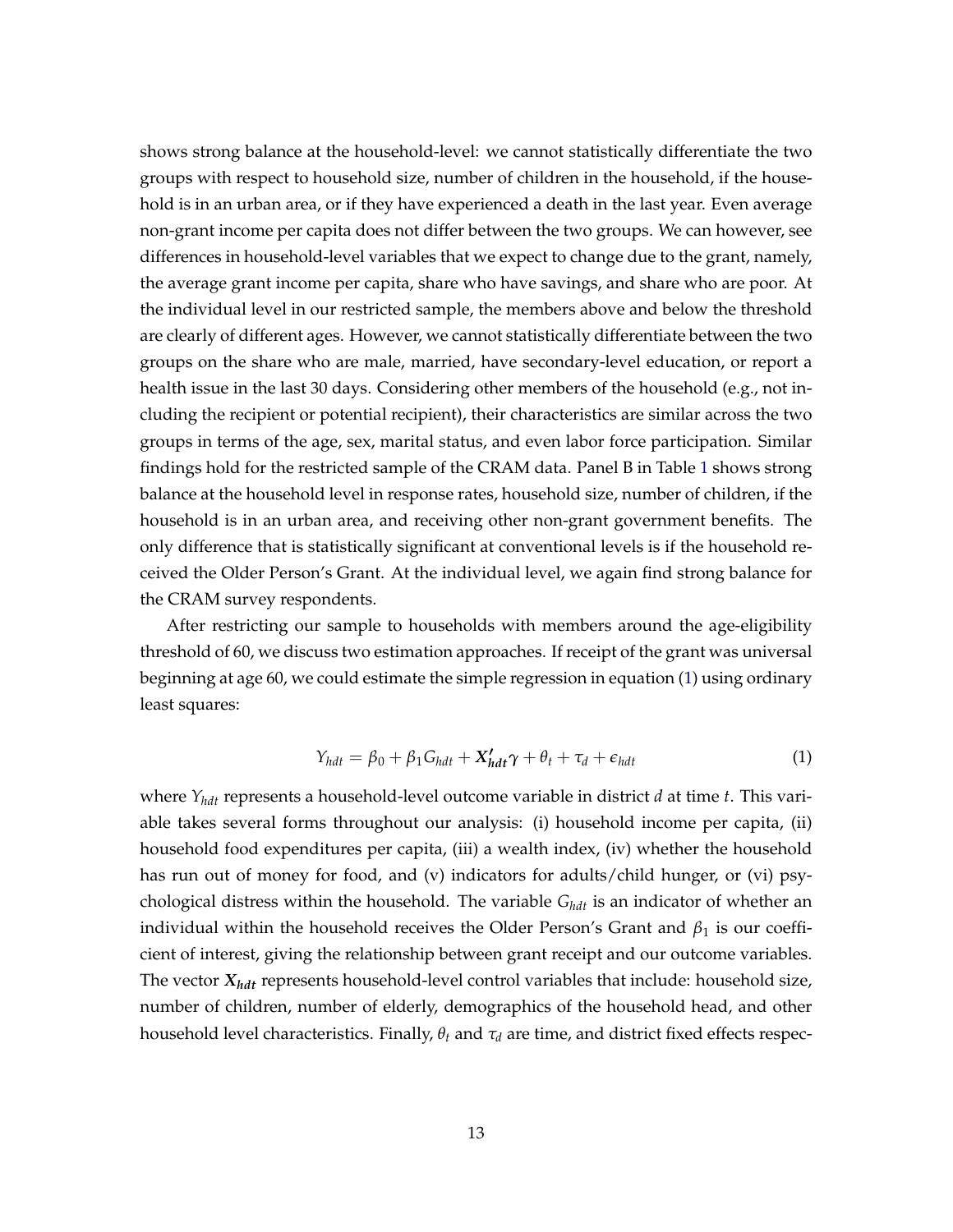tively, and  $\epsilon_{hdt}$  is the error term.<sup>[16](#page-0-0)</sup>

The coefficient  $\beta_1$  in equation (1) is potentially biased due to selection into grant receipt. In addition to the age-eligibility requirement, the Older Person's Grant is means tested such that individuals with earnings or asset holdings above a given threshold are not eligible for the program. Therefore, simply comparing households that receive the grant to those who do not receive the grant, as done in equation [\(1\)](#page-13-0), would lead to biased estimates of the effects of the grant on indicators of economic and psychological well-being. Therefore, we leverage the age-eligibility threshold of the Older Person's Grant within an instrumental variable estimation approach. Specifically, we use a dummy variable for having household members who are at least 60 years old as an instrument for grant receipt and estimate the following set of equations:

<span id="page-14-0"></span>
$$
G_{hdt} = \gamma_0 + \gamma_1 I_{hdt} + X'_{hdt} \Lambda + \delta_t + \phi_d + \zeta_{hdt}
$$
 (2)

<span id="page-14-1"></span>
$$
Y_{hdt} = \alpha_0 + \alpha_1 \hat{G}_{hdt} + X'_{hdt} \Gamma + \kappa_t + \gamma_d + \mu_{hdt}
$$
\n(3)

where *Ihdt* is a variable that indicates that a household has members who are at least 60 years. The outcome in equation [\(2\)](#page-14-0), *Ghdt* is an indicator of whether an individual within the household received the Older Person's Grant. In equation [\(3\)](#page-14-1)  $\hat{G}_{hdt}$  is the predicted value from equation (2). Similar to equation [\(1\)](#page-13-0),  $X_{hdt}$  is a vector of household level control variables. The equations [\(2\)](#page-14-0) and [\(3\)](#page-14-1) each also include time and district fixed effects. Finally, *ζhdt* and *µhdt* are error terms.

As discussed above, we apply this specification on several different age ranges to estimate our pre-pandemic results using the NIDS data. These windows range from five to one on each side of the age-eligibility threshold. We show results with a window of one with some caution because it can take several months after turning 60 to apply for and to start receiving the grant and thus (as can be seen in Figure [2\)](#page-11-0) a meaningful portion of 60 year-old individuals are not yet receiving the grant. Our preferred specifications are those with window sizes of 2 and 3. Table [1](#page-12-0) shows balance in the NIDS and CRAM samples with window size 2. Finally, most of our dependent variables of interest are at the household level; however, for one of our results during the COVID-19 pandemic, we estimate the effect of household-level grant receipt on the mental health of the individual who responds to the CRAM phone survey. In 90 percent of the sample, this respondent is not the member who is around the age of 60. Therefore, similar to our results on child hunger, the estimates

<sup>16</sup>Our results are robust to controlling for the running variable: the age of the household member in the window. Our main specifications employ a linear transformation with qualitatively similar results for no transformation or higher order polynomial transformations.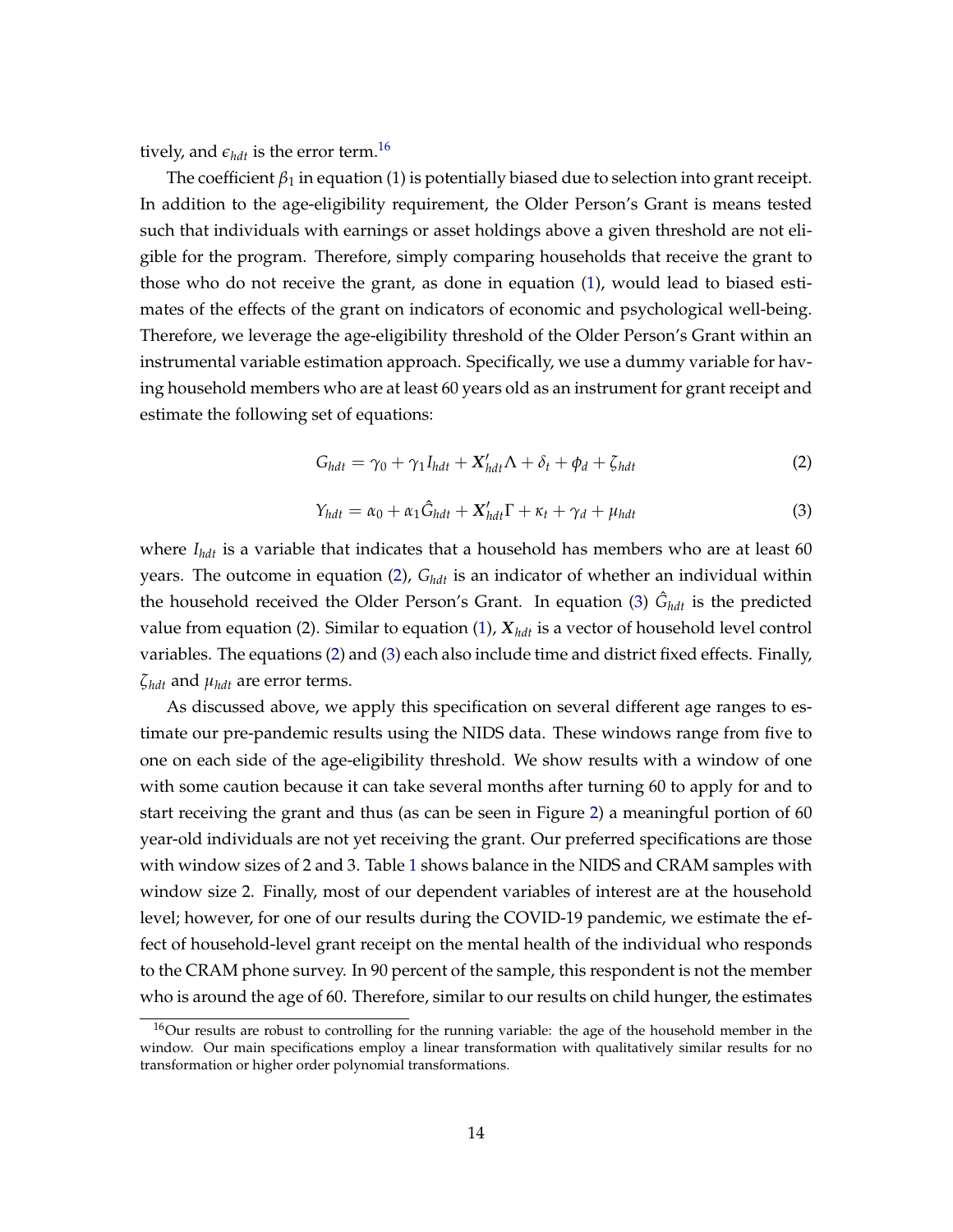using psychological well-being as an outcome demonstrate within-household spillover effects of grant receipt. To account for the fact that our analysis using the CRAM data is at the household-level; however the sampling in the CRAM was done at the individual level [\(Wittenberg and Branson,](#page-27-8) [2021\)](#page-27-8), we construct an inverse probability weight defined as the inverse of the household size in wave five of the NIDS.<sup>[17](#page-0-0)</sup>

### **4 Results**

We present three sets of results. First, we document the effect of the grant on indicators of household well-being using pre-pandemic data. Next, in our core set of results, we report the effect of the grant on key indicators of household well-being during the COVID-19 pandemic. Finally, we explore heterogeneity in the effect of pension receipt during the COVID-19 pandemic by household vulnerability, defined in terms of pre-pandemic household wealth.

#### **4.1 Pension Receipt Improves Economic Well-Being**

We first leverage the discontinuity in grant receipt to show how important measures of household economic well-being change as a member of the household starts receiving the grant. We find that receiving the grant leads to improved economic well-being at the household level. As discussed earlier, we estimate net effects in that they allow for previously documented behavioral changes related to receipt of the Older Person's Grant that may both positively and negatively influence economic well-being.

Figure [3](#page-16-0) illustrates the relationship between age of the household head and key indicators of household well-being. Panel A of Figure [3](#page-16-0) uses data from the NIDS and shows that household food expenditures per capita, depicted in log form, fall gradually as the head of the household ages. Once the household head turns 60 years old, however, we see a sharp increase in household food expenditures. The log of household food expenditures just after the household head turns 60 years old is similar to the log of household food expenditures when the household head is roughly 45 years old, 15 years earlier. Figure [A.2](#page-32-0) in the Appendix shows a similar discontinuity at age 60 in both per capita household income and per capita household food expenditures based on the age of the oldest member of the household between 50 and 69.

Although food expenditure is a useful measure of economic well-being, it is only instrumentally valuable. We, therefore, further investigate how the age-eligibility threshold

<sup>17</sup>Our results are robust to different weighting solutions as discussed in Section 3.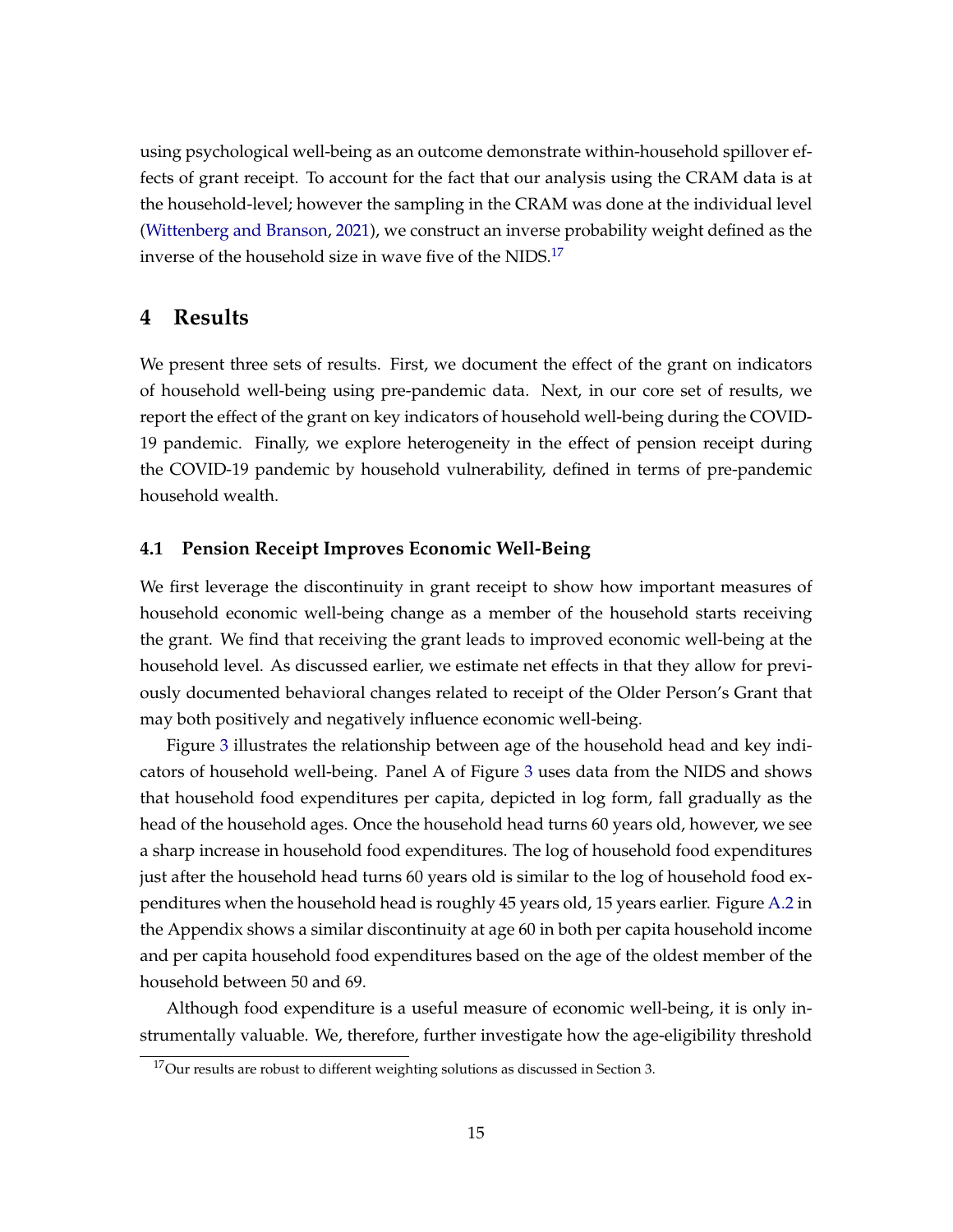<span id="page-16-0"></span>

(A) Household Food Expenditure Per Capita and Age of the Household Head (NIDS data).



(B) Adult Hunger and the Age of the Household Head (DHS data).



influences household well-being by assessing the relationship between reported hunger and the age of the household head. The NIDS does not directly measure hunger, so for this analysis we turn to the 2016 wave of the South African DHS data. In Panel B of Figure  $3$  we see that hunger increases gradually as the household head ages.<sup>[18](#page-0-0)</sup> As a household head approaches 60 years old, almost 20 percent of households report adult hunger. Once

<sup>&</sup>lt;sup>18</sup>This finding corresponds with the declining food expenditure shown in Panel A and the declining income shown in Figure [A.3](#page-33-0) in the Supplemental Appendix.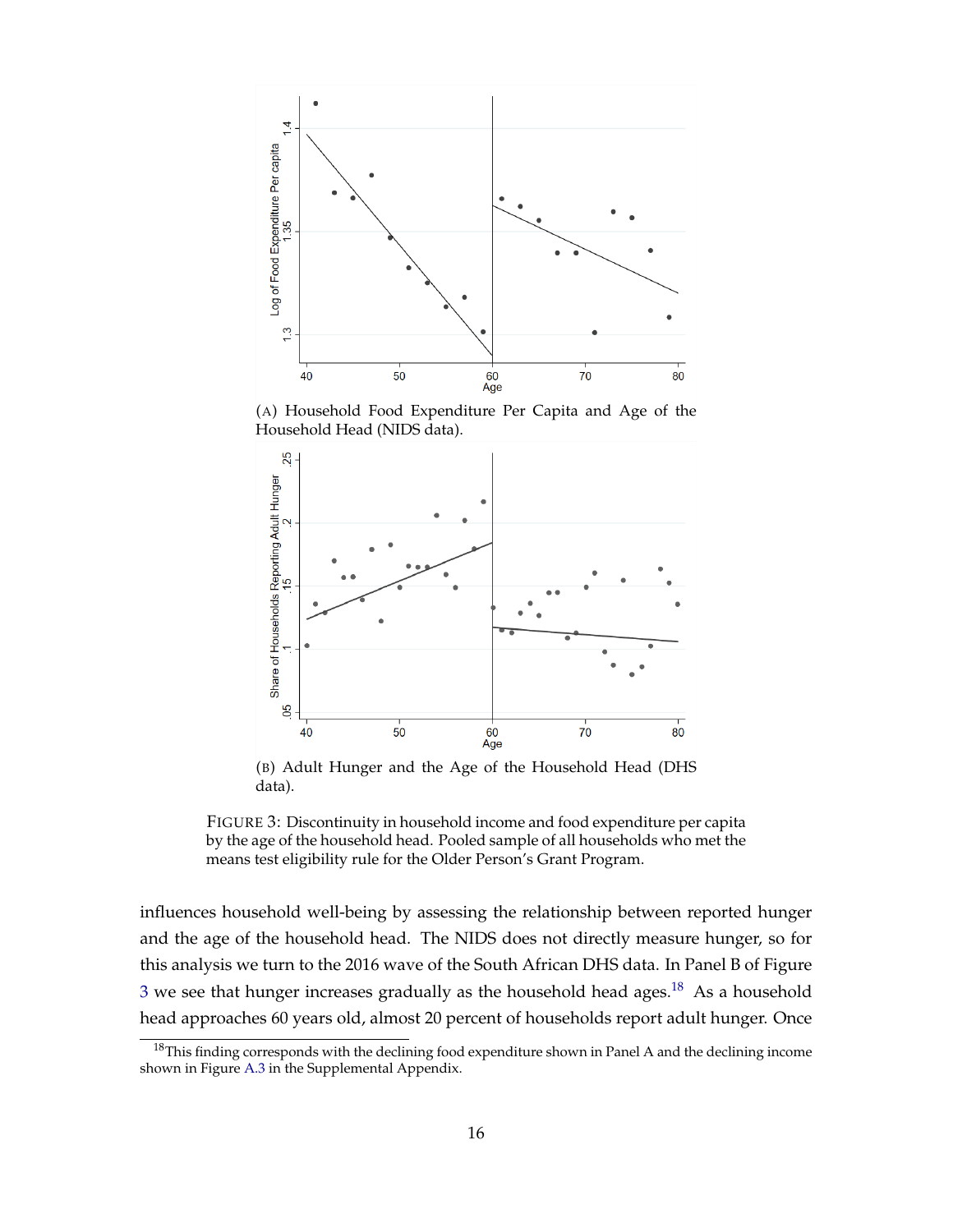|                                          | Member Age Range centered at 60          |                       |                       |                                          |                      |  |
|------------------------------------------|------------------------------------------|-----------------------|-----------------------|------------------------------------------|----------------------|--|
|                                          | 55-64                                    | 56-63                 | $57 - 62$             | 58-61                                    | 59-60                |  |
|                                          |                                          |                       |                       | Panel A: Log Household Income Per Capita |                      |  |
| Older Person's Grant Receipt             | $0.235***$<br>(0.036)                    | $0.255***$<br>(0.039) | $0.252***$<br>(0.046) | $0.241***$<br>(0.056)                    | $0.200**$<br>(0.099) |  |
|                                          | Panel B: Log Food Expenditure Per Capita |                       |                       |                                          |                      |  |
| Older Person's Grant Receipt             | $0.068***$<br>(0.022)                    | $0.067***$<br>(0.024) | $0.066**$<br>(0.028)  | $0.078**$<br>(0.035)                     | 0.063<br>(0.067)     |  |
|                                          |                                          |                       | Panel C: Wealth Index |                                          |                      |  |
| Older Person's Grant Receipt             | $0.095**$<br>(0.039)                     | $0.107**$<br>(0.043)  | 0.061<br>(0.049)      | 0.089<br>(0.061)                         | $-0.037$<br>(0.125)  |  |
| N<br><b>Effective First-Stage F-Stat</b> | 8,312<br>2,895.9                         | 6,854<br>2,207.6      | 5,329<br>1,571.9      | 3,654<br>899.8                           | 1,902<br>339.9       |  |

<span id="page-17-0"></span>TABLE 2: Improvement in Household-Level Economic Well-being Due to Pension

*Notes:* We instrument for grant receipt using a dummy variable of having a member above the age 60 with the sample restricted to households with a member in the age range reported in the column. We control for wave and district fixed effects. A more restrictive approach focusing on only households with members around age 60 who are economically inactive shows similar results [Alloush and](#page-25-10) [Wu](#page-25-10) [\(forthcoming\)](#page-25-10). Standard errors clustered at the original (i.e., wave 1) sampling cluster area are presented in parentheses. \*\*\*  $p<0.01$ , \*\*  $p<0.05$ , \*  $p<0.1$ .

the household head turns 60 years old and is eligible to receive the grant, however, the share of households reporting adult hunger falls to just above 10 percent. In addition, as the household head continues to age, the share of households reporting hunger does not increase. Instead, the Older Person's Grant seems to keep the rate of hunger relatively consistent or even induce a slight decline—reflecting perhaps that more household members are becoming eligible for the grant. Taken together, both panels in Figure [3](#page-16-0) illustrate the possible poverty-alleviation role of the Older Person's Grant. It also supports the validity of our main results in this paper in that using different data we continue to see patterns indicating a strong discontinuity in economic well-being within a narrow age-range around the age-eligibility threshold.

Table [2](#page-17-0) presents estimates of the effect of grant receipt on three measures of economic well-being. Using the NIDS data, we apply our local randomization regression discon-tinuity approach with decreasing window sizes to estimate the effect of grant receipt.<sup>[19](#page-0-0)</sup>

<sup>&</sup>lt;sup>19</sup>Table [A.1](#page-28-0) in the Supplemental Appendix shows results from a non-fuzzy local randomization regression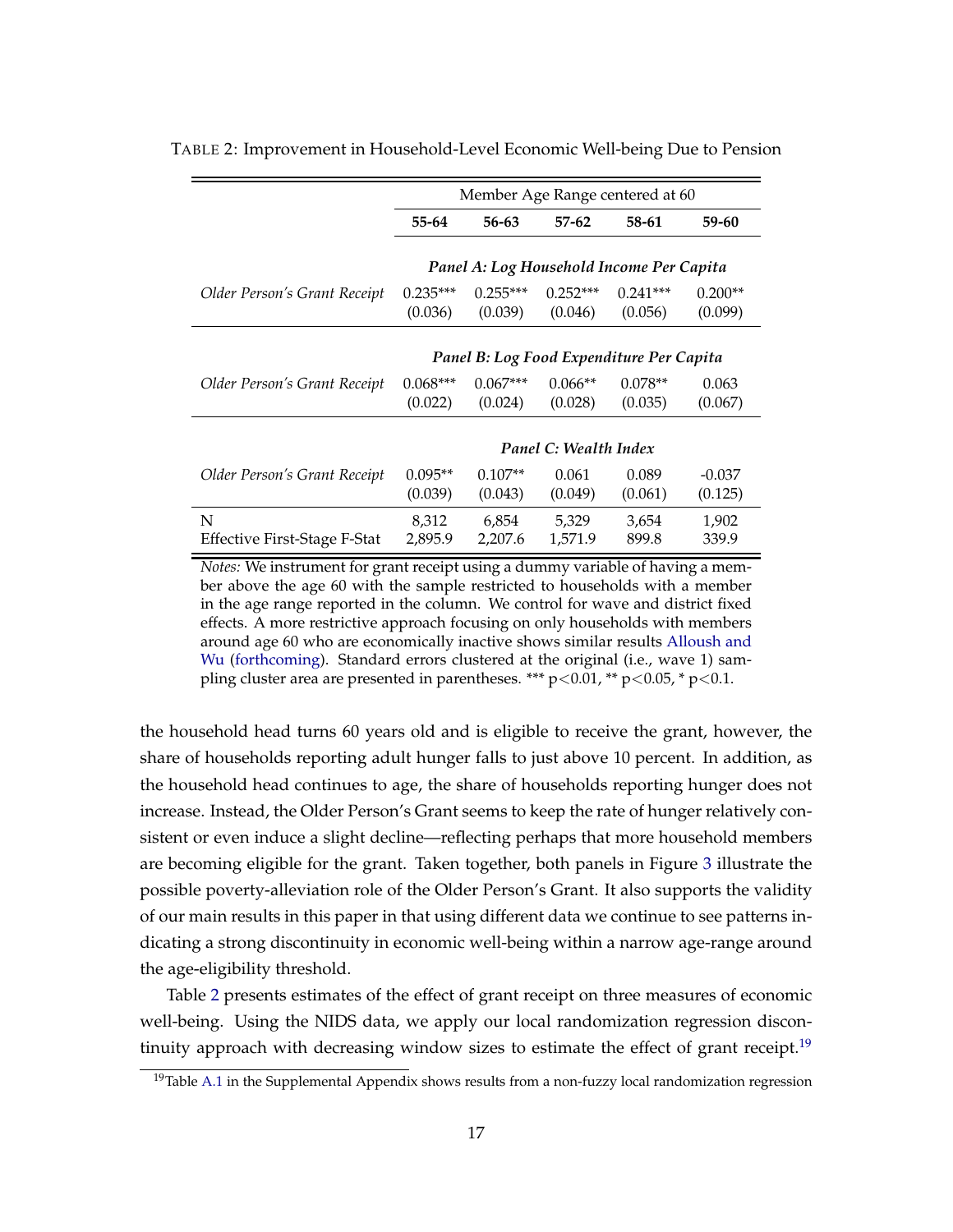In each column in Table [2](#page-17-0) we show results with a different window size, from five years to one year on each side of the age-eligibility threshold.<sup>[20](#page-0-0)</sup> Panel A of Table [2](#page-17-0) shows that household income per capita increases by over 20 percent on average when a member of the household starts to receive the Older Person's Grant. Panel B of Table [2](#page-17-0) shows that food expenditure increases by between six and eight percent at the household-level upon the receipt of the grant by a member of the household. This reinforces work by [Case and](#page-25-0) [Deaton](#page-25-0) [\(1998\)](#page-25-0) showing that a significant portion of the grant is spent on food. We show in Figure [S.4](#page-39-0) in the Supplemental Online Appendix that a larger portion of the grant is spent on food by poorer households, who are the primary intended beneficiaries of the program. Finally, in Panel C we also show that household wealth increases with grant receipt, however, this is not statistically significant for the narrow ranges around age 60, perhaps reflecting that wealth takes time to accumulate. $^{21}$  $^{21}$  $^{21}$ 

#### **4.2 Effects During the COVID-19 Pandemic**

We now turn to leveraging the discontinuity in grant receipt during the pandemic using CRAM data to investigate how important indicators of economic and psychological wellbeing fared among grant-receiving households during the early stages of the COVID-19 pandemic. Table [3](#page-19-0) shows the results of our main local randomization regression discontinuity specification applied to the CRAM data. In each column in Table [3](#page-19-0) we show results with a different window, from five years to one year on each side of the age-eligibility threshold. We show first-stage results in Table [A.2](#page-29-0) in the Supplemental Appendix. These results highlight that our instrument is very strong and predicts grant receipt at the house-hold level.<sup>[22](#page-0-0)</sup>

In Panel A of Table [3,](#page-19-0) we find that receiving the Older Person's Grant leads to roughly

discontinuity approach where our treatment is defined as having a member in the household who is past the eligibility age of 60 but within the bandwidth around the age-eligibility threshold. This estimation approach will understate the effect of the grant because not every individual who is 60 years old or older receives the grant. These are akin to intention-to-treat estimates.

<sup>&</sup>lt;sup>20</sup>We show results with one year on each side of the age-eligibility threshold because doing so is preferred in local randomization regression discontinuity literature [\(Cattaneo, Idrobo and Titiunik,](#page-25-9) [forthcoming\)](#page-25-9). However, given that recipients do not necessarily begin receiving the grant immediately after turning 60 years old, our preferred estimates use a window of two years on each side of the age-eligibility threshold.

 $21$ The wealth index is constructed through factor analysis of household-level dwelling characteristics and durable goods (assets).

<sup>&</sup>lt;sup>22</sup>This is despite using household-level information from the prior NIDS survey to determine eligibility of someone in the household for the Older Person's Grant (See Figure [A.1\)](#page-31-0). The CRAM was designed as a rapid phone survey and sampled from adults who part of the fifth wave of NIDS–however, detailed household information was not collected in the CRAM survey. We used household-level information from the fifth wave of the NIDS and projected the household members' ages forward to predict who would be eligible for the Older Person's Grant.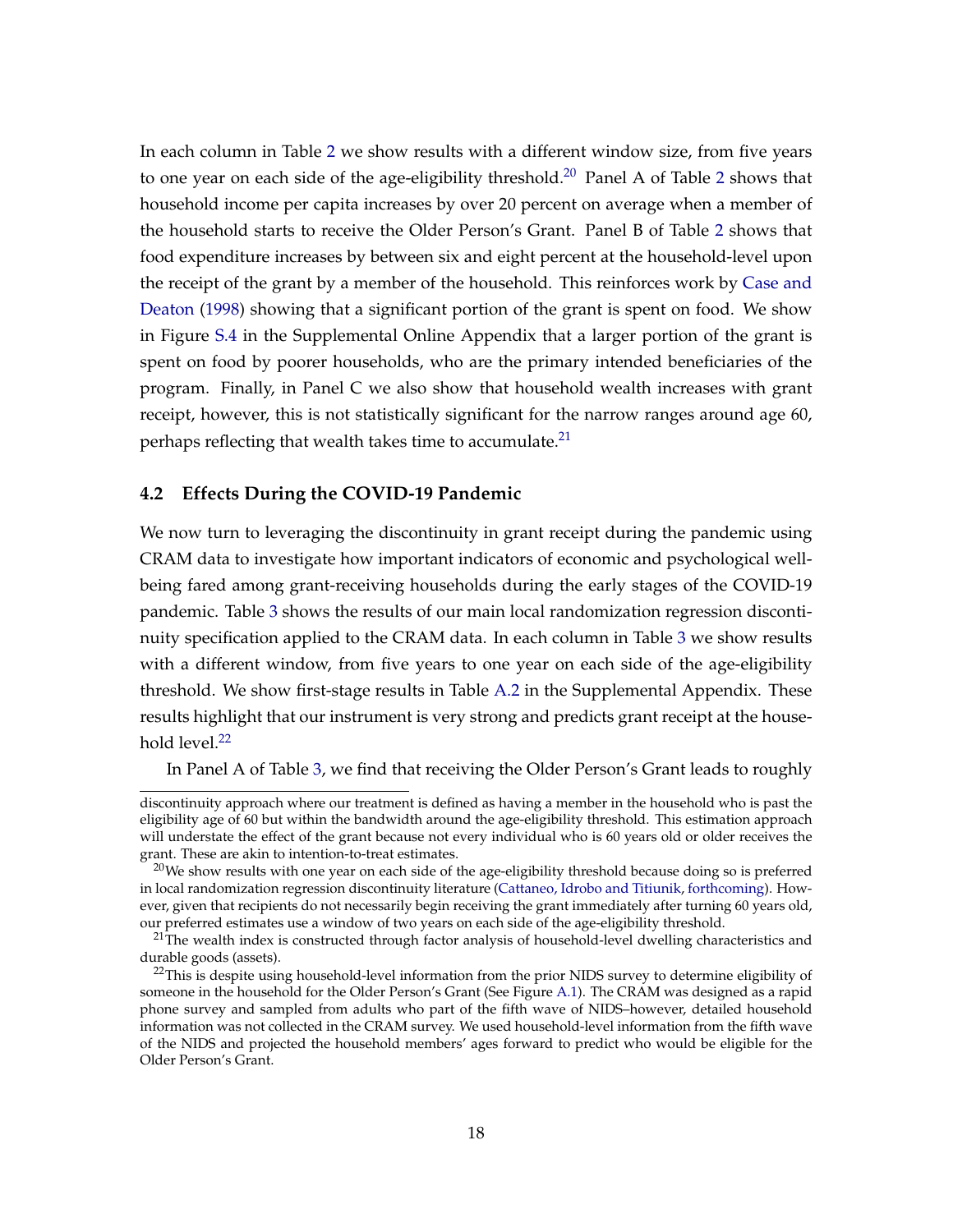<span id="page-19-0"></span>

|                                     | Member Age Range centered at 60        |             |             |                                               |          |  |  |
|-------------------------------------|----------------------------------------|-------------|-------------|-----------------------------------------------|----------|--|--|
|                                     | 55-64                                  | 56-63       | $57-62$     | 58-61                                         | 59-60    |  |  |
|                                     |                                        |             |             |                                               |          |  |  |
|                                     |                                        |             |             | Panel A: Report Running out of Money for Food |          |  |  |
| Older Person's Grant Receipt        | $-0.187***$                            | $-0.209***$ | $-0.228***$ | $-0.218***$                                   | $-0.112$ |  |  |
|                                     | (0.038)                                | (0.043)     | (0.050)     | (0.067)                                       | (0.124)  |  |  |
|                                     |                                        |             |             | Panel B: Report Adult Hunger                  |          |  |  |
| Older Person's Grant Receipt        | $-0.094***$                            | $-0.090***$ | $-0.113***$ | $-0.139**$                                    | $-0.036$ |  |  |
|                                     | (0.030)                                | (0.034)     | (0.041)     | (0.055)                                       | (0.107)  |  |  |
|                                     |                                        |             |             |                                               |          |  |  |
|                                     |                                        |             |             | Panel C: Report Child Hunger                  |          |  |  |
| Older Person's Grant Receipt        | $-0.079***$                            | $-0.078***$ | $-0.067**$  | $-0.133***$                                   | 0.009    |  |  |
|                                     | (0.023)                                | (0.027)     | (0.032)     | (0.045)                                       | (0.082)  |  |  |
|                                     |                                        |             |             |                                               |          |  |  |
|                                     |                                        |             |             | Panel D: Extreme Hunger (Almost Daily)        |          |  |  |
| Older Person's Grant Receipt        | $-0.083***$                            | $-0.082***$ | $-0.089**$  | $-0.129***$                                   | $-0.113$ |  |  |
|                                     | (0.025)                                | (0.029)     | (0.036)     | (0.048)                                       | (0.092)  |  |  |
|                                     |                                        |             |             |                                               |          |  |  |
|                                     | <b>Panel E: Psychological Distress</b> |             |             |                                               |          |  |  |
| Older Person's Grant Receipt        | $-0.096**$                             | $-0.098*$   | $-0.076$    | $-0.122$                                      | 0.047    |  |  |
|                                     | (0.048)                                | (0.054)     | (0.063)     | (0.082)                                       | (0.169)  |  |  |
| N                                   | 6,147                                  | 5,108       | 3,940       | 2,737                                         | 1,361    |  |  |
| <b>Effective First-Stage F-Stat</b> | 954.9                                  | 778.5       | 518.4       | 290.8                                         | 78.9     |  |  |

#### TABLE 3: COVID-19 and Older Person's Grant Receipt

*Notes:* We control for wave and lockdown-level fixed effects in addition to a host of household controls. We instrument for grant receipt using a dummy variable of having a member above the age 60 in the age range reported in the column. Panel E is the reported psychological distress of the member who is responding to the CRAM phoneinterview who in over 90% of the observations is under the age of 55 and is not the recipient or potential recipient of the Older Person's Grant. The sample size in Panel E is smaller as the mental distress questions were only asked in waves 2, 3, and 5. Standard errors clustered at the original (i.e., wave 1) sampling cluster area are presented in parentheses. \*\*\* p<0.01, \*\* p<0.05, \* p<0.1.

a 20 percentage point reduction in the likelihood of running out of money to buy food.<sup>[23](#page-0-0)</sup> Based on a weighted average of the estimates in each of the columns in Panel B of Table [3,](#page-19-0) we find that receiving the Older Person's Grant leads to a ten percentage point reduction in adult hunger in the seven days prior to the interview. In Panel C of Table [3,](#page-19-0) again

<sup>&</sup>lt;sup>23</sup>This number is the weighted average of the all five coefficients using the number of observations as weights. The average is 21.7 when averaging the coefficients estimated with the middle three age ranges.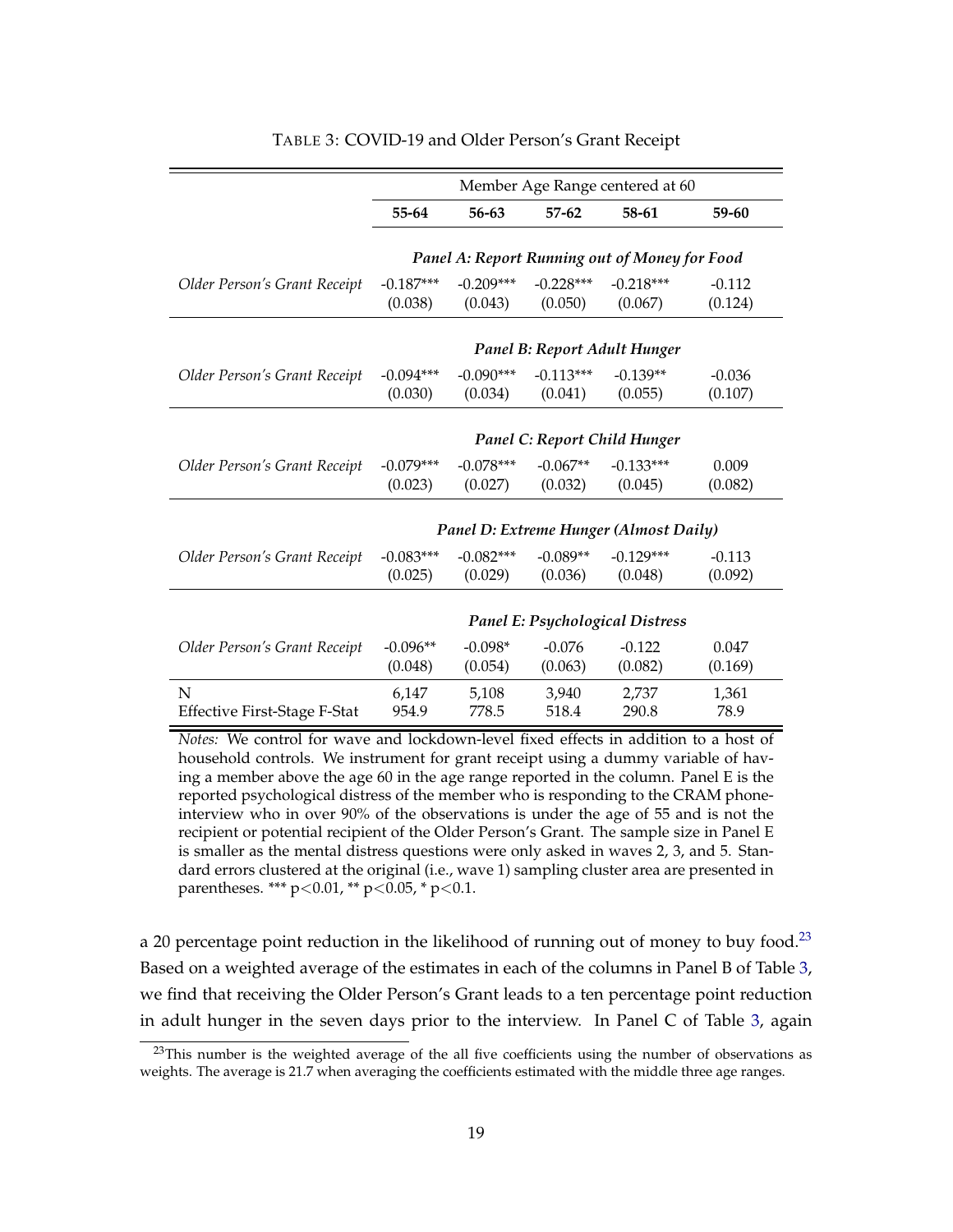based on a weighted average across each of the columns, we find that that grant receipt leads to a seven percentage point reduction in household-level child hunger in the seven days prior to the interview. With overall rates of adult hunger at 26 percent and of child hunger at 15 percent [\(Wills et al.,](#page-27-1) [2020\)](#page-27-1), our estimates imply that the Older Person's Grant led to a nearly 40 percent reduction in adult hunger and a nearly 45 percent reduction in child hunger during the COVID-19 pandemic.<sup>[24](#page-0-0)</sup> Figure [A.4](#page-33-1) in the Appendix shows reported adult hunger in our sample for households with members just above and just below the age-eligibility threshold. This figure shows that those with a member above the threshold consistently have lower levels of reported hunger throughout all five CRAM waves.<sup>[25](#page-0-0)</sup> Panel D reports additional results showing that grant receipt reduces "extreme hunger" which is defined as respondents reporting that someone in their household has to eat less than they would like almost daily. Consistent with the previous results, we find that receiving the Older Person's Grant leads to lower levels of extreme hunger.

Finally, in Panel E, we use a measure of psychological distress as recorded by the CRAM survey. This measure reports whether the individual CRAM survey respondent had experienced psychological distress in the past month. We find that having a household member who is eligible for and is receiving the Older Person's Grant led to a reduction in reported psychological distress during the COVID-19 pandemic. Although estimates of these effects using our local randomization regression discontinuity approach are not statistically significant for the most narrow age windows, the point estimates are large. Specifically, a weighted average of the coefficients suggests that grant receipt leads to an 8.5 percentage point decline in the likelihood the survey respondent experienced psychological distress in the past month—a nearly 25 percent reduction. Given that the CRAM survey respondent is most often not the actual pensioner, these results suggest that the grant has psychological benefits on other members of the household beyond the previously discussed economic benefits. Moreover, this result is important given the high levels of psychological distress documented during the pandemic.

Table [A.3](#page-30-0) in the Appendix shows results from analysis where our treatment is simply defined as having a member in the household who is older than the eligibility age of 60 but within our relatively narrow bandwidth around the age-eligibility threshold. This

<sup>&</sup>lt;sup>24</sup>Weighted averages of the coefficients estimated with the middle three age ranges give estimates of 10.9 and 8.7 reduction in hunger among adults and children, respectively implying slightly lower percent reductions in hunger rates. In addition, rates of hunger are higher among means-tested households with members near the threshold but below it especially in the early stages of the pandemic.

<sup>&</sup>lt;sup>25</sup>Given that our pre-pandemic measure of hunger comes from the DHS data and uses a slightly different method of measuring hunger than used in the CRAM data collected during the pandemic, we cannot make an easy comparison of the effect of the grant across these two sets of data. With this caveat in mind, when we apply the local randomization regression discontinuity estimation approach to the DHS data, we find that grant receipt leads to about a 6.5 percentage point decline in hunger pre-pandemic.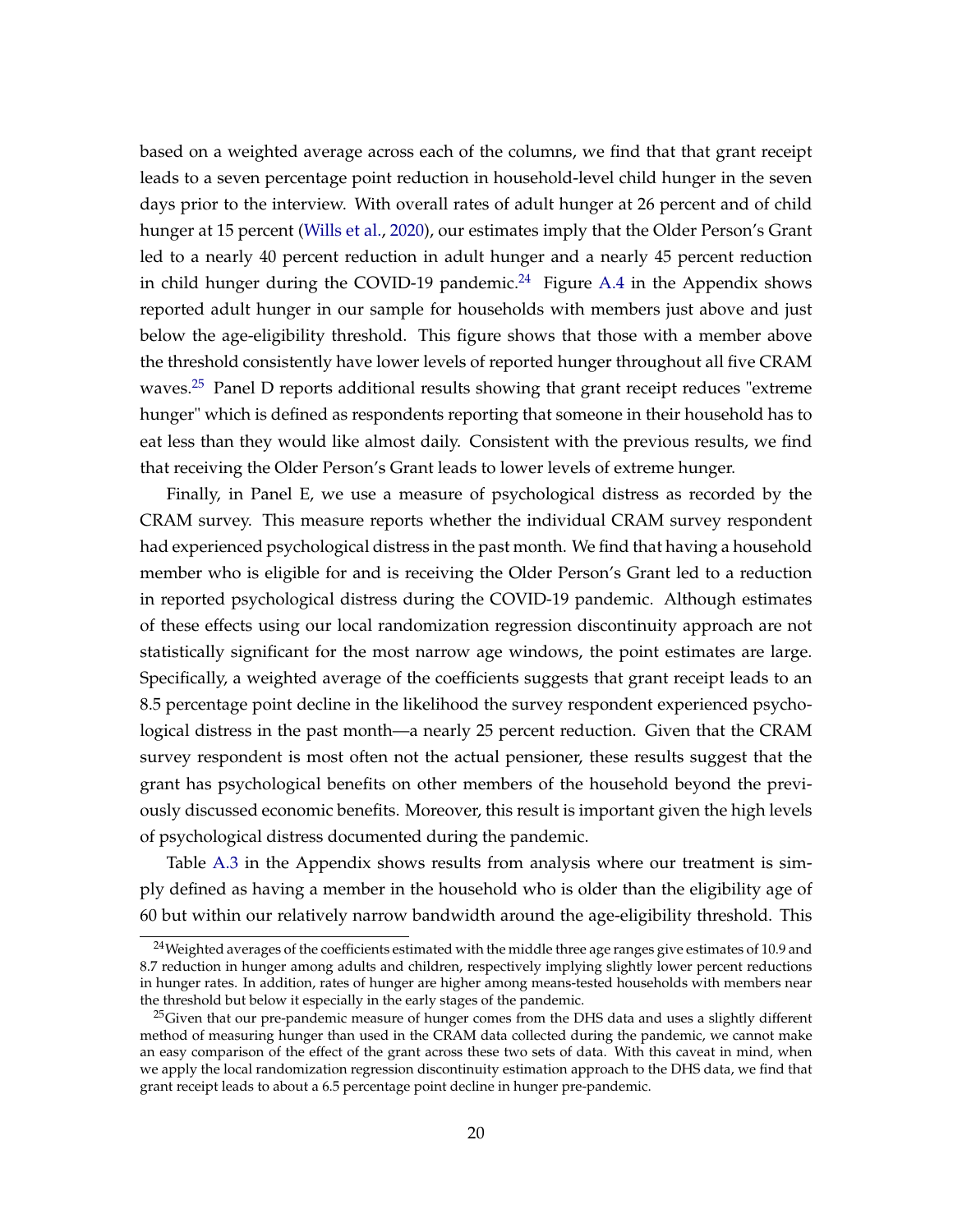estimation approach is akin to an intent-to-treat (ITT) analysis and will, by definition, understate the effect of grant receipt because not every individual who is 60 years old or older receives the grant. Despite this, and consistent with our core results, we find that households with individuals above 60 in the narrow ranges report significantly lower levels of hunger and psychological distress. These results supplement the core results in at least two ways. First, they demonstrate the policy-relevant estimates of the effect of grant eligibility on economic and psychological well-being during the COVID-19 pandemic. The South African government can only influence grant eligibility and, at least in the way the policy is currently implemented, cannot force eligible households to receive the grant. Second, these results do not rely on an instrument and an associated exclusion restriction. Therefore, to the extent that concerns persist about the validity of our instrumental variable, these ITT results should help reinforce the credibility of our main finding that the Older Person's Grant increased measures of economic and psychological well-being during the COVID-19 pandemic.

#### **4.3 Effects of the Older Person's Grant on Vulnerable Households**

Our results, so far, represent the reduced-form effect of receiving the Older Person's Grant on key measures of economic and psychological well-being *on average*. The nationallyrepresentative nature of our data, along with the broad eligibility of the Older Person's Grant, allow us to investigate heterogeneity along the policy-relevant dimension that are likely correlated with household vulnerability. This type of heterogeneity analysis is one way our work in this paper complements existing studies, such as [Banerjee et al.](#page-25-3) [\(2020\)](#page-25-3) and [Londoño-Vélez and Querubin](#page-27-2) [\(2022\)](#page-27-2), who study the effects of cash transfer programs among a relatively narrow sub-national populations.

While vulnerability can be defined on many important and nuanced dimensions, we categorize vulnerable households using a pre-pandemic measure of wealth. Prior to the pandemic, less wealth is strongly correlated with more hunger. Figure [A.5\(](#page-34-0)A) in the Appendix shows a strong correlation between our wealth index and reported hunger in data from the 2008 NIDS (Wave 1), which is the only NIDS wave that includes a measure of hunger. The Figure shows that rates of hunger are roughly 50 percent for households in the lowest wealth decile and close to zero percent for households in the highest wealth decile. Using more recent data from the 2016 DHS, Appendix Figure [A.5\(](#page-34-0)B) shows a similar pattern. To categorize the households in CRAM sample as vulnerable, we use data on the households from Wave 5 of NIDS (conducted in 2017), and restrict our analysis to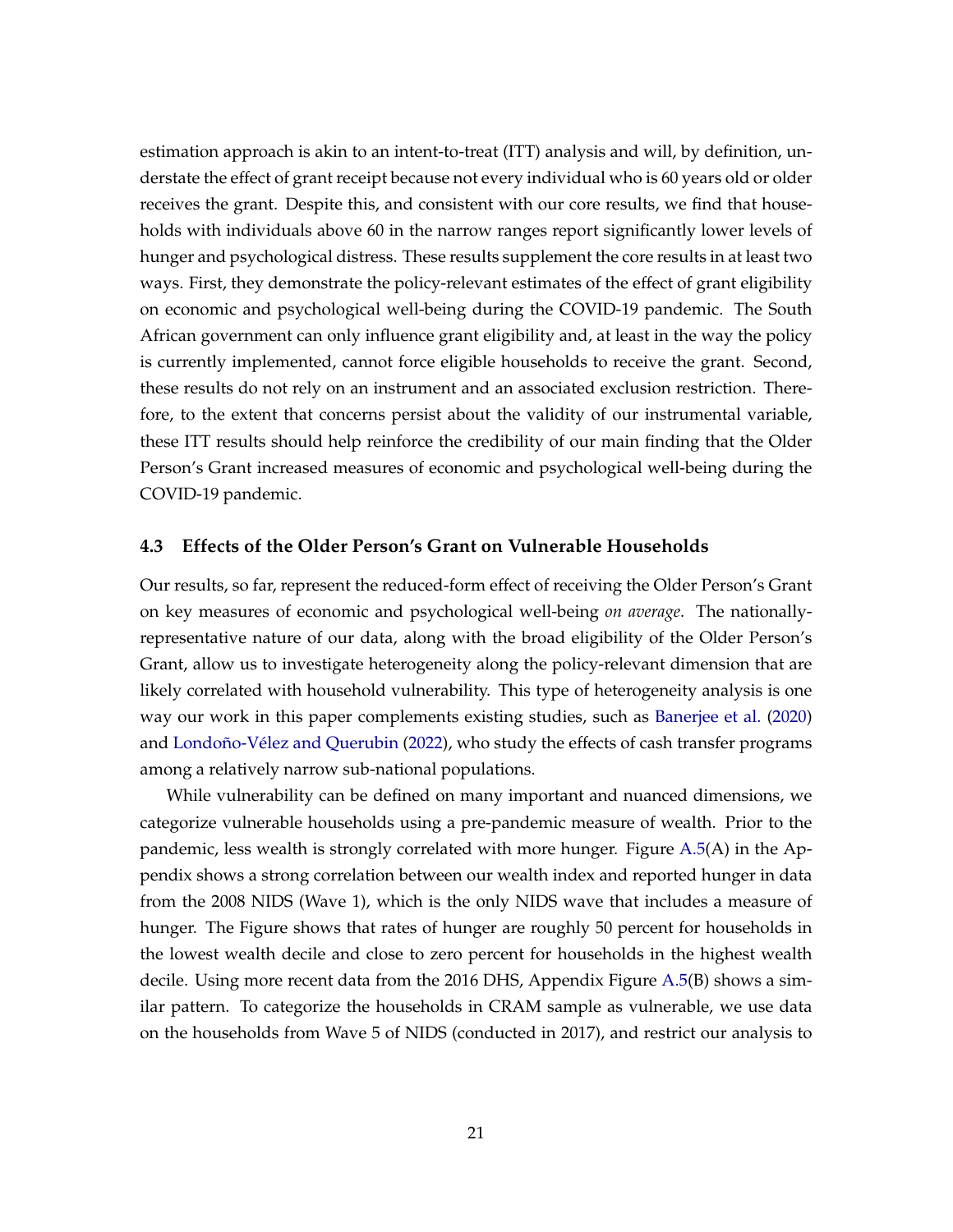|                                     | Member Age Range centered at 60        |                        |                        |                                               |                     |  |  |
|-------------------------------------|----------------------------------------|------------------------|------------------------|-----------------------------------------------|---------------------|--|--|
|                                     | 55-64                                  | 56-63                  | $57-62$                | 58-61                                         | 59-60               |  |  |
|                                     |                                        |                        |                        |                                               |                     |  |  |
|                                     |                                        |                        |                        | Panel A: Report Running out of Money for Food |                     |  |  |
| Older Person's Grant Receipt        | $-0.225***$<br>(0.055)                 | $-0.211***$<br>(0.059) | $-0.200***$<br>(0.069) | $-0.228**$<br>(0.095)                         | $-0.032$<br>(0.180) |  |  |
|                                     |                                        |                        |                        |                                               |                     |  |  |
|                                     |                                        |                        |                        | Panel B: Report Adult Hunger                  |                     |  |  |
| Older Person's Grant Receipt        | $-0.173***$                            | $-0.178***$            | $-0.170***$            | $-0.200**$                                    | $-0.015$            |  |  |
|                                     | (0.049)                                | (0.054)                | (0.063)                | (0.088)                                       | (0.178)             |  |  |
|                                     |                                        |                        |                        |                                               |                     |  |  |
|                                     |                                        |                        |                        | Panel C: Report Child Hunger                  |                     |  |  |
| Older Person's Grant Receipt        | $-0.155***$                            | $-0.159***$            | $-0.137***$            | $-0.258***$                                   | $-0.051$            |  |  |
|                                     | (0.038)                                | (0.043)                | (0.053)                | (0.077)                                       | (0.139)             |  |  |
|                                     |                                        |                        |                        |                                               |                     |  |  |
|                                     |                                        |                        |                        | Panel D: Extreme Hunger (Almost Daily)        |                     |  |  |
| Older Person's Grant Receipt        | $-0.139***$                            | $-0.150***$            | $-0.156***$            | $-0.254***$                                   | $-0.209$            |  |  |
|                                     | (0.042)                                | (0.047)                | (0.059)                | (0.085)                                       | (0.166)             |  |  |
|                                     |                                        |                        |                        |                                               |                     |  |  |
|                                     | <b>Panel E: Psychological Distress</b> |                        |                        |                                               |                     |  |  |
| Older Person's Grant Receipt        | $-0.102$                               | $-0.098$               | $-0.072$               | $-0.200*$                                     | 0.018               |  |  |
|                                     | (0.065)                                | (0.070)                | (0.082)                | (0.102)                                       | (0.212)             |  |  |
| N                                   | 2,995                                  | 2,468                  | 1,911                  | 1,321                                         | 640                 |  |  |
| <b>Effective First-Stage F-Stat</b> | 417.0                                  | 350.7                  | 242.5                  | 110.5                                         | 37.2                |  |  |

<span id="page-22-0"></span>TABLE 4: COVID-19 and Older Person's Grant Receipt Among Vulnerable Households

*Notes:* We control for wave and lockdown-level fixed effects in addition to a host of household controls. We instrument for grant receipt using a dummy variable of having a member above the age 60 in the age range reported in the column. Panel E is the reported psychological distress of the member who is responding to the CRAM phoneinterview who in over 90% of the observations is under the age of 55 and is not the recipient or potential recipient of the Older Person's Grant. The sample size in Panel E is smaller as the mental distress questions were only asked in waves 2, 3, and 5. Standard errors clustered at the original (i.e., wave 1) sampling cluster area are presented in parentheses. \*\*\* p<0.01, \*\* p<0.05, \* p<0.1.

the bottom 50 percent of wealth in South Africa.<sup>[26](#page-0-0)</sup> Table [4](#page-22-0) shows results with the same outcome variables shown in Table [3](#page-19-0) for this group of households in the bottom half of the wealth distribution.

In Panel A of Table [4,](#page-22-0) based on a weighted average of all five estimates across each

<sup>&</sup>lt;sup>26</sup>[Leibbrandt, Finn and Woolard](#page-26-11) [\(2012\)](#page-26-11) show using NIDS data that approximately 50 percent of households in South Africa are poor.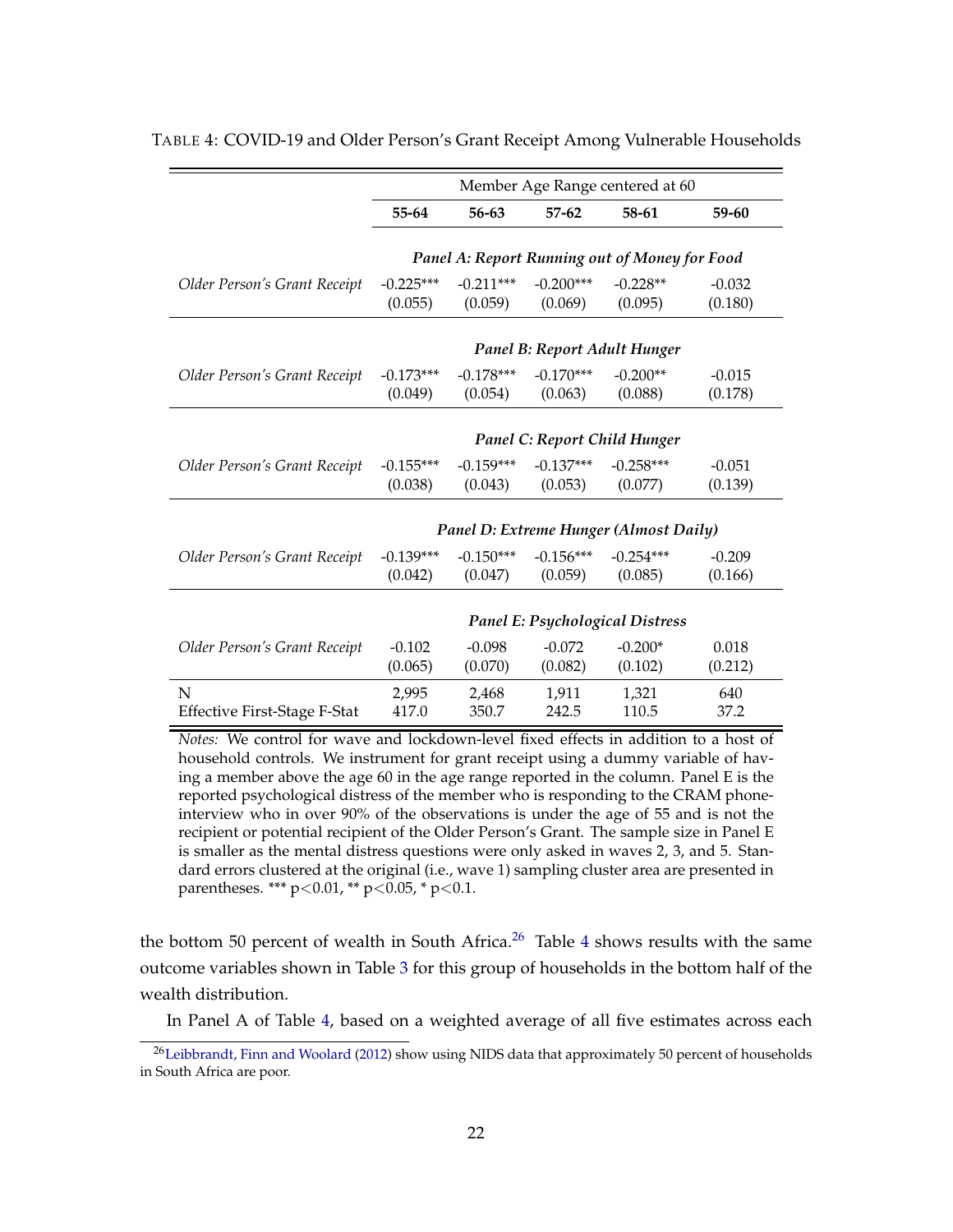column, we find that receiving the Older Person's Grant leads to roughly a 20 percentage point reduction in the likelihood of running out of money to buy food. This weighted average estimate is nearly identical to the result found in Panel A of Table [3.](#page-19-0) Panel B of Table [4](#page-22-0) shows that household-level adult hunger in the seven days prior to the interview is, based on a weighted average of all five estimates, 16.6 percentage points lower among households receiving the grant. This weighted average is roughly 60 percent larger than the estimates reported in Panel B of Table [3.](#page-19-0) In Panel C of Table [4,](#page-22-0) we find that that householdlevel child hunger in the seven days prior to the interview is, based on a weighted average of all five estimates, 16 percentage points lower among households receiving the grant. This weighted average is over twice the magnitude of the estimates reported in Panel C of Table [3.](#page-19-0) Panel D in Table [3](#page-19-0) shows that grant receipt reduces "extreme hunger," defined as respondents reporting that someone in their household has to eat less than they would like almost daily. Each column shows results that are larger in magnitude than the corresponding column reports in Panel D of Table [3.](#page-19-0) Finally, in Panel E, we report results on psychological distress among households in the bottom half of the wealth distribution. The results are mostly not statistically significant at conventional levels but, similar to the results shown in Panel E of Table [3,](#page-19-0) represent magnitudes that potentially large.

Taken together, this heterogeneity analysis finds estimates of the effect of receiving the Older Person's Grant among households in the bottom half of the wealth distribution that are at least as large (in Panels A and E) and substantially larger (in Panels B, C, and D) in terms of magnitude. These results suggest that the Older Person's Grant program provided critical support to the poorest households that may be least likely to be able to shield themselves from adverse shocks related to the COVID-19 pandemic. In particular, we find that for the least wealthy 50 percent of our sample, receiving the Older Person's Grant leads to a reduction in adult and child hunger that is roughly twice as large as the effect among the full population. Similarly, grant receipt leads to a larger decline in almost daily hunger (e.g., "extreme hunger") among vulnerable households than among the full population.

# **5 Conclusion**

The COVID-19 pandemic hit South Africa early and hard. With nearly half of the population vulnerable and living in poverty, the economic disruptions caused by the pandemic resulted in high levels of hunger and psychological distress. Our paper shows that a welltargeted unconditional cash transfer program—the Older Person's Grant—played an important role in allowing recipient households to manage the adverse consequences of a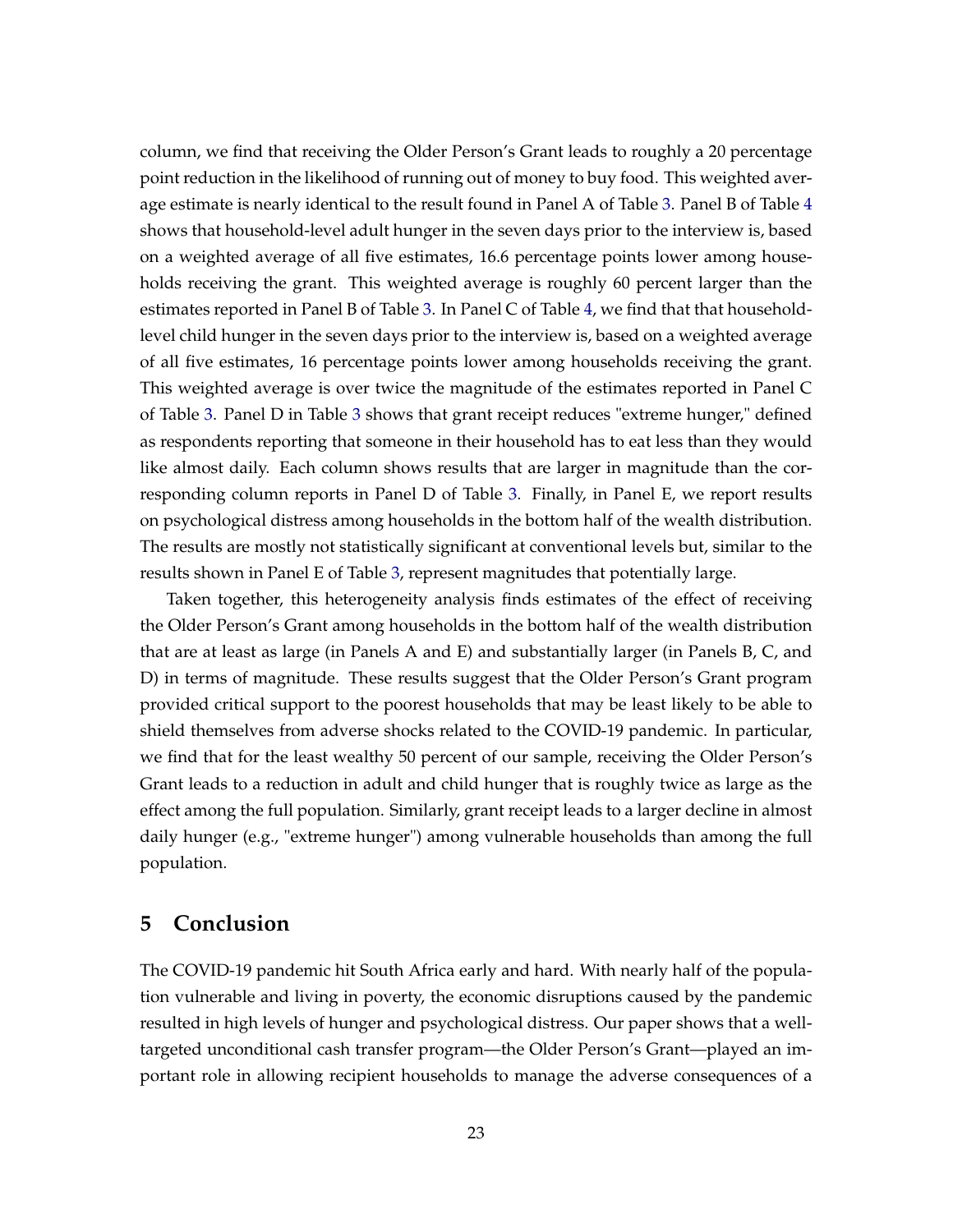global health crisis and the associated lockdowns.

The Older Person's Grant has a wide reach in South Africa and constitutes a large portion of the overall net income of poor households. Prior to the pandemic, the program significantly improved the economic well-being of recipient households and reduced reported hunger. During the COVID-19 pandemic, the Older Person's Grant continued to positively affect household well-being. This reliable source of income is linked with between 40 and 45 percent lower rates of adult and child hunger in the household. In addition, individuals living in households with a grant recipient were less likely to report psychological distress.

These results provide important insight into the effectiveness of large cash transfer programs at helping households manage large and unexpected global shocks. Many developing countries have instituted or expanded these types of programs in response to the COVID-19 pandemic. Further, interest in large cash transfer programs is not limited to developing countries nor to acute disaster response. A key feature of South Africa's Older Person's Grant is that it has been providing a reliable source of income for decades, allowing individuals to confidently incorporate this source of income into their response to shocks. Wealthier countries are increasingly looking to build similarly targeted and reliable instruments into their social safety programs—for example, in the form of tax credits for low income households with children in the United States. The South African example suggests that these programs can have important effects on the resilience and well-being of both the target population and those close to them.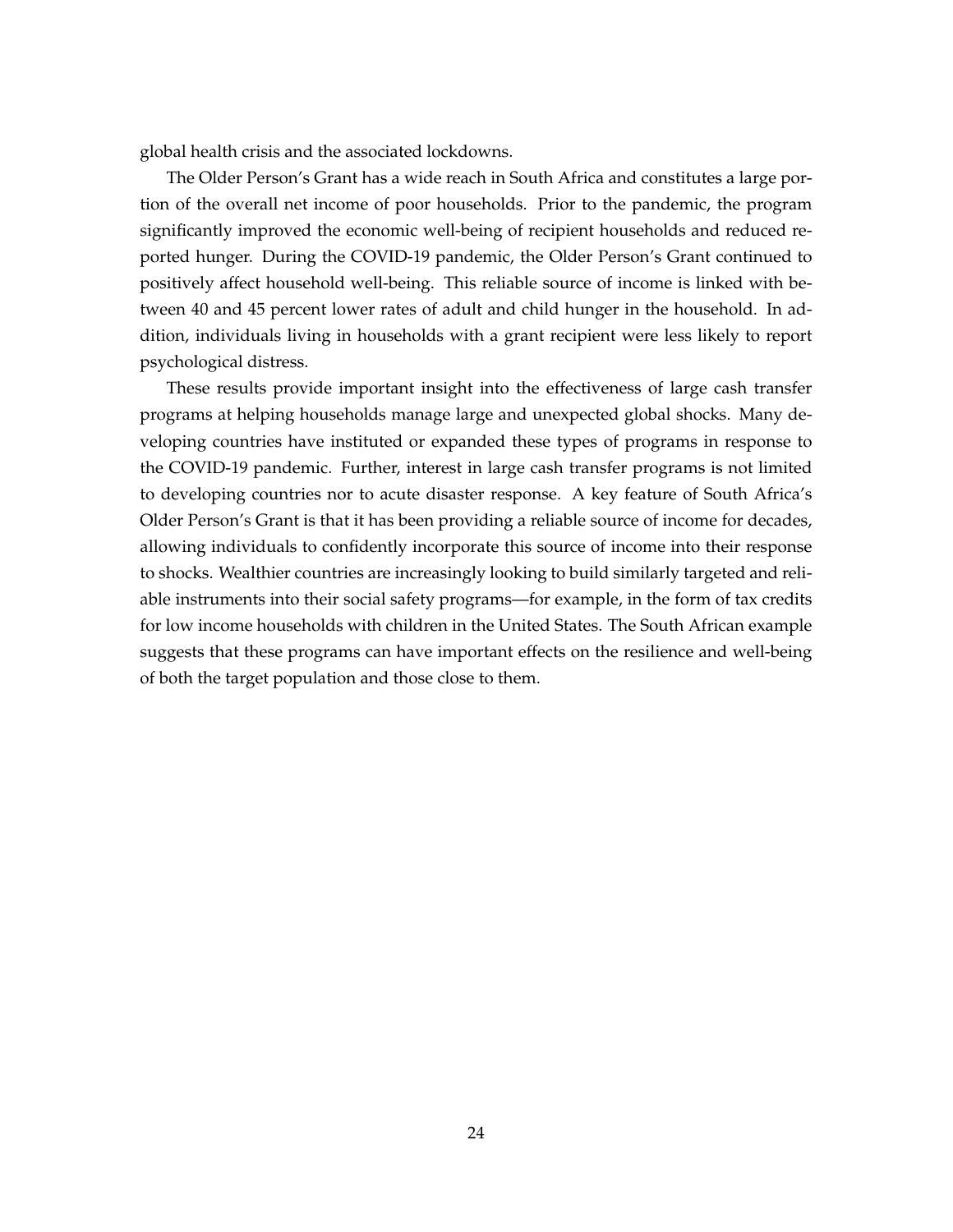## **References**

- <span id="page-25-4"></span>**Abay, Kibrom, Guush Berhane, John Hoddinott, and Kibrom Tafere.** 2021. "COVID-19 and food security in Ethiopia: Do social protection programs protect?" *Economic Development and Cultural Change*, forthcoming.
- <span id="page-25-5"></span>**Abel, Martin.** 2019. "Unintended Labour Supply Effects of Cash Transfer Programmes : Evidence from South Africa ' s Old Age Pension." *Journal of African Economies*, 28(5): 558– 581.
- <span id="page-25-10"></span>**Alloush, M., and Stephen Wu.** forthcoming. "Income Improves Subjective Well-being: Evidence from South Africa." *Economic Development and Cultural Change*.
- <span id="page-25-2"></span>**Altindag, Onur, Bilge Erten, and Pinar Keskin.** 2022. "Mental health costs of lockdowns: evidence from age-specific curfews in Turkey." *American Economic Journal: Applied Economics*, 14(2): 320–343.
- <span id="page-25-6"></span>**Ardington, C., A. Case, and V. Hosegood.** 2009. "Labor Supply Responses to Large Social Transfers: Longitudinal Evidence from South Africa." *American Economic Journal: Applied Economics*, 1(1): 22–48.
- <span id="page-25-1"></span>**Arndt, Channing, Rob Davies, Sherwin Gabriel, Laurence Harris, Konstantin Makrelov, Sherman Robinson, Stephanie Levy, Witness Simbanegavi, Dirk van Seventer, and Lillian Anderson.** 2020. "Covid-19 lockdowns, income distribution, and food security: An analysis for South Africa." *Global Food Security*, 26: 100410.
- <span id="page-25-3"></span>**Banerjee, Abhijit, Michael Faye, Alan Krueger, Paul Niehaus, and Tavneet Suri.** 2020. "Effects of a Universal Basic Income during the pandemic." *UC San Diego technical report*.
- <span id="page-25-7"></span>**Bertrand, Marianne, Sendhil Mullainathan, and Douglas Miller.** 2003. "Public policy and extended families: Evidence from pensions in South Africa." *the world bank economic review*, 17(1): 27–50.
- <span id="page-25-0"></span>**Case, Anne, and Angus Deaton.** 1998. "Large Cash Transfers to the Elderly in South Africa." *The Economic Journal*, 108: 1330–1361.
- <span id="page-25-9"></span>**Cattaneo, Matias D, Nicolás Idrobo, and Rocío Titiunik.** forthcoming. *A practical introduction to regression discontinuity designs: Extensions.* Cambridge University Press.
- <span id="page-25-8"></span>**DHS.** 2019. "South Africa Demographic and Health Survey 2016." *Pretoria: National Department of Health - NDoH - ICF. Available at http://dhsprogram.com/pubs/pdf/FR337/FR337.pdf*.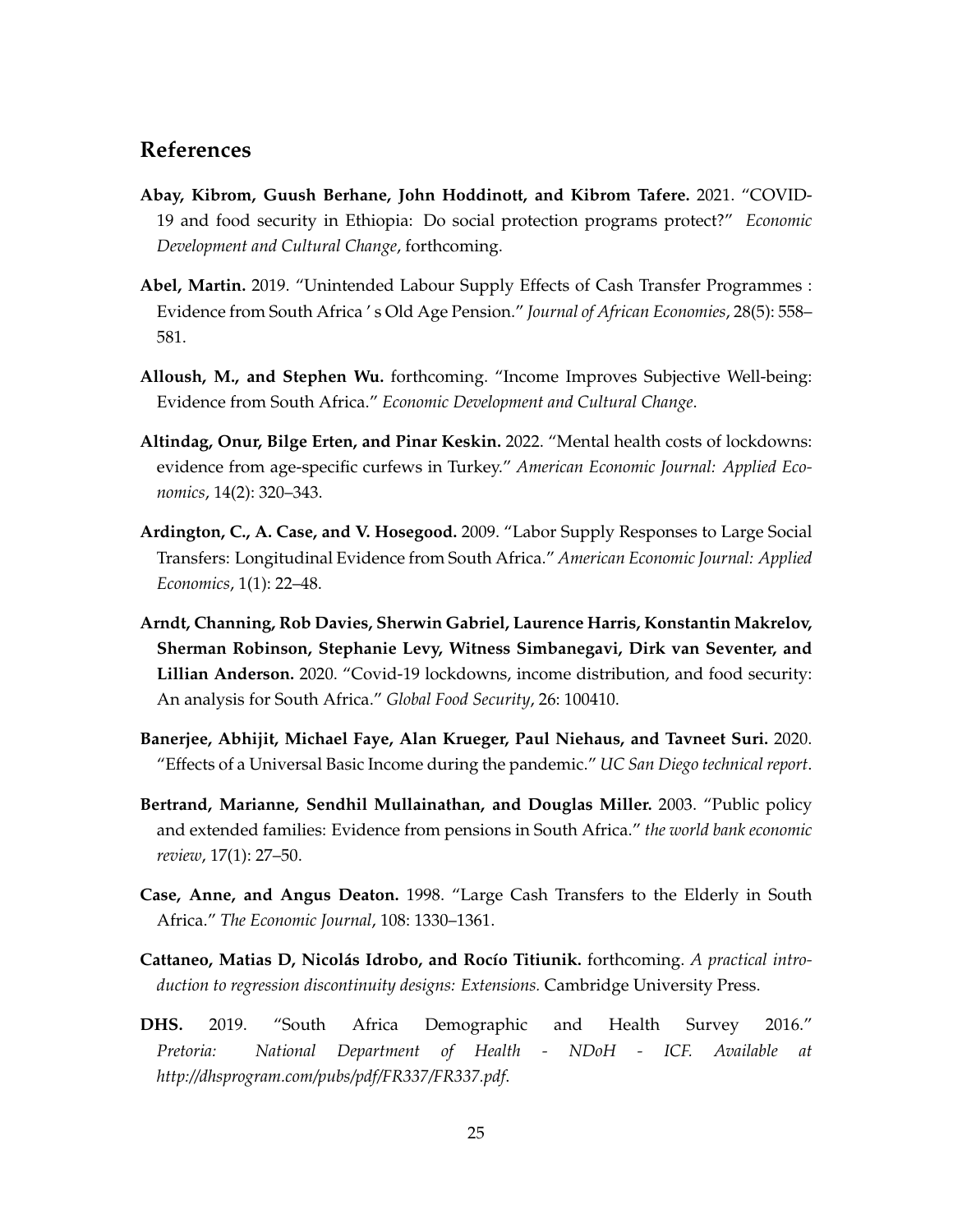- <span id="page-26-2"></span>**Duflo, Esther.** 2000. "Child health and household resources in South Africa: evidence from the old age pension program." *American Economic Review*, 90(2): 393–398.
- <span id="page-26-3"></span>**Duflo, Esther.** 2003. "Grandmothers and granddaughters: old-age pensions and intrahousehold allocation in South Africa." *The World Bank Economic Review*, 17(1): 1–25.
- <span id="page-26-4"></span>**Edmonds, E., K. Mammen, and D.L Miller.** 2004. "Rearrangeing the Family? Income Support and the Elderly Living Arrangements in a Low-Income Country." *Journal of Human Resources*, 40(1): 186–207.
- <span id="page-26-5"></span>**Edmonds, Eric V.** 2006. "Child labor and schooling responses to anticipated income in South Africa." *Journal of Development Economics*, 81(2): 386–414.
- <span id="page-26-0"></span>**Gentilini, Ugo, Mohamed Almenfi, John Blomquist, Pamela Dale, Luciana De la Flor Giuffra, Vyjayanti Desai, Maria Belen Fontenez, Guillermo Galicia, Veronica Lopez, Georgina Marin, Ingrid Veronica Mujica, Harish Natarajan, David Newhouse, Robert Palacios, Ana Patricia Quiroz, Claudia Rodriguez Alas, Gayatri Sabharwal, and Michael Weber.** 2021. "Social protection and jobs responses to COVID-19."
- <span id="page-26-9"></span>**Goodman, Peter S., Abdi Latif Dahir, and Karan Deep Singh.** 2020. "The Other Way COVID Will Kill: Hunger." *New York Times*.
- <span id="page-26-8"></span>**Gronbach, Lena, Jeremy Seekings, and Vayda Megannon.** 2022. "Social Protection in the COVID-19 Pandemic: Lessons from South Africa." *Center for Global Development Policy Paper 252*.
- <span id="page-26-1"></span>**Gulesci, Selim, Manuela Puente-Beccar, and Diego Ubfal.** 2021. "Can Youth Empowerment Programs Reduce Violence against Girls during the COVID-19 Pandemic?" *Journal of Development Economics*, 153.
- <span id="page-26-6"></span>**Hamoudi, Amar, and Duncan Thomas.** 2014. "Endogenous coresidence and program incidence: South Africa's old age pension." *Journal of development economics*, 109: 30–37.
- <span id="page-26-10"></span>**Ingle, K., T. Brophy, and R. Daniels.** 2021. "CRAM Panel User Manual: Wave 5." *National Income Dynamics Study (NIDS)—Cronavirus Rapid Mobile Survey (CRAM)*.
- <span id="page-26-7"></span>**Jensen, Robert T.** 2004. "Do private transfers 'displace'the benefits of public transfers? Evidence from South Africa." *Journal of Public Economics*, 88(1-2): 89–112.
- <span id="page-26-11"></span>**Leibbrandt, Murray, Arden Finn, and Ingrid Woolard.** 2012. "Describing and decomposing post-apartheid income inequality in South Africa." *Development Southern Africa*, 29(1): 19–34.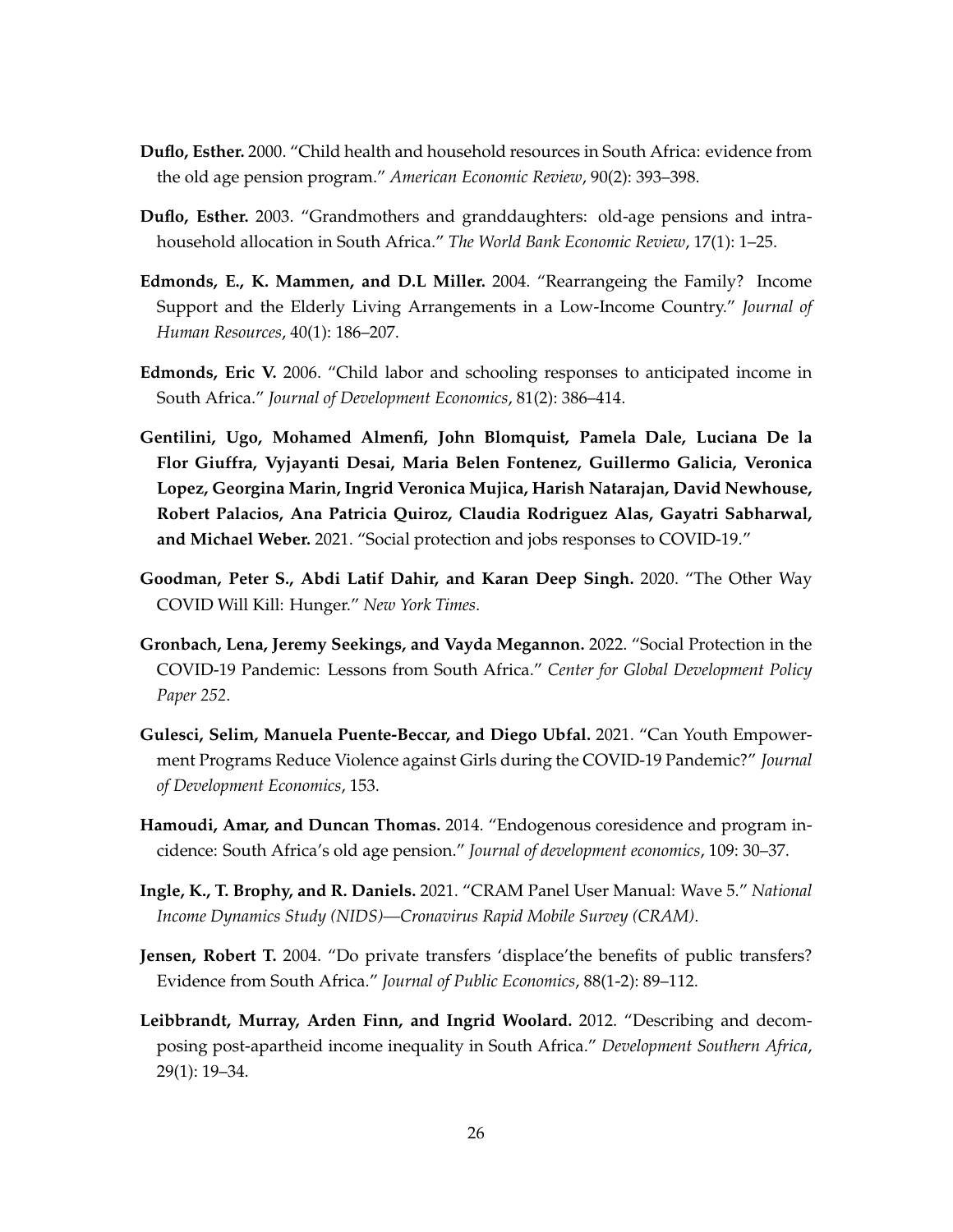- <span id="page-27-2"></span>**Londoño-Vélez, Juliana, and Pablo Querubin.** 2022. "The impact of emergency cash assistance in a pandemic: Experimental evidence from Colombia." *Review of Economics and Statistics*, 104(1): 157–165.
- <span id="page-27-3"></span>**Lovo, Stefania.** 2011. "Pension Transfers and farm household technical efficiency: Evidence from South Africa." *American Journal of Agricultural Economics*, 93(5): 1391–1405.
- <span id="page-27-0"></span>**Miguel, Edward, and Ahmed Mushfiq Mobarak.** 2021. "The Economics of the COVID-19 Pandemic in Poor Countries." *NBER Working Paper, No. 29339*.
- <span id="page-27-9"></span>**Olea, José Luis Montiel, and Carolin Pflueger.** 2013. "A robust test for weak instruments." *Journal of Business & Economic Statistics*, 31(3): 358–369.
- <span id="page-27-7"></span>**Ranchhod, Vimal.** 2006. "The effect of the South African old age pension on labour supply of the elderly." *South African Journal of Economics*, 74(4): 725–744.
- <span id="page-27-4"></span>**Spaull, N., R.C. Daniels, N. Ardington, C. Branson, E. Breet, G. Bridgman, and T. et al. Brophy.** 2021. "Synthesis Report NIDS-CRAM Wave 5." *Report for the NIDS-CRAM*.
- <span id="page-27-6"></span>**Van der Berg, Servaas.** 1997. "South African social security under apartheid and beyond." *Development Southern Africa*, 14(4): 481–503.
- <span id="page-27-5"></span>**Van der Berg, S., L. Patel, and G. Bridgman.** 2021. "Food insecurity in South Africa: Evidence from NIDS-CRAM Wave 5." *Report for the NIDS-CRAM*.
- <span id="page-27-1"></span>**Wills, Gabrielle, Servaas Van der Berg, Leila Patel, Bokang Mpeta, et al.** 2020. *Household resource flows and food poverty during South Africa's lockdown: Short-term policy implications for three channels of social protection.* Department of Economics, University of Stellenbosch.
- <span id="page-27-8"></span>**Wittenberg, M., and N. Branson.** 2021. "Creating Household Weights for NIDS-CRAM." *Report for the NIDS-CRAM*.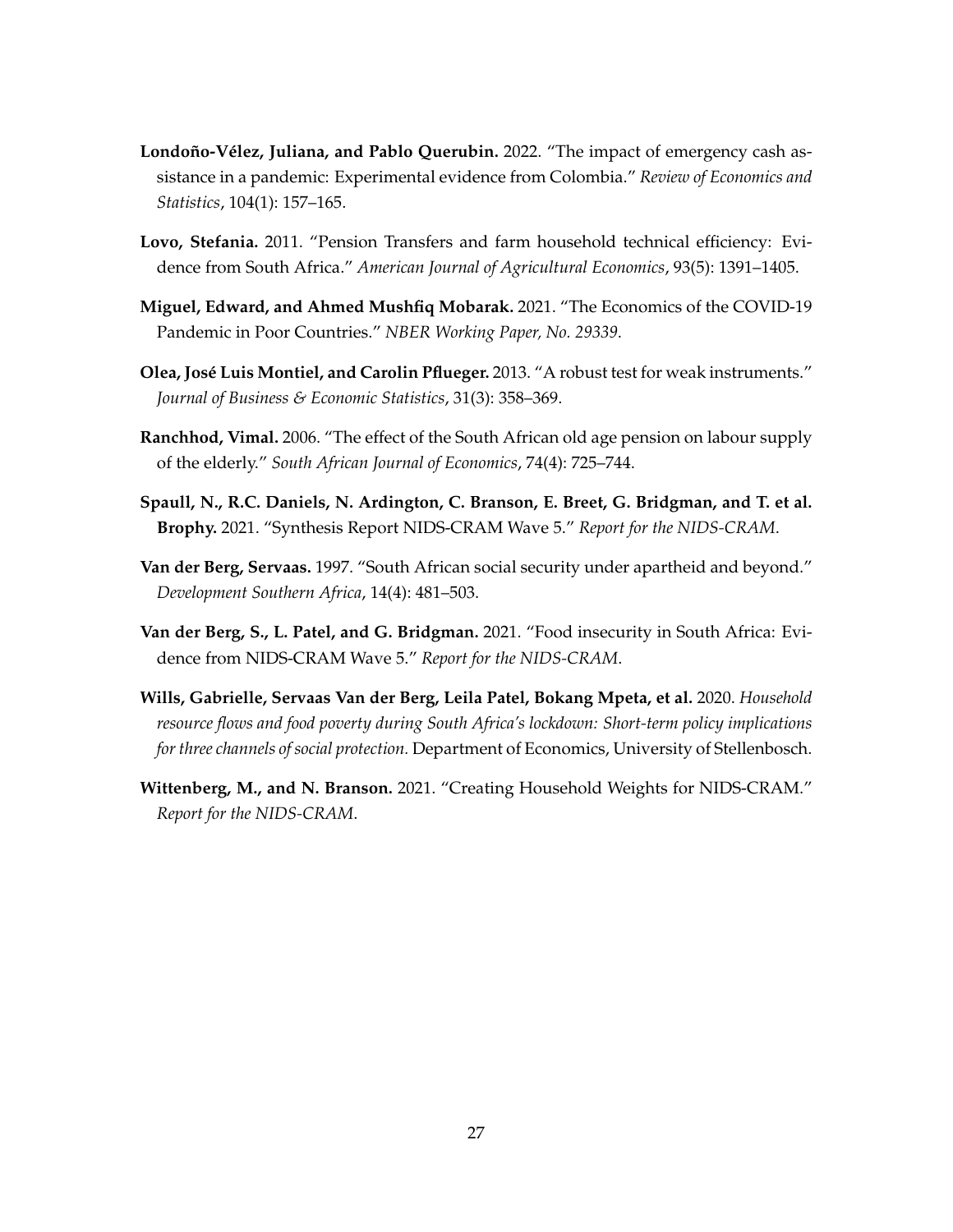# <span id="page-28-0"></span>**Appendix**

|                 | Member Age Range centered at 60          |            |                       |                                          |           |  |  |
|-----------------|------------------------------------------|------------|-----------------------|------------------------------------------|-----------|--|--|
|                 | 55-64                                    | 56-63      | $57-62$               | 58-61                                    | 59-60     |  |  |
|                 |                                          |            |                       | Panel A: Log Household Income Per Capita |           |  |  |
| Member above 60 | $0.133***$                               | $0.135***$ | $0.124***$            | $0.105***$                               | $0.073**$ |  |  |
|                 | (0.020)                                  | (0.020)    | (0.022)               | (0.024)                                  | (0.036)   |  |  |
|                 | Panel B: Log Food Expenditure Per Capita |            |                       |                                          |           |  |  |
| Member above 60 | $0.039***$                               | $0.035***$ | $0.032**$             | $0.034**$                                | 0.023     |  |  |
|                 | (0.012)                                  | (0.013)    | (0.014)               | (0.015)                                  | (0.024)   |  |  |
|                 |                                          |            | Panel C: Wealth Index |                                          |           |  |  |
| Member above 60 | $0.055**$                                | $0.059**$  | 0.031                 | 0.040                                    | $-0.014$  |  |  |
|                 | (0.023)                                  | (0.023)    | (0.025)               | (0.028)                                  | (0.046)   |  |  |
| N               | 8,312                                    | 6,854      | 5,329                 | 3,654                                    | 1,902     |  |  |

#### TABLE A.1: Household Economic Well-being and Grant Age-Eligibility

*Notes:* These results are estimated using ordinary least squares regressions. We control for wave and district fixed effects. These are akin to ITT estimates for Table [2](#page-17-0) where instead of instrumenting for grant receipt, we simply regress our economic well-being measures on having a member above 60 but restrict the sample to our age windows. Standard errors clustered at the original (i.e., wave 1) sampling cluster area are presented in parentheses. \*\*\*  $p<0.01$ , \*\*  $p < 0.05$ , \*  $p < 0.1$ .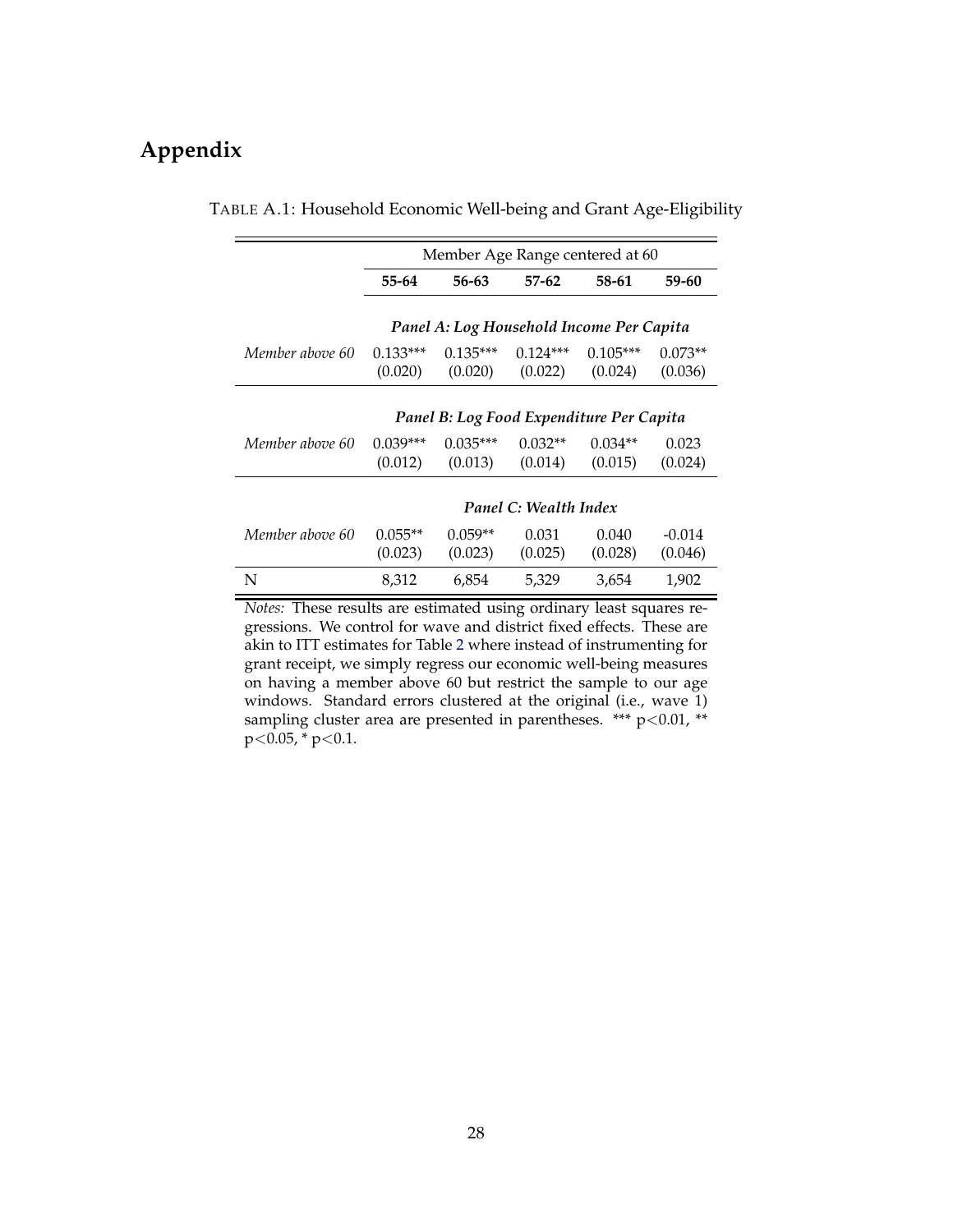<span id="page-29-0"></span>

|                                       | <b>Dependent Variable:</b> A member of the household<br>receives the Older Person's Grant | IV<br><b>First Stage</b> | Effective<br>F-Stat |
|---------------------------------------|-------------------------------------------------------------------------------------------|--------------------------|---------------------|
| Age Range<br>55-64<br>$N=5,676$       | HH members 60-64                                                                          | $0.380***$<br>(0.013)    | 815.2               |
| Age Range<br>56-63<br>$N=4,785$       | HH members 60-63                                                                          | $0.368***$<br>(0.014)    | 629.4               |
| Age Range<br>$57 - 62$<br>$N = 3,940$ | HH members 60-62                                                                          | $0.355***$<br>(0.017)    | 442.9               |
| Age Range<br>58-61<br>$N=2,737$       | HH members 60-61                                                                          | $0.311***$<br>(0.020)    | 230.9               |
| Age Range<br>$59 - 60$<br>$N=1,361$   | HH members 60                                                                             | $0.240***$<br>(0.028)    | 74.8                |

TABLE A.2: First Stage Regression Results (CRAM waves)

*Notes:* First stages of the IV regressions show very strong predictive value of the instrumental variable for grant receipt. These first stage results correspond to the IV regression results in Table [3.](#page-19-0) Effective F-statistics according to [Olea and Pflueger](#page-27-9) [\(2013\)](#page-27-9) are shown. Standard errors clustered at the original (i.e., wave 1) sampling cluster area are presented in parentheses. \*\*\*  $p<0.01$ , \*\*  $p<0.05$ , \*  $p<0.1$ .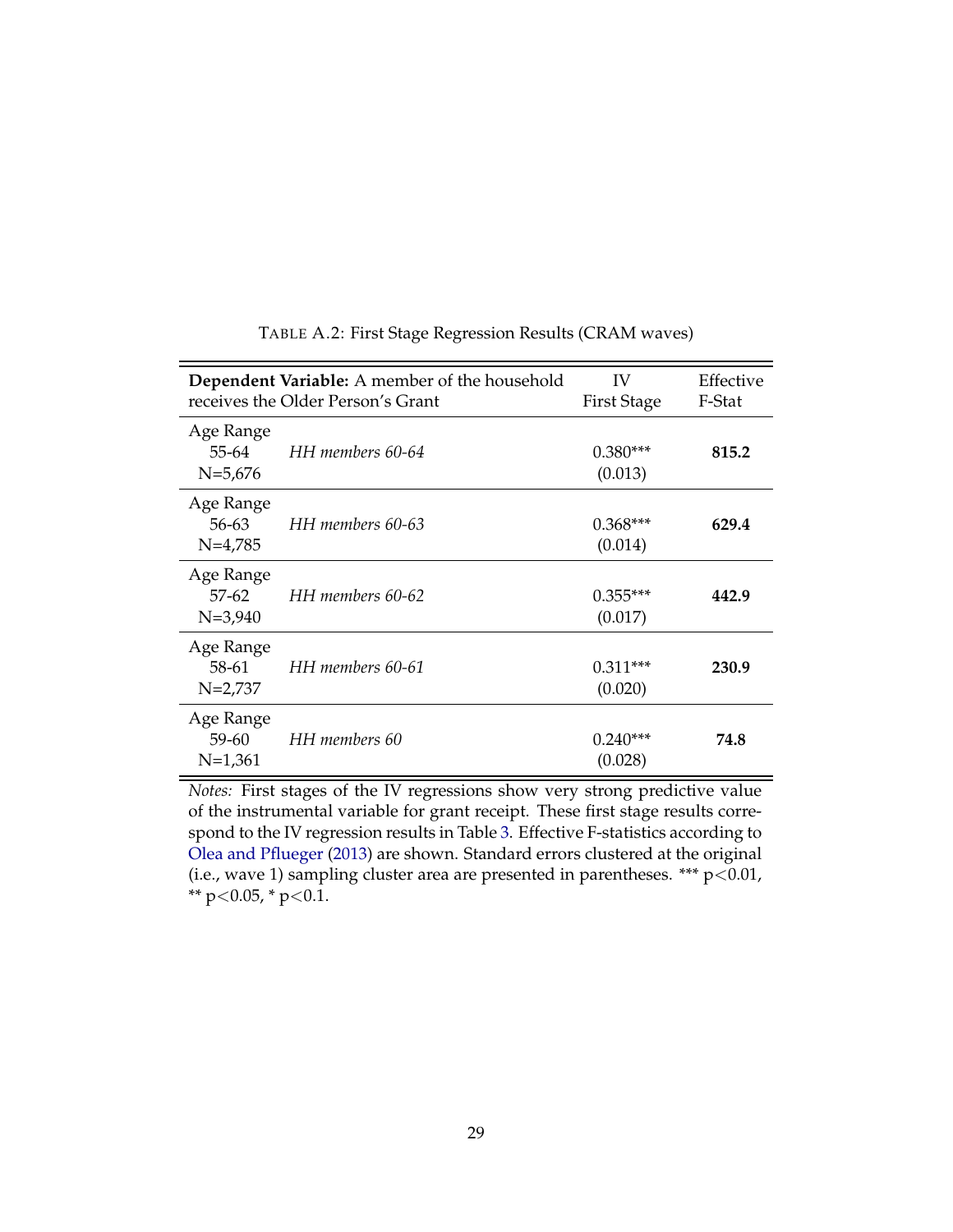<span id="page-30-0"></span>

|                     | Member Age Range centered at 60        |             |             |                                               |           |  |
|---------------------|----------------------------------------|-------------|-------------|-----------------------------------------------|-----------|--|
|                     | 55-64                                  | 56-63       | $57-62$     | 58-61                                         | $59 - 60$ |  |
|                     |                                        |             |             |                                               |           |  |
|                     |                                        |             |             | Panel A: Report Running out of Money for Food |           |  |
| Member above age 60 | $-0.071***$                            | $-0.076***$ | $-0.080***$ | $-0.068***$                                   | $-0.029$  |  |
|                     | (0.014)                                | (0.015)     | (0.018)     | (0.021)                                       | (0.030)   |  |
|                     |                                        |             |             |                                               |           |  |
|                     |                                        |             |             | Panel B: Report Adult Hunger                  |           |  |
| Member above age 60 | $-0.036***$                            | $-0.033**$  | $-0.039***$ | $-0.040**$                                    | $-0.007$  |  |
|                     | (0.011)                                | (0.013)     | (0.014)     | (0.017)                                       | (0.026)   |  |
|                     |                                        |             |             |                                               |           |  |
|                     |                                        |             |             | Panel C: Report Child Hunger                  |           |  |
| Member above age 60 | $-0.030***$                            | $-0.029***$ | $-0.024**$  | $-0.041***$                                   | $-0.002$  |  |
|                     | (0.009)                                | (0.010)     | (0.011)     | (0.014)                                       | (0.020)   |  |
|                     |                                        |             |             |                                               |           |  |
|                     |                                        |             |             | Panel D: Extreme Hunger (Almost Daily)        |           |  |
| Member above age 60 | $-0.031***$                            | $-0.030***$ | $-0.031**$  | $-0.040***$                                   | $-0.027$  |  |
|                     | (0.009)                                | (0.011)     | (0.012)     | (0.015)                                       | (0.022)   |  |
|                     |                                        |             |             |                                               |           |  |
|                     | <b>Panel E: Psychological Distress</b> |             |             |                                               |           |  |
| Member above age 60 | $-0.037**$                             | $-0.036*$   | $-0.027$    | $-0.040$                                      | $-0.012$  |  |
|                     | (0.018)                                | (0.020)     | (0.023)     | (0.027)                                       | (0.041)   |  |
| N                   | 6,147                                  | 5,108       | 3.940       | 2,737                                         | 1,361     |  |

#### TABLE A.3: COVID-19 and Grant Age-Eligibility

*Notes:* Coefficients in this table are estimated via ordinary least squares. We control for wave and lockdown-level fixed effects in addition to a host of household controls. These results show differences within the window for households with members above age 60 compared to those with members below age 60; this is akin to an intent-to-treat regression as being eligible does not mean that the member is receiving the Older Person's Grant. Panel E is the reported psychological distress of the member who is responding to the CRAM phone-interview who in over 90% of the observations is under the age of 55 and is not the recipient or potential recipient of the Older Person's Grant. The sample size in Panel E is smaller as the mental distress questions were only asked in waves 2, 3, and 5. Standard errors clustered at the original (i.e., wave 1) sampling cluster area are presented in parentheses. \*\*\*  $p<0.01$ , \*\*  $p<0.05$ , \*  $p<0.1$ .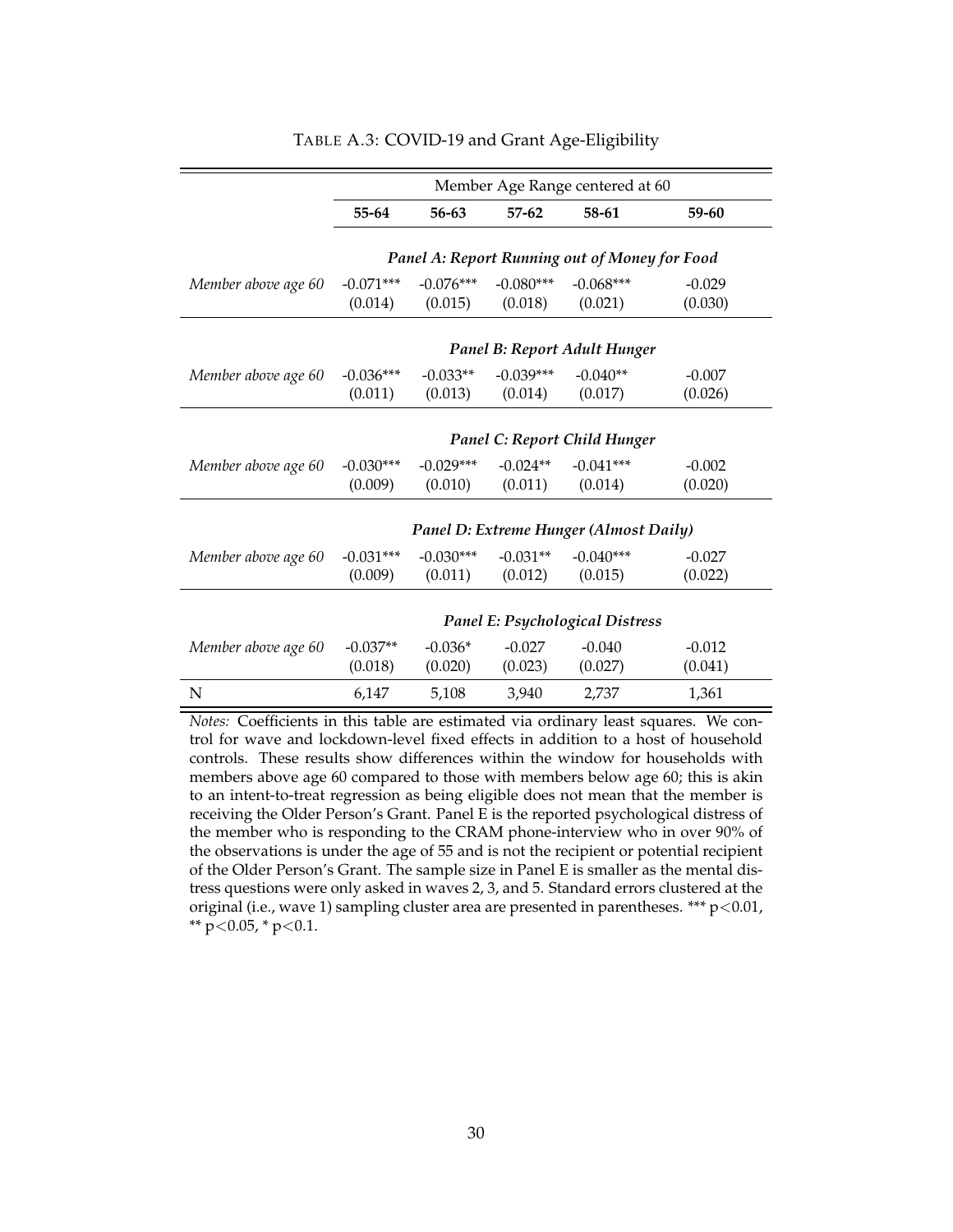# <span id="page-31-0"></span>**Figures**



(B) Wave 5 of CRAM

FIGURE A.1: Using household information from Wave 5 of NIDS (2017), we project the age of household members forward into 2020 to predict who will report receiving the Old Age Grant. We find similar discontinuities as in Figure [2.](#page-11-0)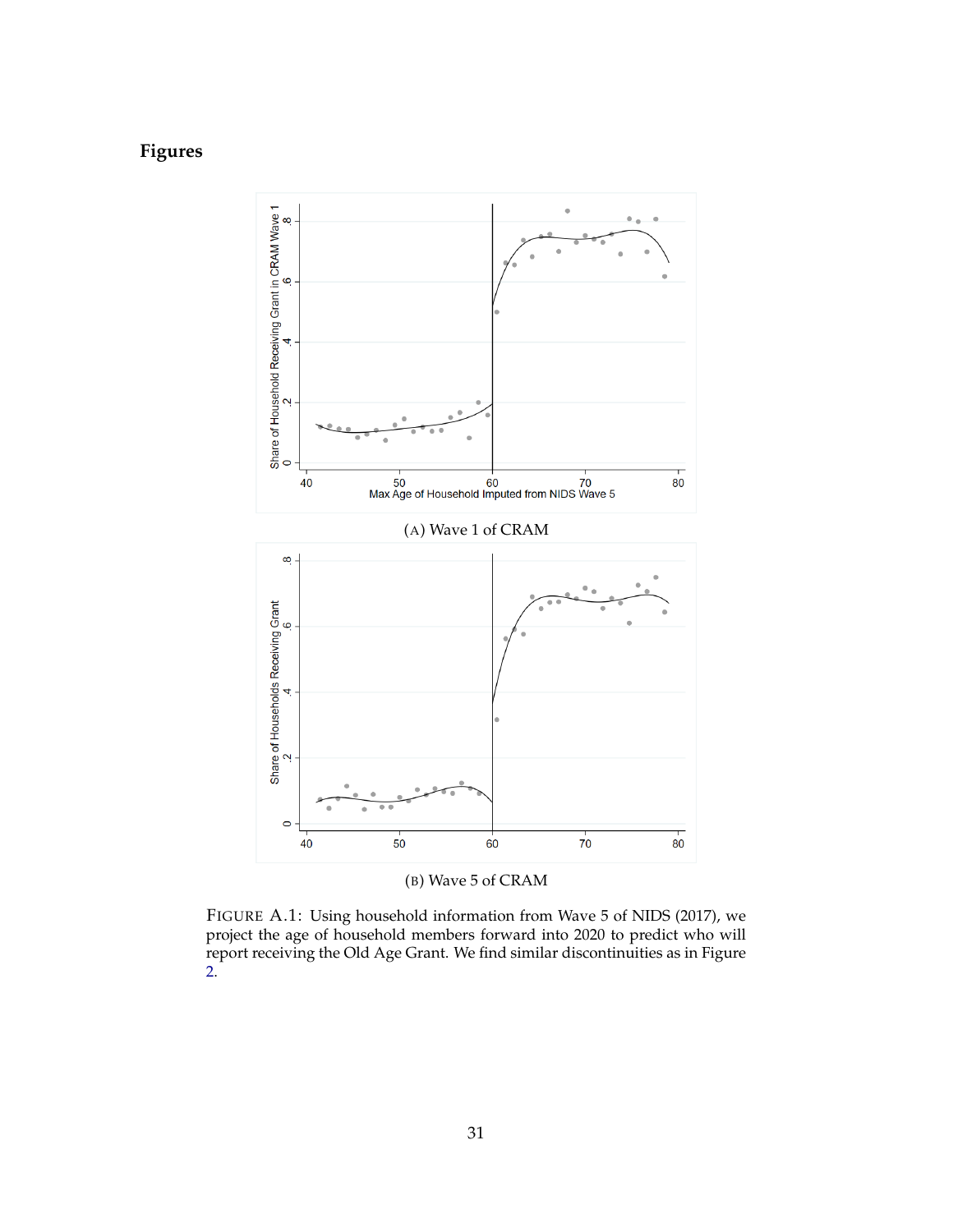<span id="page-32-0"></span>

(B) Household Food Expenditure Per Capita

FIGURE A.2: Discontinuity at age 60 based on the age of the oldest household member between 50 and 69.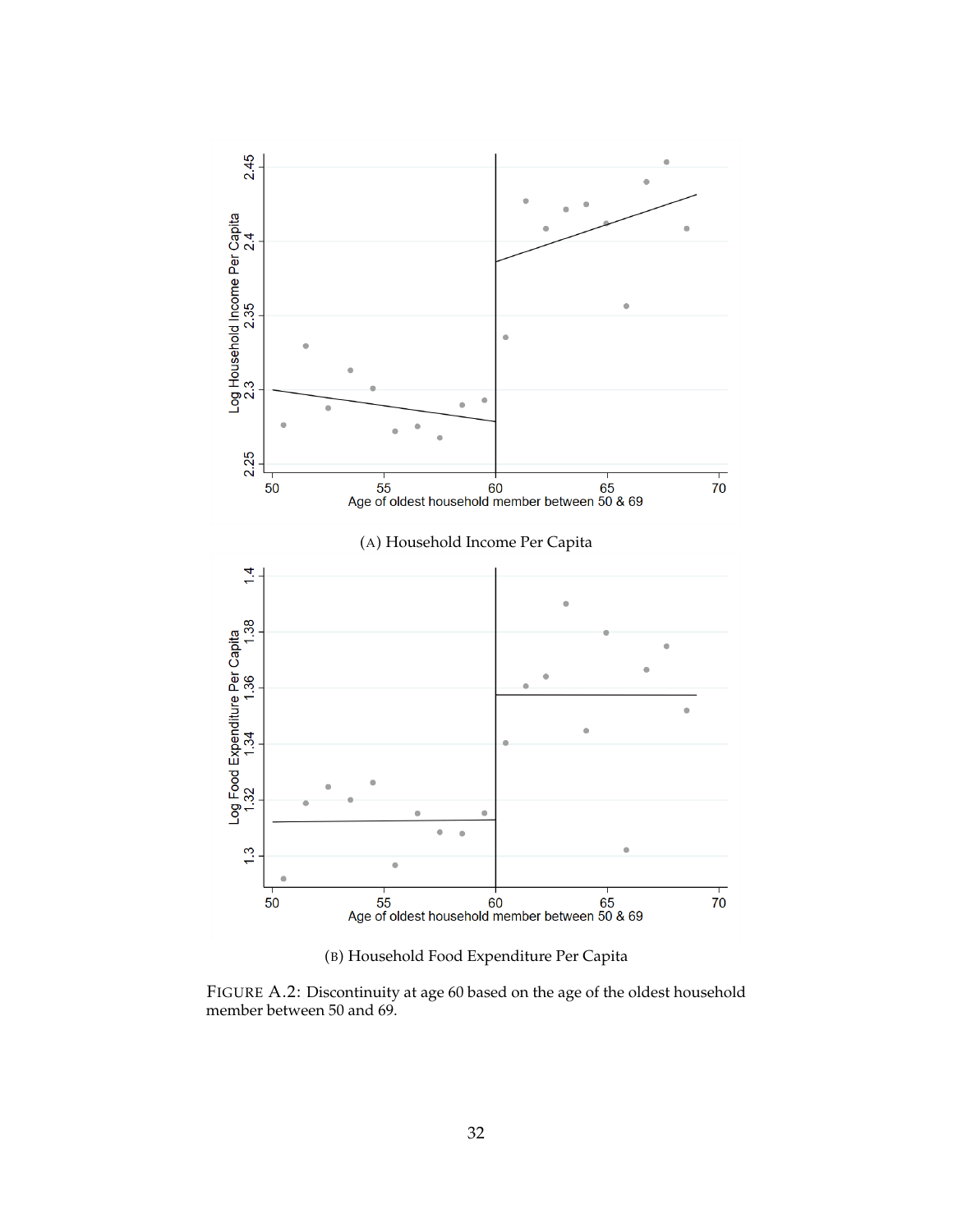<span id="page-33-0"></span>

FIGURE A.3: Discontinuity in household income per capita by the age of the household head. Pooled sample of all households who met the means test eligibility rule for the Older Person's Grant Program.

<span id="page-33-1"></span>

FIGURE A.4: Reported Adult Hunger in a 6-year window around Old Age Grant Receipt during Covid-19 Pandemic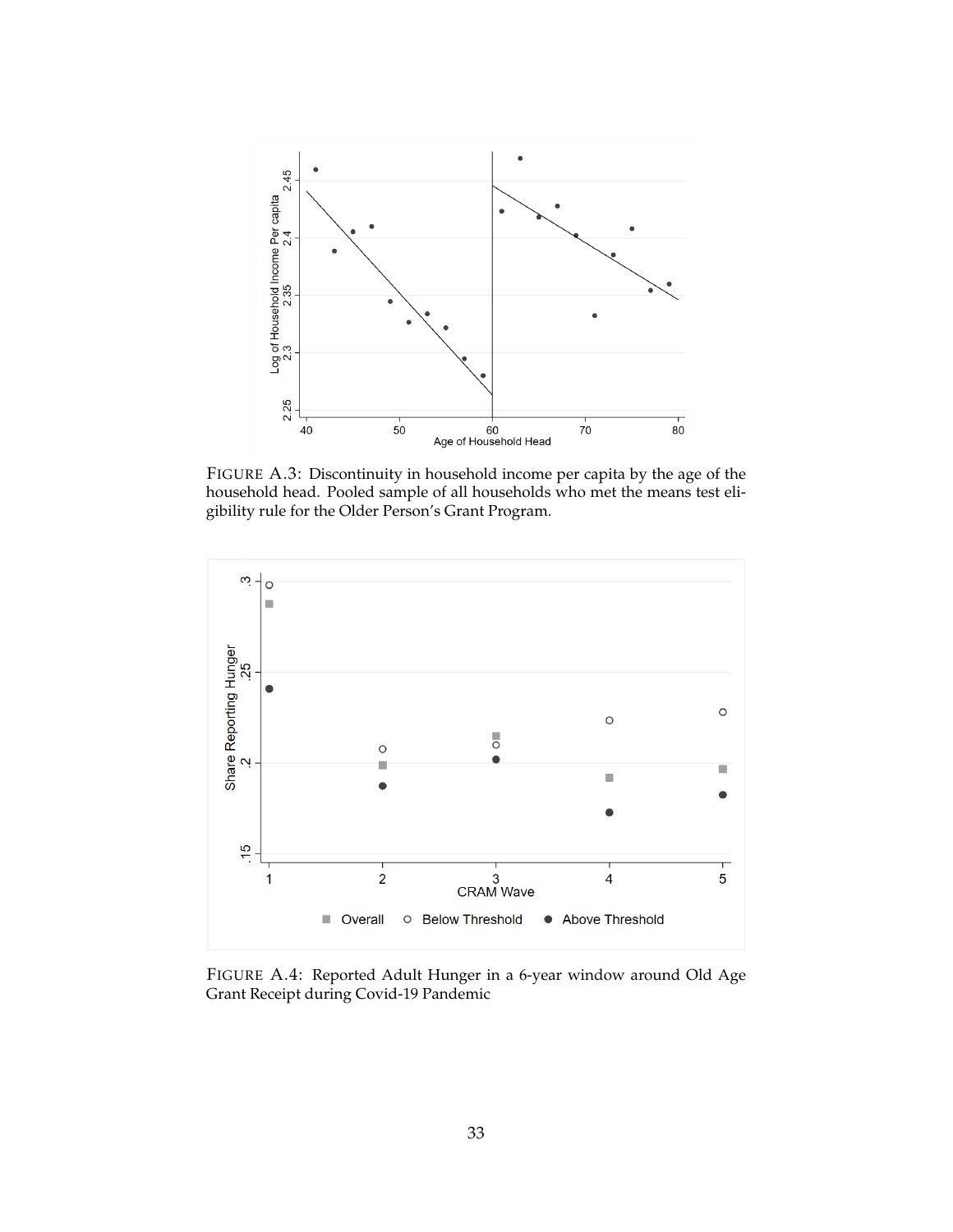<span id="page-34-0"></span>

(A) Hunger in the Past Year (Wave 1 of NIDS) by Wealth



(B) Hunger in the Past Week by Wealth

FIGURE A.5: Wealth Indices are predictive of hunger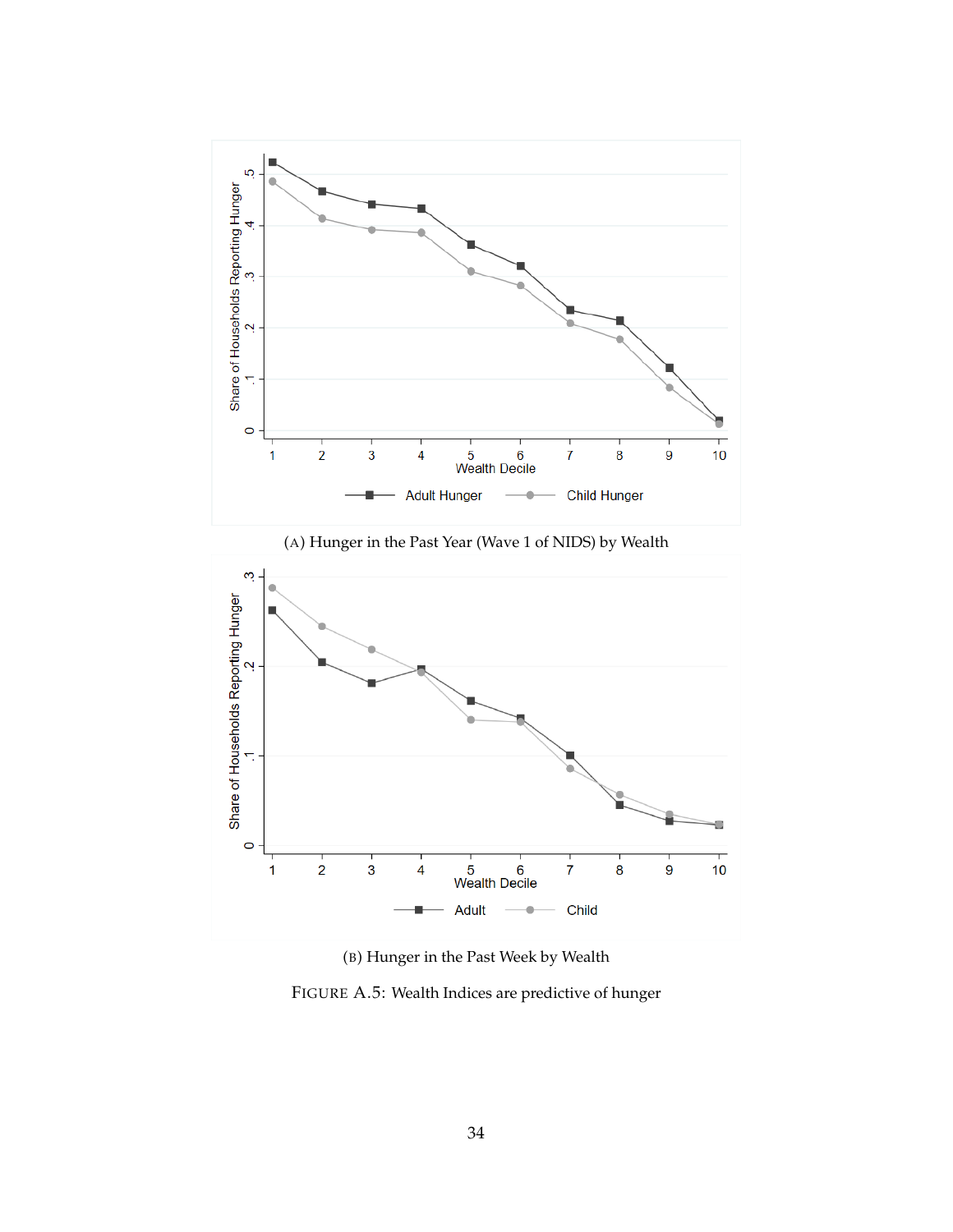# **Supplemental Material (Online Only)**

#### **Updated Stylized Facts**

In addition the extent to which the Older Person's Grant reaches poor households and hosueholds with children (discussed in the main text), another finding of [Case and Deaton](#page-25-0) [\(1998\)](#page-25-0) is that pension income and non-pension income are spent similarly by households. Specifically, the effect of additional pension income and non-pension income on food expenditures are both statistically different from zero but are not statistically different from one another. We update this finding by replicating the analysis of [Case and Deaton](#page-25-0) [\(1998\)](#page-25-0) with the pre-pandemic waves of the NIDS data. Table [S.1](#page-36-0) in the Supplemental Appendix replicates the [Case and Deaton](#page-25-0) [\(1998\)](#page-25-0) results using their methodological approach.<sup>[27](#page-0-0)</sup> In columns (1) and (2), we estimate the relationship between total income, income excluding grant receipt, and grant income on food expenditure. These regressions control for the number age-eligible adults in the household and show that households spend a larger share of non-grant income relative to grant income on food. This is qualitatively similar finding to [Case and Deaton](#page-25-0) [\(1998\)](#page-25-0). In columns (3) and (4), still following [Case and Deaton](#page-25-0) [\(1998\)](#page-25-0), we instrument for income using the number of age-eligible household members in order to address potential measurement error in the reporting of income.

Column (3), which instruments for non-grant income only, returns coefficients for both income sources that are statistically significantly different from zero but not from one another—suggesting that a rand is a rand regardless of its source. Column (4), however, which instruments for both income sources in a manner similar to [Case and Deaton](#page-25-0) [\(1998\)](#page-25-0)'s preferred specification, returns a larger coefficient on grant income suggesting that more of grant income than non-grant income might go toward food expenditure.

[Case and Deaton](#page-25-0) [\(1998\)](#page-25-0) describe the limitations of their analysis and suggest how future work could improve these results, noting both the short time the program had been in place as of their analysis and the inherent identification challenges. In Table [S.2](#page-37-0) in the Supplemental Appendix, we use our expanded dataset and local randomization regression discontinuity approach to re-estimate the effect of grant income on food expenditures. We find that, on average, the amount spent on food from the grant is similar in Table [S.2](#page-37-0) to the results reported in Table [S.1.](#page-36-0) In short, the stylized facts presented by [Case and Deaton](#page-25-0) [\(1998\)](#page-25-0) 20 years ago continue to reflect the reach and relative scale of the Older Person's Grant. Not only does a rand of grant income still appear to be as good as a rand of nongrant income when it comes to food expenditure, a rand from the Older Person's Grant may be even more effective in terms of supporting the socio-economic well-being of poor households.

 $27$ The analogous results are found in Table 5 of [\(Case and Deaton,](#page-25-0) [1998\)](#page-25-0)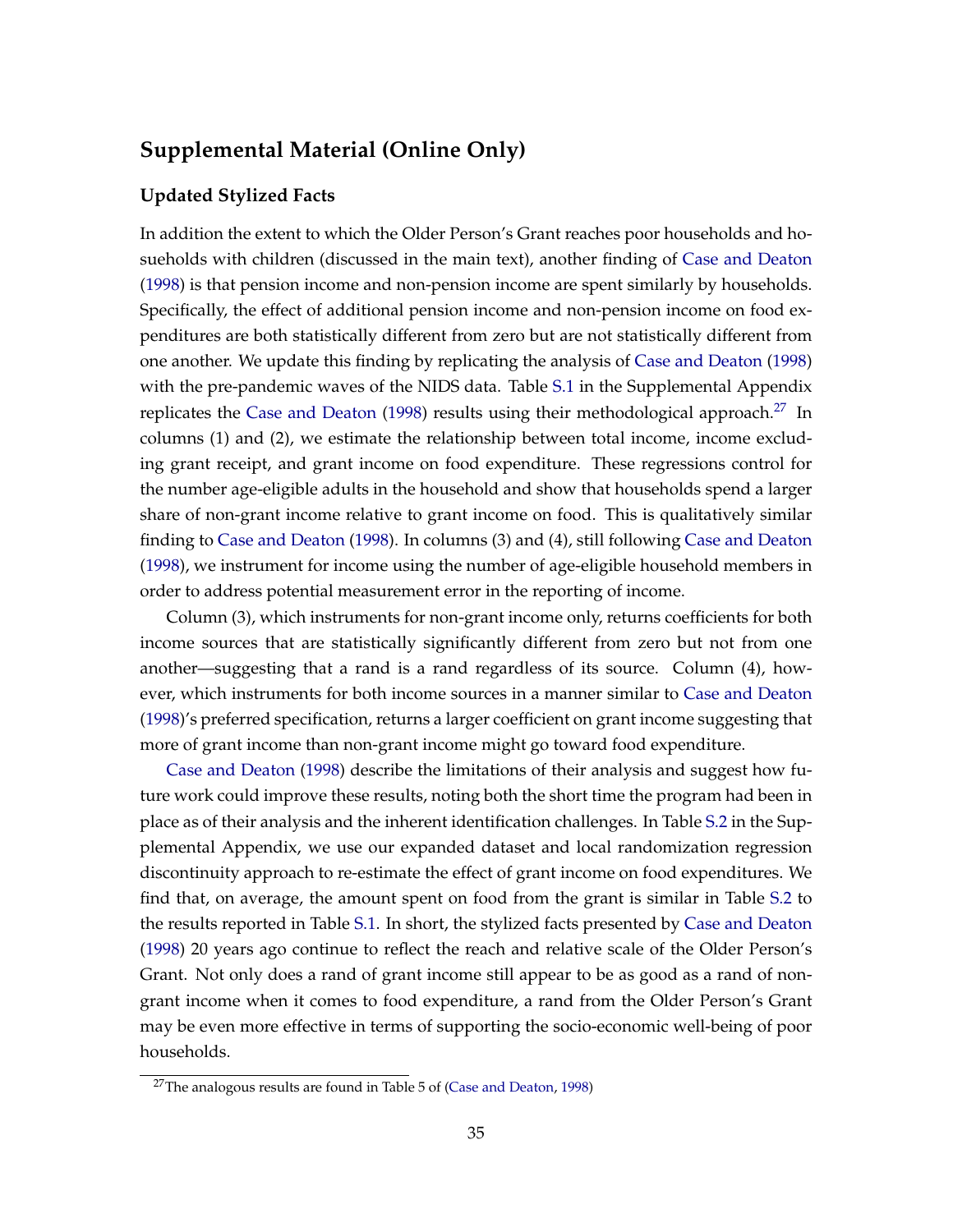### <span id="page-36-0"></span>**Additional Tables**

|                               | Case & Deaton (1998) Approach |            |            |            |  |  |
|-------------------------------|-------------------------------|------------|------------|------------|--|--|
|                               |                               | Pooled     | IV         |            |  |  |
|                               |                               | <b>OLS</b> |            |            |  |  |
|                               | (1)                           | (2)        | (3)        | (4)        |  |  |
| Total Income                  | $0.035**$                     |            |            |            |  |  |
|                               | (0.014)                       |            |            |            |  |  |
| <b>Income Excluding Grant</b> |                               | $0.035**$  | $0.070***$ | $0.073***$ |  |  |
|                               |                               | (0.014)    | (0.004)    | (0.004)    |  |  |
| Grant Income                  |                               | $-0.060$   | $0.090***$ | $0.169***$ |  |  |
|                               |                               | (0.045)    | (0.016)    | (0.020)    |  |  |
| Number age-eligible females   |                               | $1.615***$ |            |            |  |  |
|                               |                               | (0.432)    |            |            |  |  |
| Number age-eligible males     |                               | $1.411***$ |            |            |  |  |
|                               |                               | (0.428)    |            |            |  |  |
| Controls                      |                               |            |            |            |  |  |
| N                             | 41,196                        | 41,196     | 41,196     | 41,196     |  |  |

TABLE S.1: Comparing Sources of Income and Food Expenditure

*Notes:* In Column (3), we instrument for non-grant income using employment and individual sex and race characteristics replicating the specification of [Case and Deaton](#page-25-0) [\(1998\)](#page-25-0). In Column (4), we additionally instrument for Grant income using the number of eligible elderly (above age 60) in the household also replicating the specifications used by [Case and Deaton](#page-25-0) [\(1998\)](#page-25-0). Standard errors clustered at the original (i.e., wave 1) sampling cluster area are presented in parentheses. \*\*\* p<0.01, \*\* p<0.05, \* p<0.1.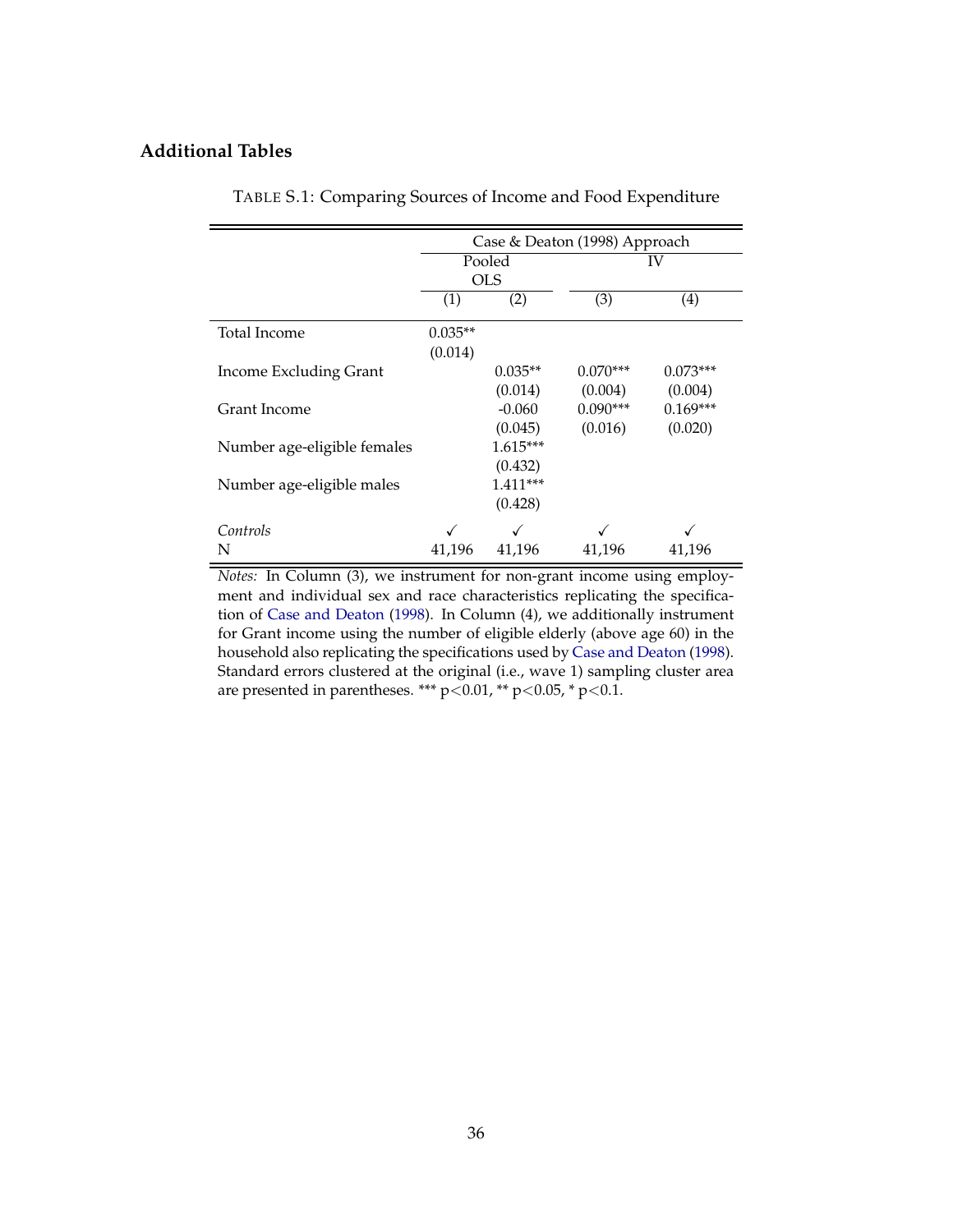<span id="page-37-0"></span>

|                                       |              | <b>OLS</b>            |                       |                       | IV                    |
|---------------------------------------|--------------|-----------------------|-----------------------|-----------------------|-----------------------|
|                                       |              | (1)                   | (2)                   | (3)                   | (4)                   |
| Age Range<br>54-65<br>$N=9,438$       | Grant Income | $0.096***$<br>(0.014) | $0.060***$<br>(0.013) | $0.168***$<br>(0.025) | $0.118***$<br>(0.028) |
| Age Range<br>55-64<br>$N=8,062$       | Grant Income | $0.097***$<br>(0.014) | $0.067***$<br>(0.013) | $0.167***$<br>(0.027) | $0.123***$<br>(0.030) |
| Age Range<br>56-63<br>$N=6,651$       | Grant Income | $0.094***$<br>(0.016) | $0.062***$<br>(0.014) | $0.165***$<br>(0.033) | $0.122***$<br>(0.034) |
| Age Range<br>$57 - 62$<br>$N = 5,171$ | Grant Income | $0.089***$<br>(0.020) | $0.058***$<br>(0.016) | $0.147***$<br>(0.040) | $0.098**$<br>(0.042)  |
| Age Range<br>58-61<br>$N = 3,542$     | Grant Income | $0.105***$<br>(0.025) | $0.075***$<br>(0.017) | $0.162***$<br>(0.060) | $0.120**$<br>(0.061)  |
| Age Range<br>59-60<br>$N=1,841$       | Grant Income | $0.107***$<br>(0.038) | $0.069***$<br>(0.026) | 0.140<br>(0.107)      | 0.122<br>(0.104)      |
|                                       | Controls     |                       |                       |                       | ✓                     |

TABLE S.2: Food Expenditure and the Older Person's Grant

*Notes:* The results in this table re-estimate the main results in [Case and](#page-25-0) [Deaton](#page-25-0) [\(1998\)](#page-25-0) with a local randomization regression discontinuity approach and specific samples to take into account several sources of endogoneity pointed out in their work. Standard errors clustered at the original (i.e., wave 1) sampling cluster area are presented in parentheses. \*\*\*  $p<0.01$ , \*\*  $p<0.05$ , \*  $p<0.1$ .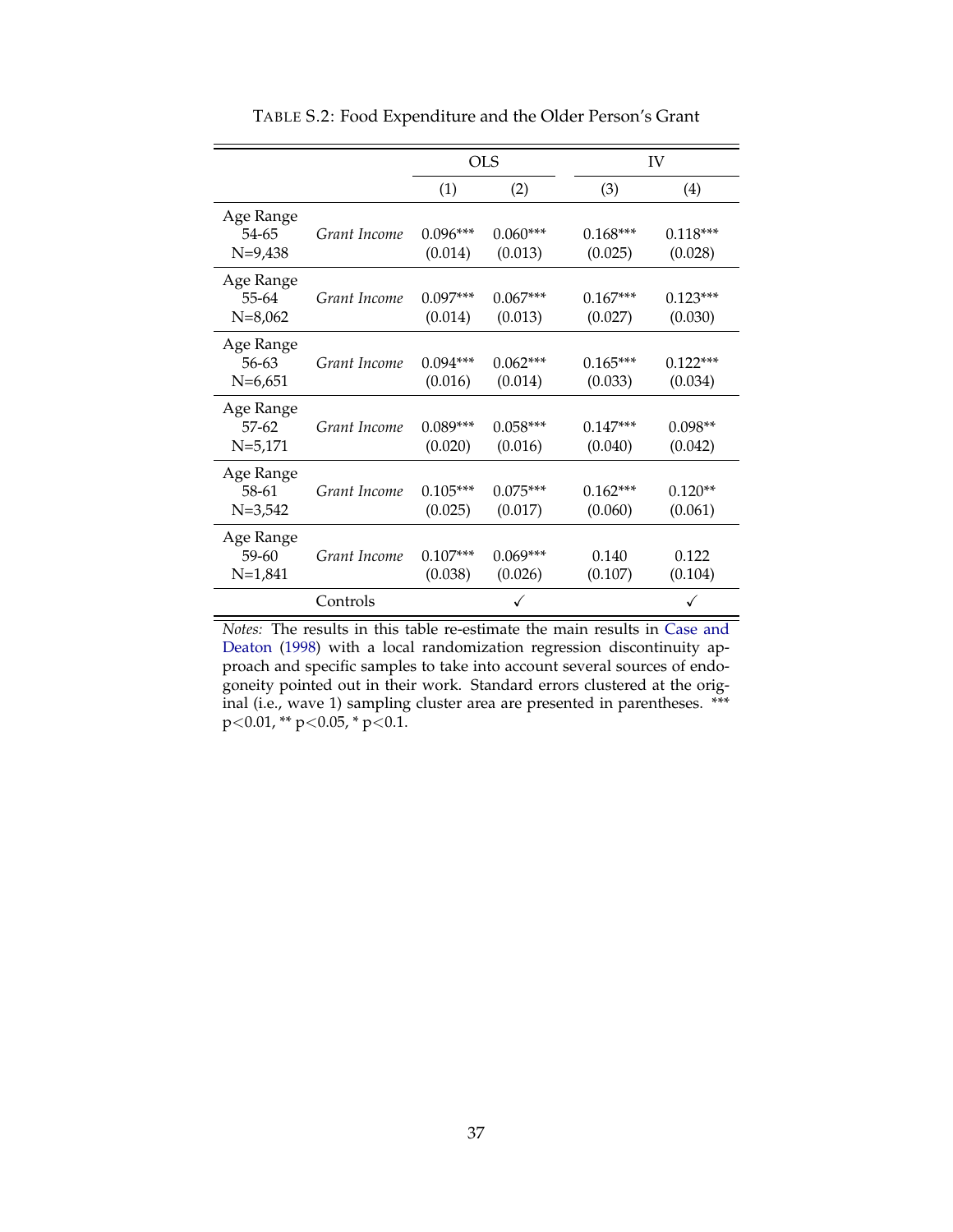# <span id="page-38-0"></span>**Additional Figures**



<span id="page-38-1"></span>FIGURE S.1: Wealth deciles and grant receipt for households with and without children.



FIGURE S.2: Share of income spent on food by age of the household head. This figure suggests that preferences regarding food expenditure do not change abruptly at age 60.